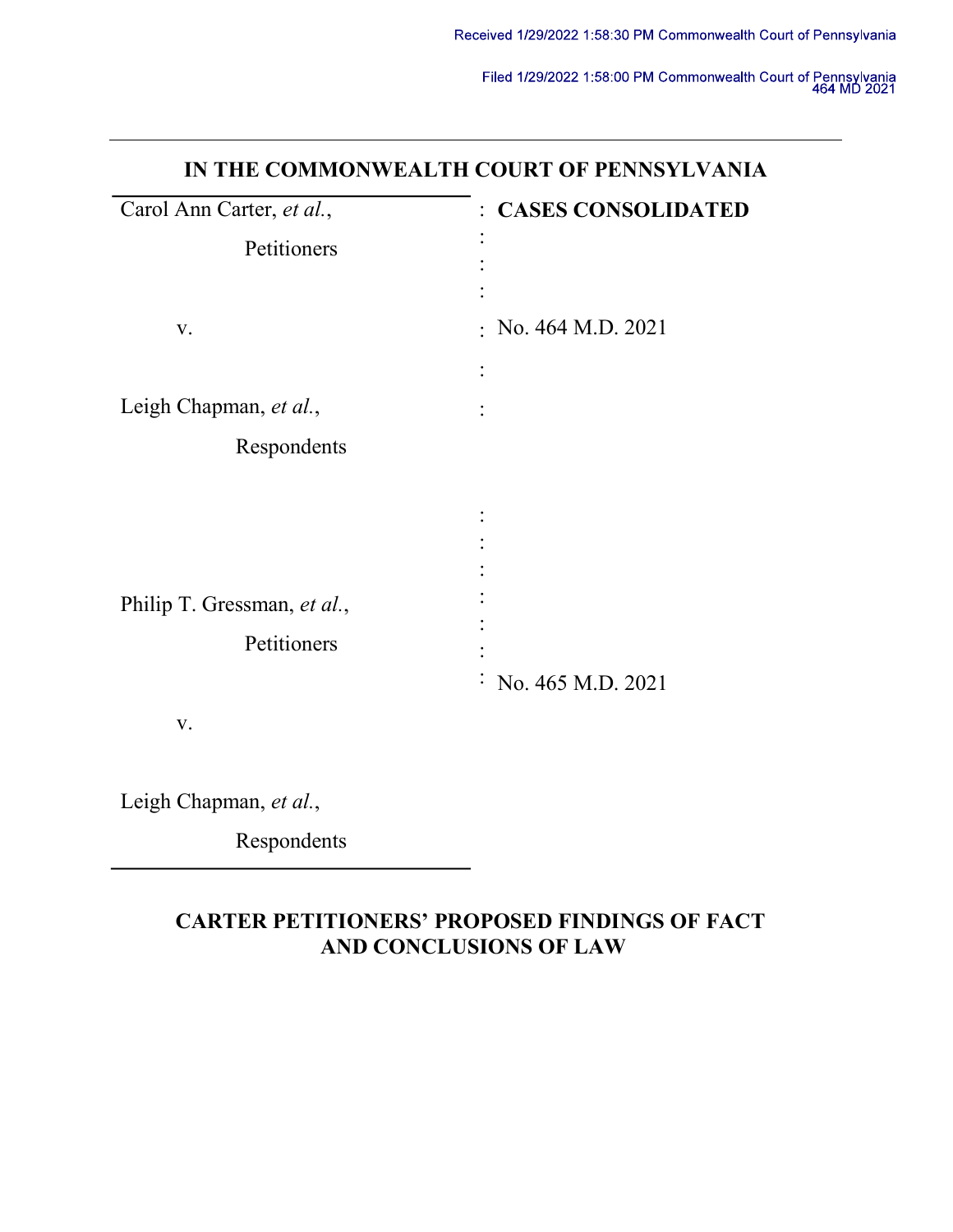# **TABLE OF CONTENTS**

| I.              |                                                                      |  |
|-----------------|----------------------------------------------------------------------|--|
| II.             |                                                                      |  |
| III.            |                                                                      |  |
| IV.             |                                                                      |  |
| $\mathsf{A}.$   |                                                                      |  |
| <b>B.</b>       |                                                                      |  |
| $C$ .           |                                                                      |  |
| D.              |                                                                      |  |
| E.              |                                                                      |  |
| F.              |                                                                      |  |
| V.              |                                                                      |  |
| VI.             |                                                                      |  |
| A.              |                                                                      |  |
| <b>B.</b>       |                                                                      |  |
| $\mathcal{C}$ . |                                                                      |  |
| D.              |                                                                      |  |
| Ε.              |                                                                      |  |
| F.              |                                                                      |  |
|                 |                                                                      |  |
| I.              |                                                                      |  |
| II.             | None of the Submitted Plans merits special deference45               |  |
| III.            | The Carter Plan complies with traditional redistricting principles50 |  |
| A.              |                                                                      |  |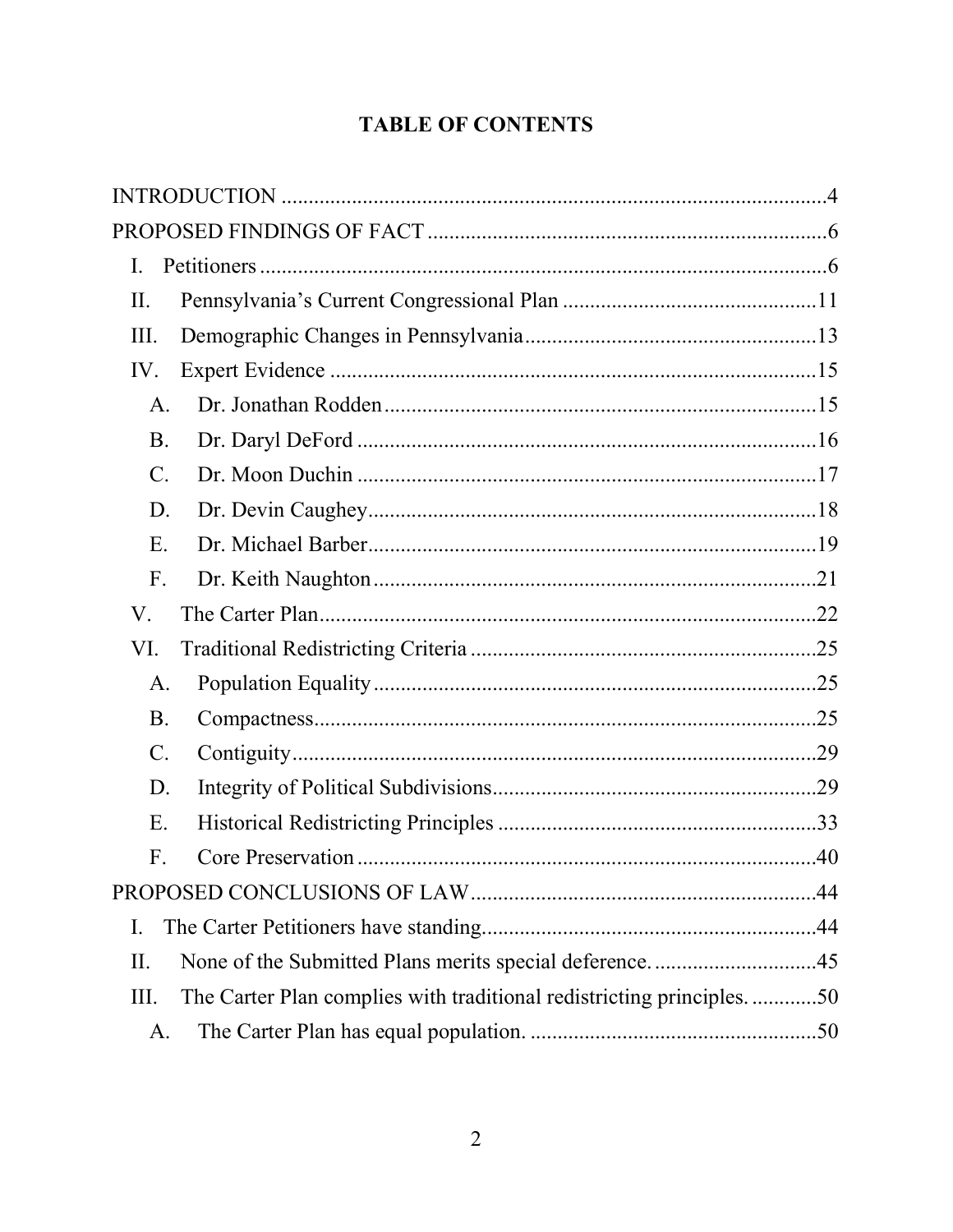| <b>B.</b>      |                                                                              |  |
|----------------|------------------------------------------------------------------------------|--|
| $\mathbf{C}$ . |                                                                              |  |
| D.             |                                                                              |  |
|                | IV. The Carter Plan complies with other historical redistricting factors. 53 |  |
| A.             |                                                                              |  |
| <b>B.</b>      |                                                                              |  |
| $C_{\cdot}$    |                                                                              |  |
| D.             |                                                                              |  |
|                |                                                                              |  |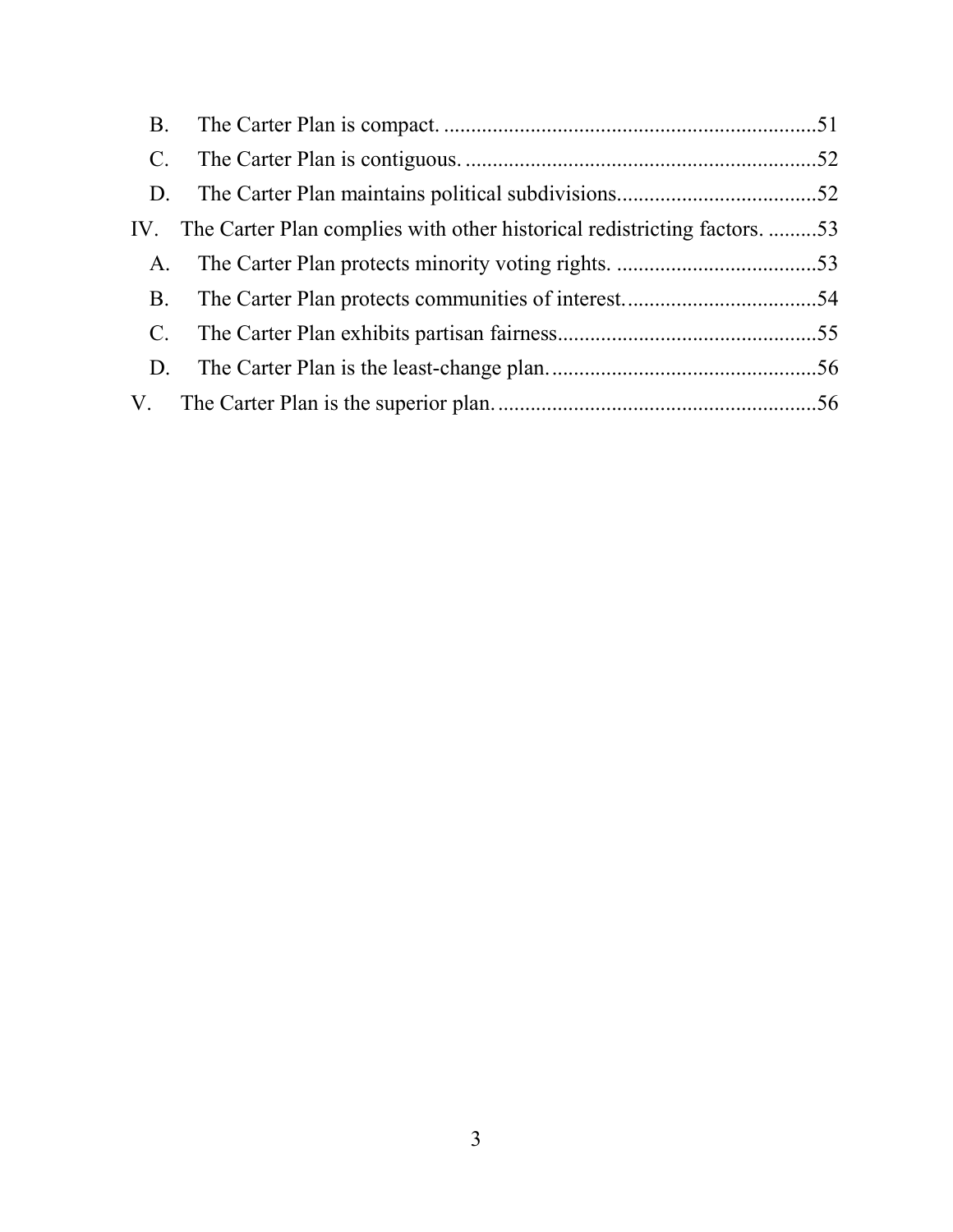The Carter Petitioners respectfully submit the following proposed findings of fact, proposed conclusions of law, and proposed order recommending the adoption of the proposed Carter Plan for congressional redistricting.

## INTRODUCTION

This Court is faced with a weighty task: choosing which of the 13 congressional redistricting plans submitted by seven parties and four amici (the "Submitted Plans") should govern Pennsylvania's congressional elections for the next ten years. Thankfully, it does not need to reinvent the wheel.

Four years ago, in League of Women Voters of Pennsylvania v. Commonwealth, 181 A.3d 1083 (Pa. 2018) ("LWV II"), the Pennsylvania Supreme Court invalidated the 2011 congressional map as a partisan gerrymander and adopted a remedial congressional map that reflected the physical and political geography of the Commonwealth (the "2018 Remedial Plan"). In its accompanying opinion, the Court articulated several redistricting principles the Pennsylvania Constitution demands of any valid congressional redistricting plan: Plans should contain congressional districts that are compact, contiguous, equal in population, and do not divide political subdivisions except where necessary to ensure equality of population. The Court further explained how the 2018 Remedial Plan best reflected those criteria.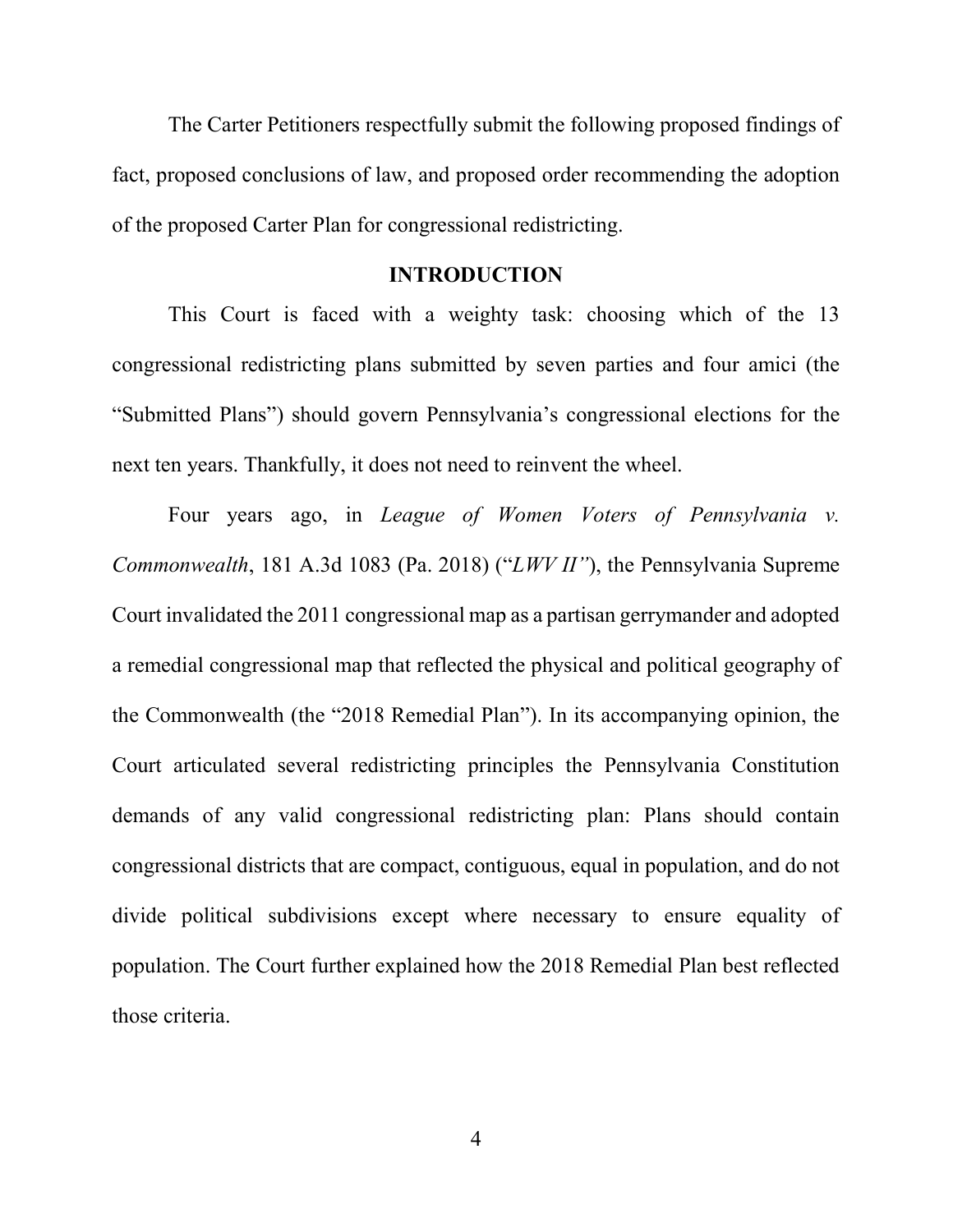Now, in 2021, the Carter Plan best reflects those criteria. It is the map that hews closest to the court-approved 2018 Remedial Plan, building on that plan and preserving the cores and lines of current districts to the greatest extent possible, while accounting for changes in the Commonwealth's population over the past decade. In fact, the Carter Plan improves upon the 2018 Remedial Plan's compliance with the traditional redistricting criteria articulated in *League of Women Voters*, as well as and historical considerations like preserving communities of interest. The Carter Plan is composed of equally populated and contiguous districts, and its compactness scores are superior or comparable to the 2018 Remedial Plan and the other Submitted Plans presently before this Court. With respect to maintaining the integrity of political subdivision boundaries, the Carter Plan is in the top two submissions for least splits of counties and vote tabulation districts, two of the most important subdivisions to keep whole according to both expert testimony and the Pennsylvania Supreme Court's precedent. Mellow v. Mitchell, 607 A.2d at 218, (Pa. 1992).

The Carter Plan's expert map-drawer Dr. Rodden testified that he did not consider partisan performance or racial data while drawing the map. Nevertheless, according to Dr. DeFord, the Carter Plan is the best among those submitted to this Court at treating Democrats and Republicans equally.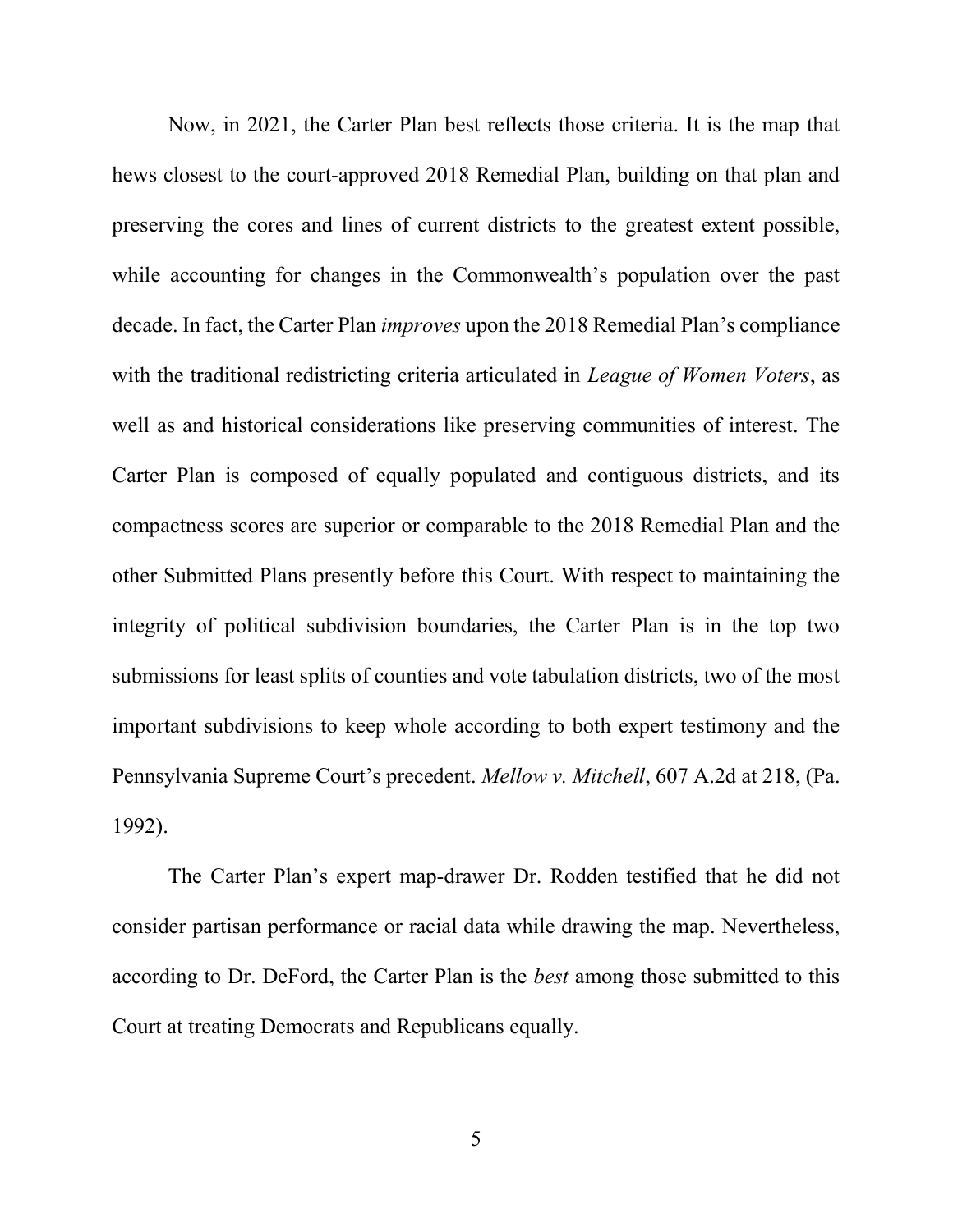Because the Carter Plan hews most closely to the court-approved 2018 Remedial Plan, meets or surpasses the 2018 Remedial Plan's and the other Submitted Plans' performance on traditional redistricting criteria, and simultaneously best reflects the political preferences of Pennsylvania voters, the Court should recommend that the Carter Plan be adopted in full.

#### PROPOSED FINDINGS OF FACT

Having reviewed the full evidentiary record submitted by eight parties and four amici, and having considered all evidence without limitation (including 13 separate and unique redistricting plans, 14 expert reports, extensive testimony from six experts) as well as the parties' written and oral arguments, the Court makes the following findings of fact:

## I. Petitioners

1. Petitioner Carol Ann Carter is a citizen of the United States and a qualified elector in the Commonwealth of Pennsylvania. Carter Aff. at 1. Under the current plan, Ms. Carter resides in the 1st congressional district. Id. Pennsylvania's 1st district is currently overpopulated relative to other districts in the state. *Id.* at 2. Ms. Carter intends to vote in the upcoming 2022 congressional election. *Id.* 

2. Petitioner Monica Parilla is a citizen of the United States and a qualified elector in the Commonwealth of Pennsylvania. Under the current plan, Ms. Parilla resides in the 1st congressional district. Pennsylvania's 1st district is currently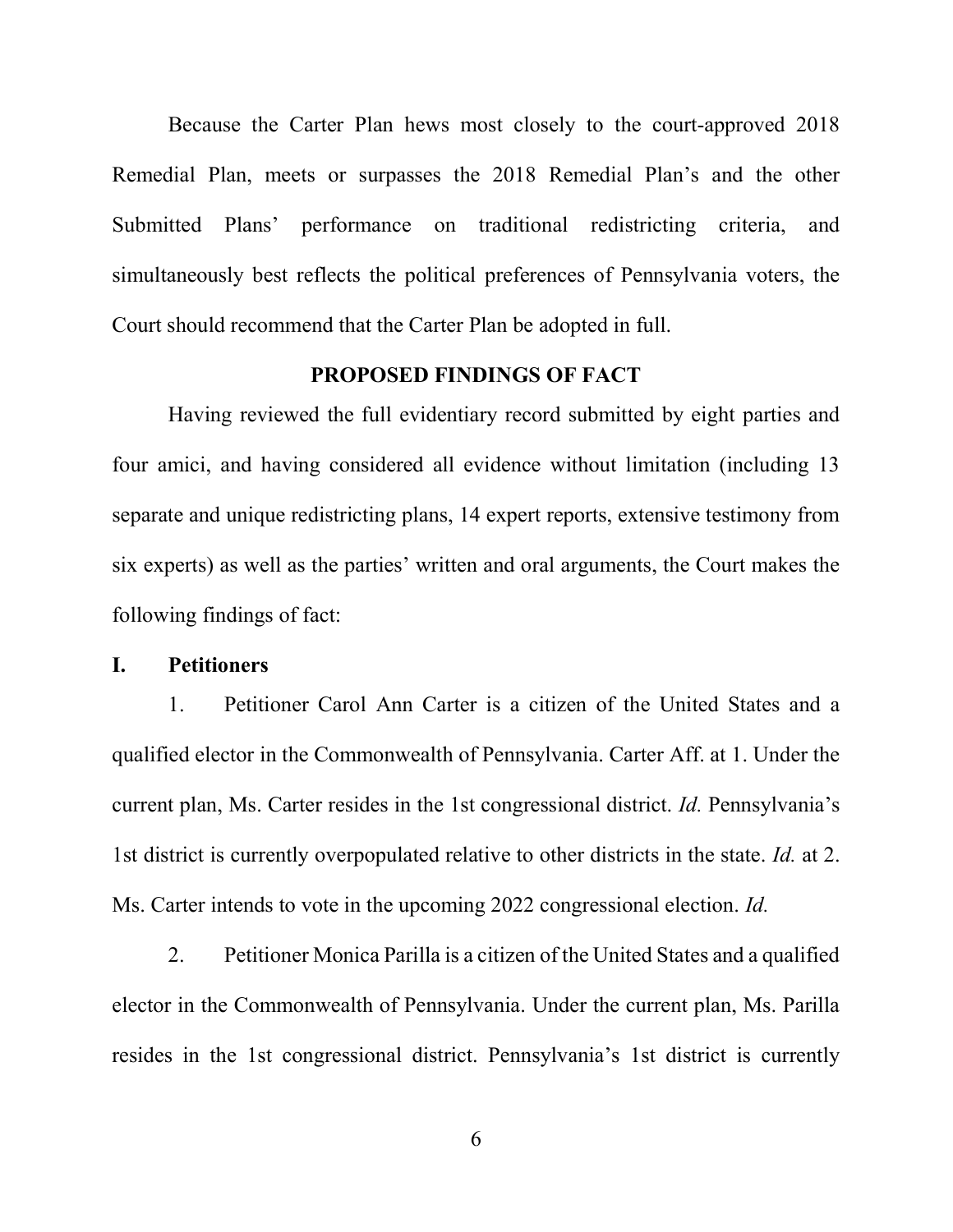overpopulated relative to other districts in the state. Ms. Parilla intends to vote in the upcoming 2022 congressional election.

3. Petitioner Rebecca Poyourow is a citizen of the United States and a qualified elector in the Commonwealth of Pennsylvania. Poyourow Aff. at 1. Under the current plan, Ms. Poyourow resides in the 3rd congressional district. Id. Pennsylvania's 3rd district is currently overpopulated relative to other districts in the state. *Id.* at 2. Ms. Poyourow intends to vote in the upcoming 2022 congressional election. Id.

4. Petitioner William Tung is a citizen of the United States and a qualified elector in the Commonwealth of Pennsylvania. Tung Aff. at 1. Under the current plan, Mr. Tung resides in the 3rd congressional district. Id. Pennsylvania's 3rd district is currently overpopulated relative to other districts in the state. *Id.* at 2. Mr. Tung intends to vote in the upcoming 2022 congressional election. Id.

5. Petitioner Roseanne Milazzo is a citizen of the United States and a qualified elector in the Commonwealth of Pennsylvania. Milazzo Aff. at 1. Under the current plan, Ms. Milazzo resides in the 4th congressional district. Id. Pennsylvania's 4th district is currently overpopulated relative to other districts in the state. Id. at 2. Ms. Milazzo intends to vote in the upcoming 2022 congressional election. Id.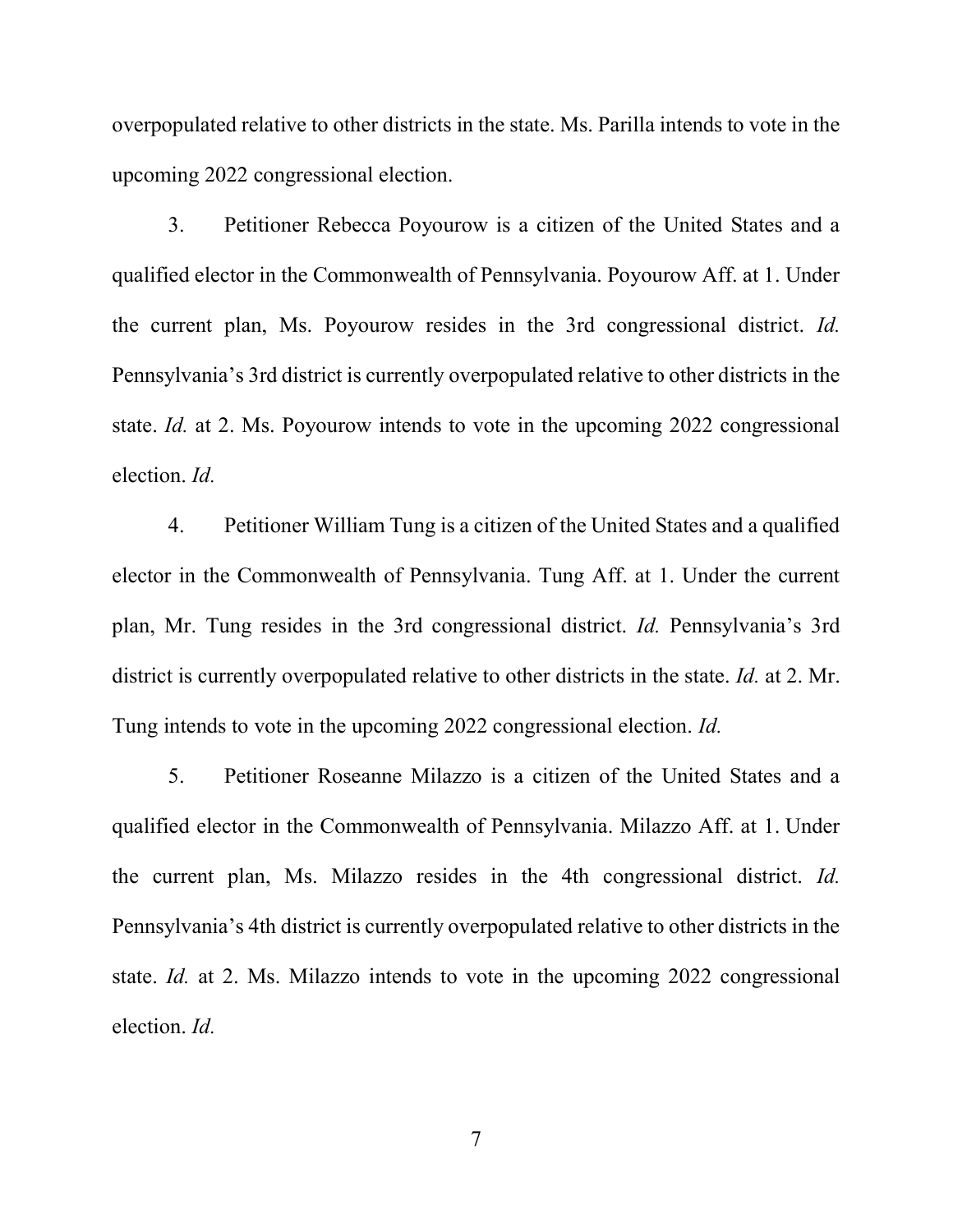6. Petitioner Burton Siegel is a citizen of the United States and a qualified elector in the Commonwealth of Pennsylvania. Siegal Aff. at 1. Under the current plan, Mr. Siegel resides in the 4th congressional district. Id. Pennsylvania's 4th district is currently overpopulated relative to other districts in the state. *Id.* at 2. Mr. Siegel intends to vote in the upcoming 2022 congressional election. Id.

7. Petitioner Susan Cassanelli is a citizen of the United States and a qualified elector in the Commonwealth of Pennsylvania. S. Cassanelli Affidavit at 1. Under the current plan, Ms. Cassanelli resides in the 5th congressional district. Id. Pennsylvania's 5th district is currently overpopulated relative to other districts in the state. Id. at 2. Ms. Cassanelli intends to vote in the upcoming 2022 congressional election. Id.

8. Petitioner Lee Cassanelli is a citizen of the United States and a qualified elector in the Commonwealth of Pennsylvania. L. Cassanelli Aff. at 1. Under the current plan, Mr. Cassanelli resides in the 5th congressional district. Id. Pennsylvania's 5th district is currently overpopulated relative to other districts in the state. Id. at 1-2. Mr. Cassanelli intends to vote in the upcoming 2022 congressional election. Id. at 2.

9. Petitioner Lynn Wachman is a citizen of the United States and a qualified elector in the Commonwealth of Pennsylvania. Wachman Aff. at 1. Under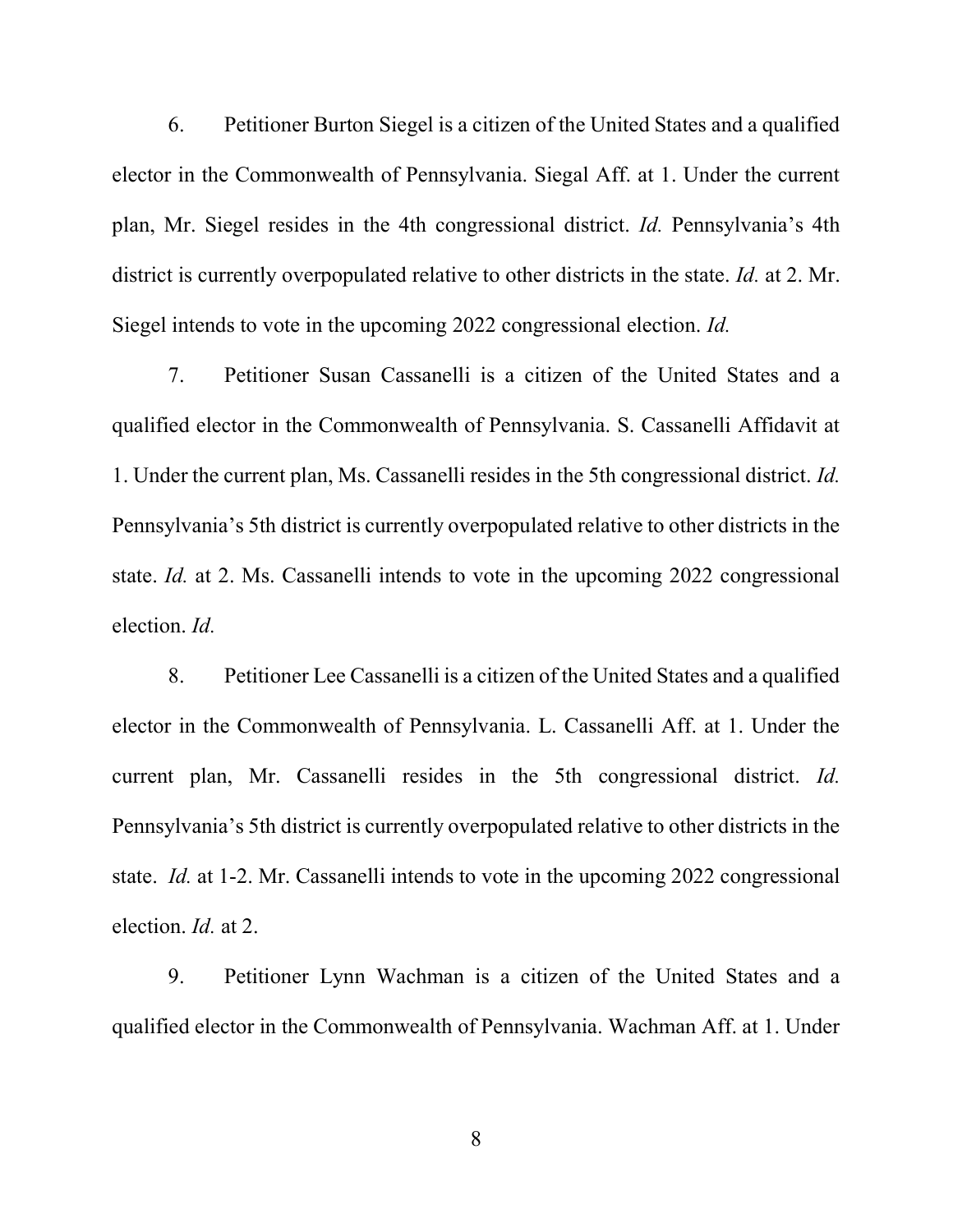the current plan, Ms. Wachman resides in the 6th congressional district. Id. Pennsylvania's 6th district is currently overpopulated relative to other districts in the state. Id. at 2. Ms. Wachman intends to vote in the upcoming 2022 congressional election. Id.

10. Petitioner Michael Guttman is a citizen of the United States and a qualified elector in the Commonwealth of Pennsylvania. Guttman Aff. at 1. Under the current plan, Mr. Guttman resides in the 6th congressional district. Id. Pennsylvania's 6th district is currently overpopulated relative to other districts in the state. Id. at 2. Mr. Guttman intends to vote in the upcoming 2022 congressional election. Id.

11. Petitioner Maya Fonkeu is a citizen of the United States and a qualified elector in the Commonwealth of Pennsylvania. Fonkeu Aff. at 1-2. Under the current plan, Ms. Fonkeu resides in the 7th congressional district. Id. Pennsylvania's 7th district is currently overpopulated relative to other districts in the state. *Id.* at 1-2. Ms. Fonkeu intends to vote in the upcoming 2022 congressional election. *Id.* at 2.

12. Petitioner Brady Hill is a citizen of the United States and a qualified elector in the Commonwealth of Pennsylvania. Hill Aff. at 1. Under the current plan, Mr. Hill resides in the 7th congressional district. *Id.* Pennsylvania's 7th district is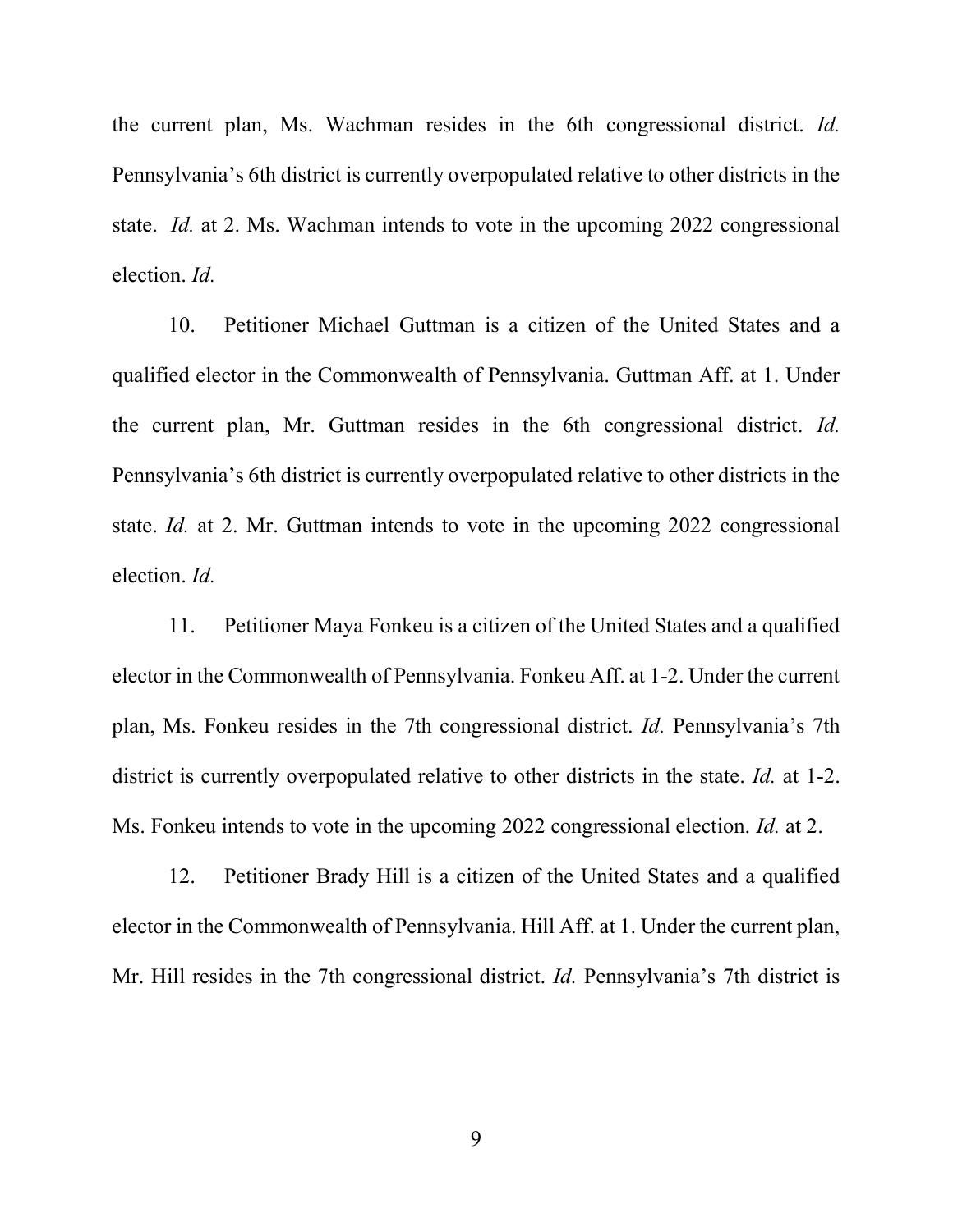currently overpopulated relative to other districts in the state. Id. Mr. Hill intends to vote in the upcoming 2022 congressional election. Id.

13. Petitioner Mary Ellen Balchunis is a citizen of the United States and a qualified elector in the Commonwealth of Pennsylvania. Balchunis Aff. at 1. Under the current plan, Ms. Balchunis resides in the 10th congressional district. Id. Pennsylvania's 10th district is currently overpopulated relative to other districts in the state. Id. at 2. Ms. Balchunis intends to vote in the upcoming 2022 congressional election. Id.

14. Petitioner Tom DeWall is a citizen of the United States and a qualified elector in the Commonwealth of Pennsylvania. DeWall Aff. at 1. Under the current plan, Mr. DeWall resides in the 10th congressional district. Id. Pennsylvania's 10th district is currently overpopulated relative to other districts in the state. *Id.* at 1-2. Mr. DeWall intends to vote in the upcoming 2022 congressional election. *Id.* at 2.

15. Petitioner Stephanie McNulty is a citizen of the United States and a qualified elector in the Commonwealth of Pennsylvania. McNulty Aff. at 1. Under the current plan, Ms. McNulty resides in the 11th congressional district. Id. Pennsylvania's 10th district is currently overpopulated relative to other districts in the state. Id. at 2. Ms. McNulty intends to vote in the upcoming 2022 congressional election. Id.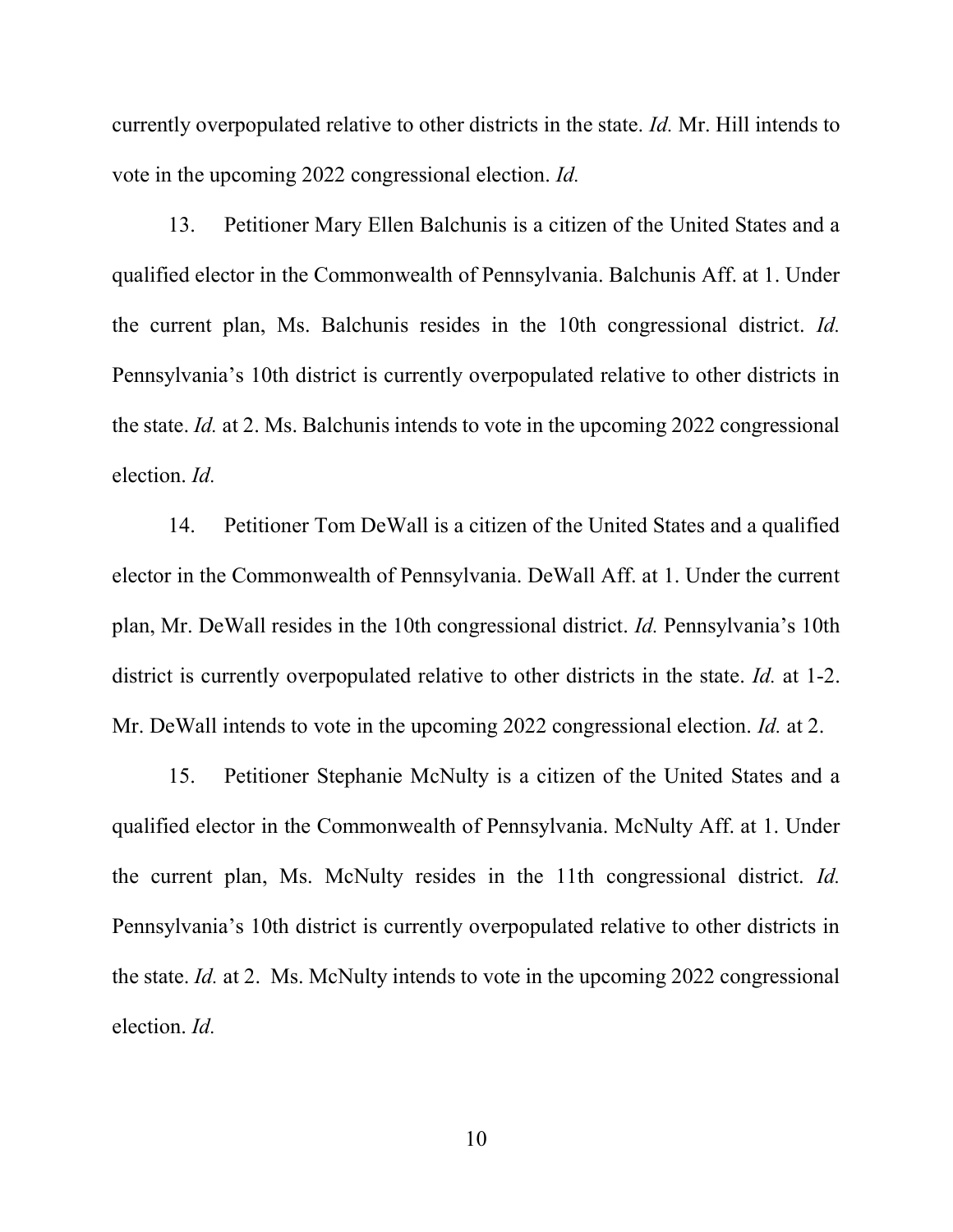16. Petitioner Janet Diaz Temin is a citizen of the United States and a qualified elector in the Commonwealth of Pennsylvania. Temin Aff. at 1. Under the current plan, Ms. Diaz Temin resides in the 11th congressional district. Id. Pennsylvania's 11th district is currently overpopulated relative to other districts in the state. Id. at 1-2. Ms. Temin intends to vote in the upcoming 2022 congressional election. Id. at 2.

# II. Pennsylvania's Current Congressional Plan

17. Pennsylvania's current congressional redistricting map, the 2018 Remedial Plan, was adopted by the Pennsylvania Supreme Court after thorough and careful judicial review in LWV II. See Joint Stip. 2.

18. The 2018 Remedial Plan has 18 districts. Rodden Initial Rep. at 6 (Jan. 24, 2022).

19. Before adopting the 2018 Remedial Plan, the Court carefully reviewed the record developed before the Commonwealth Court as to each proposed plan's compliance with the state's traditional and historical redistricting factors. LWV II, 181 A.3d at 1086-87. The Supreme Court judged the 2018 Remedial Plan to best balance these factors of the plans before it. Id.

20. In support of adoption of the 2018 Remedial Plan, the Pennsylvania Supreme Court cited the proposed map's superiority with respect to four traditional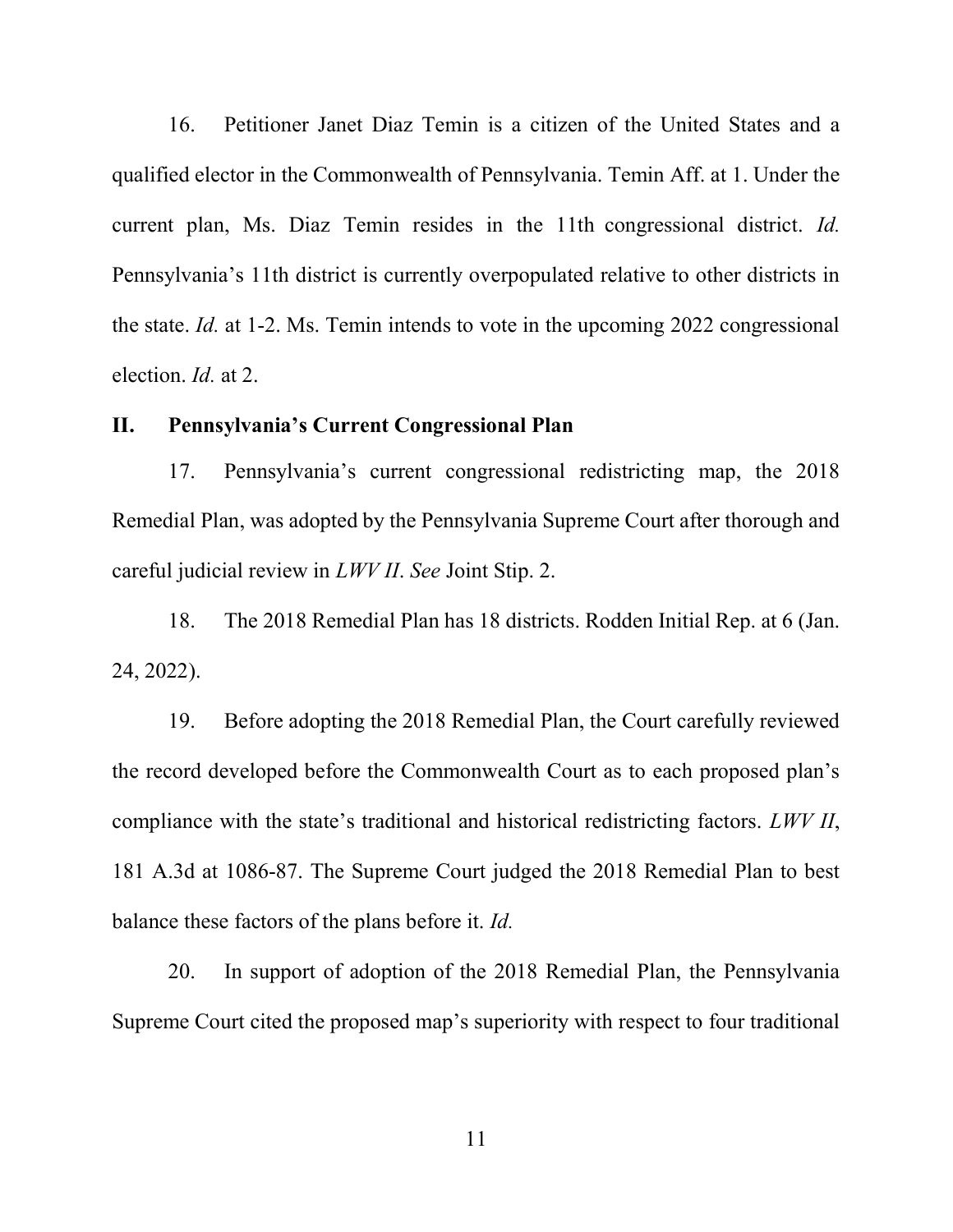redistricting criteria: (1) population equality; (2) compactness; (3) contiguity; and (4) respect for political subdivisions. See id. at 1087. These principles are a measure by which to assess whether the guarantee to our citizenry of "free and equal" elections promised by the state's constitution in the selection of their congressional representative has been violated. Id. at 816. The Pennsylvania Supreme Court also identified "other factors that have historically played a role in the drawing of legislative districts, such as the preservation of prior district lines, protection of incumbents, or the maintenance of the political balance which existed after the prior reapportionment," which may be considered after a plan complies with the four neutral principles identified above. Id. at 817.

21. The 2018 Remedial Plan stands out relative to those of many other U.S. states in that its districts are relatively compact and respectful of county and municipal boundaries. Rodden Initial Rep. at 3 (Jan. 24, 2022).

22. The 2018 Remedial Plan has been especially fair: Pennsylvania's 2018 and 2020 elections have demonstrated that the current map produces a congressional delegation that mirrors the partisan preferences of Pennsylvania's voters. Id.

23. These elections also demonstrate that the current map produces relatively competitive elections. Id. at 6.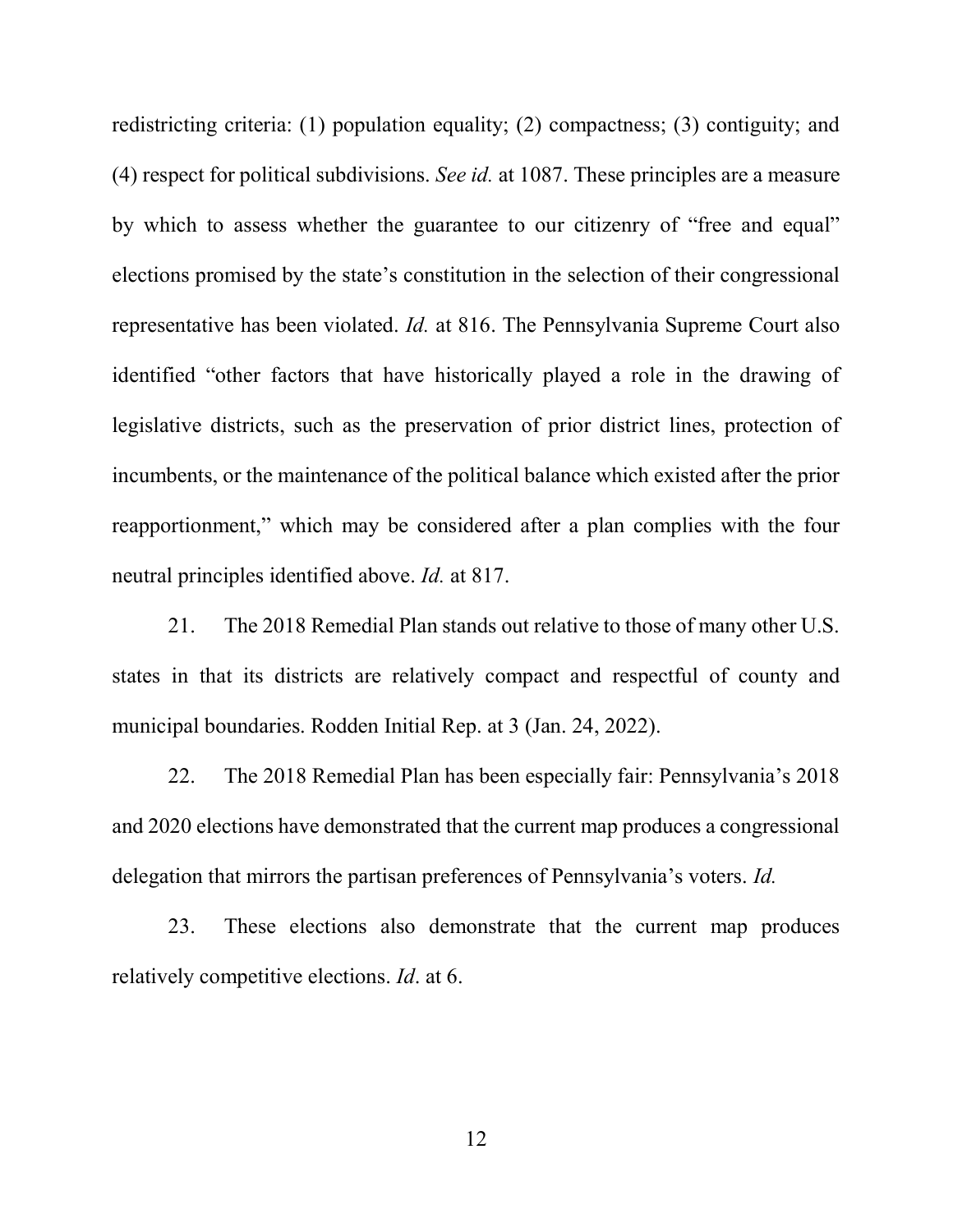24. The 2018 Remedial Plan reflects a careful balancing of the state's historical and traditional redistricting factors and is responsive to Pennsylvanian voters.

25. Accordingly, the 2018 Remedial Plan provides an invaluable starting point to draw a new court-adopted congressional plan. Hr'g Tr. at 87:22-89:7 (Jan. 27, 2022) [Dr. Rodden].

# III. Demographic Changes in Pennsylvania

26. Pennsylvania has experienced demographic changes over the past decade that require the drawing of a new congressional plan. Rodden Initial Rep. at 6 (Jan. 24, 2022).

27. According to the 2020 Census, Pennsylvania's population is 13,002,700. Joint Stip. 4.

28. The 2010 Census reported that Pennsylvania's population was 12,702,379. Joint Stip. 5.

29. Pennsylvania's population has grown slower than the rest of the Country's over the past decade, resulting in the 2020 Census apportioning the Commonwealth one fewer congressional districts.

30. Pennsylvania now has 17, instead of 18, congressional districts. Joint Stip. 1; Joint Stip. 2.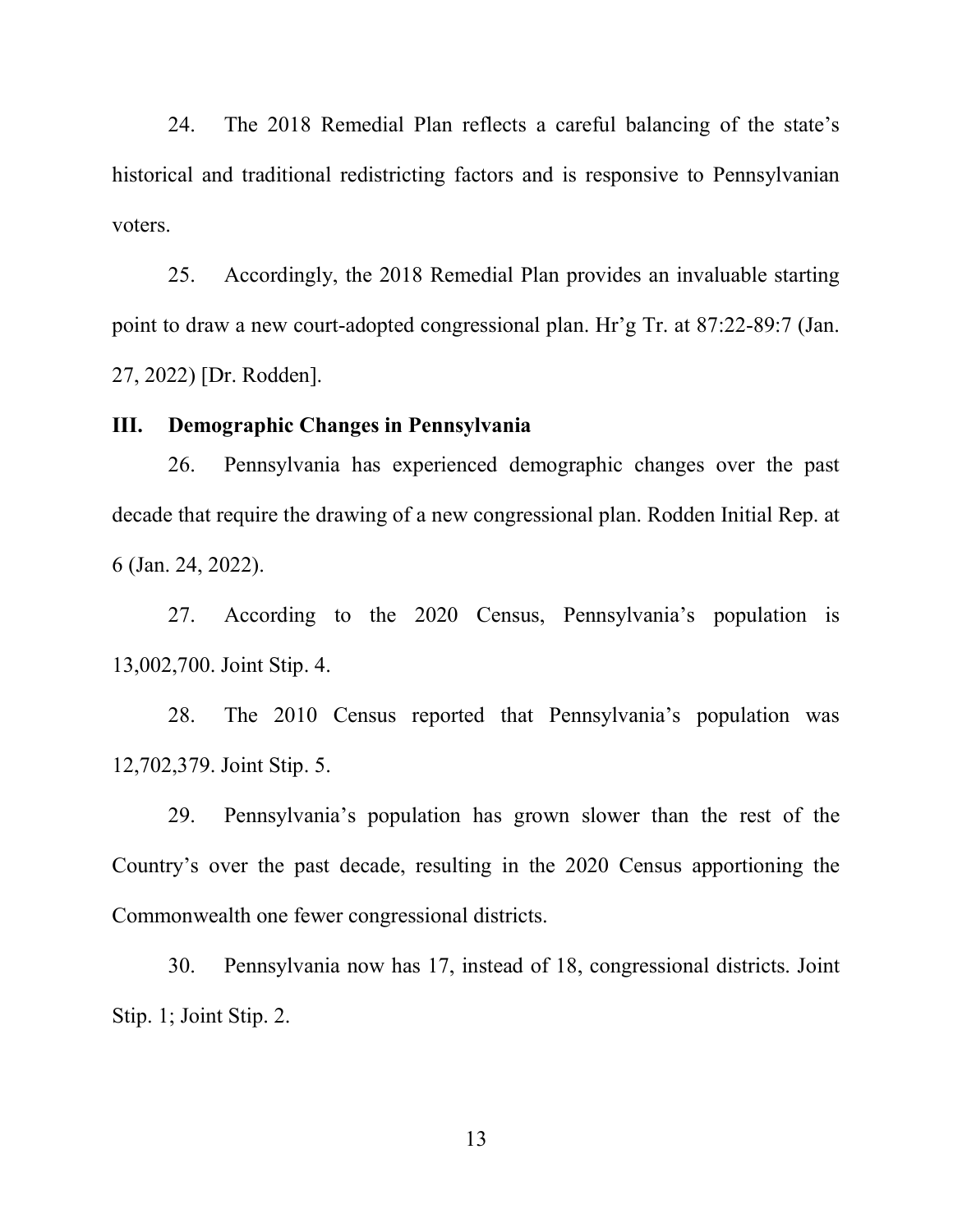31. The ideal district population for Pennsylvania's 17 congressional districts is 764,864. Joint Stip. 6.

32. Three of Pennsylvania's counties—Philadelphia, Allegheny, and Montgomery—have total populations that exceed the ideal district population of 764,864. Joint Stip. 7.

33. Pennsylvania's population changes have been asymmetric: while metropolitan and relatively densely populated areas of the state, like Southeastern Pennsylvania and Allegheny County, gained population and grew denser, rural and relatively sparsely populated areas of the state generally lost population. Id.

34. As a result, major reconfigurations of existing districts are unavoidable in rural Pennsylvania, whereas the districts in metropolitan areas need only be finetuned based on localized variations in the rate of population growth. *Id.* at 8.

35. Notably, areas of the state that have gained population are largely Democratic, and the places that have lost population are largely Republican. Id. at 9.

36. Areas that gained population were not only more Democratic to begin with, but have also become more Democratic as they gained population. *Id.* at 10.

37. Areas that have lost population were not only relatively Republican to begin with, but have also become more Republican. Id.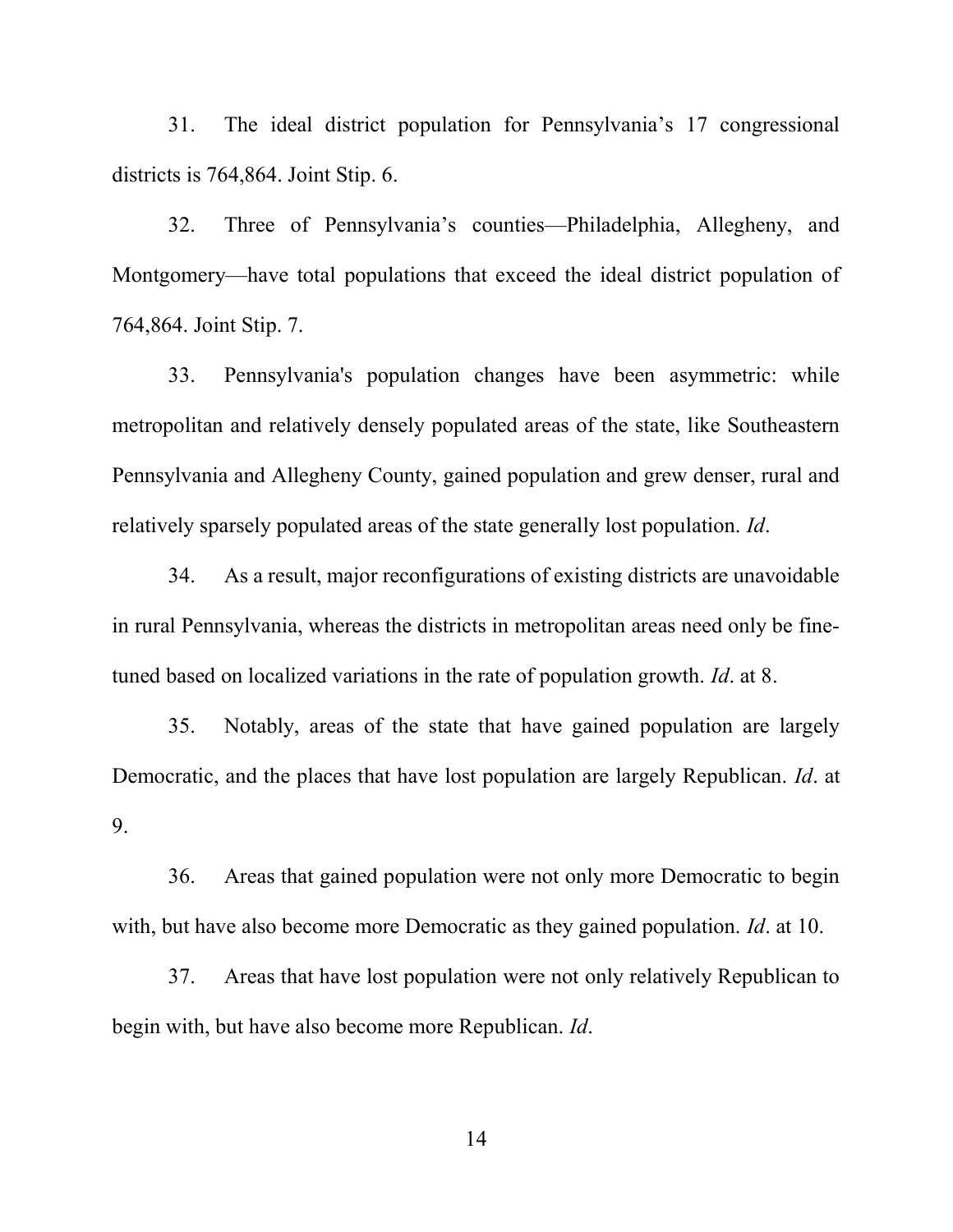#### IV. Expert Evidence

38. The parties offered a total of six experts to opine on the Submitted Plans, each with varying degrees of experience and qualifications.

#### A. Dr. Jonathan Rodden

39. Carter Petitioners offered Dr. Jonathan Rodden to testify on the drawing of redistricting maps in Pennsylvania based on his expertise in redistricting, political geography, and other types of data analytics related to census, spatial, and political data. Hr'g Tr. at 83:5-15; 84:13-23 (Jan. 27, 2022) [Dr. Rodden].

40. Dr. Rodden is qualified to render the opinions he offers here. He is a professor of political science at Stanford University, id. at 82:14-17, and has published extensively on issues of political representation, geographic location of demographic and partisan groups, and the drawing or electoral districts. Rodden Initial Rep. at 2 (Jan. 24, 2022).

41. Dr. Rodden has also been accepted and testified as an expert witness in six election law and redistricting cases, including most recently in two redistricting cases in Ohio in January 2022, where the Ohio Supreme Court credited his map and analysis. *Id*.

42. Dr. Rodden's methodology of drawing a map based on the 2018 Remedial Plan is reliable. The 2018 Remedial Plan has a reputation as a fair plan in the community of people who study redistricting, and Dr. Rodden has personally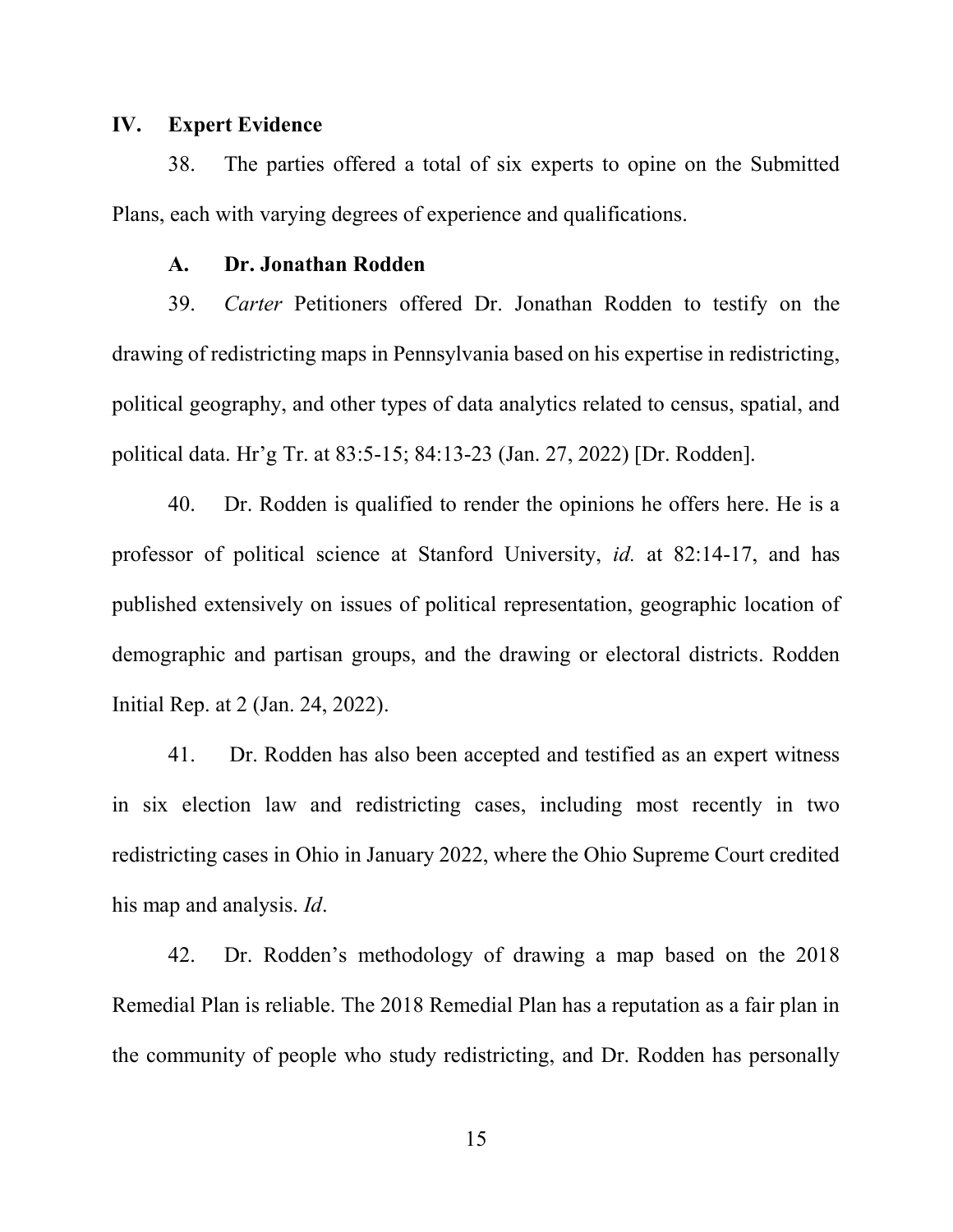examined the plan in his prior academic work. Hr'g Tr. at 88:2-89:7 (Jan. 27, 2022) [Dr. Rodden].

43. Additionally, Dr. Rodden is the only testifying expert who can make a legitimate claim about the lack of partisan consideration in the drawing of a map because no other testifying expert was responsible for drawing the plan on which they provided testimony.

44. Gressman Petitioners' expert Dr. Duchin found Dr. Rodden's methodology responsible. Hr'g Tr. at 403:10-23.

45. The Court finds Dr. Rodden credible, his expert analysis methodologically sound, and his conclusions reliable. The Court thus credits Dr. Rodden's testimony and conclusions.

#### B. Dr. Daryl DeFord

46. Gressman Petitioners offered Dr. Daryl DeFord as an expert in redistricting and data analysis to opine on redistricting maps drawn by the Gressman Math and Science Petitioners. Hr'g Tr. at 200:15-17, 201:20-202 (Jan. 27, 2022) [Dr. DeFord].

47. Dr. DeFord is qualified to render the opinions he offers here, as his academic research has focused on studying mathematical and computational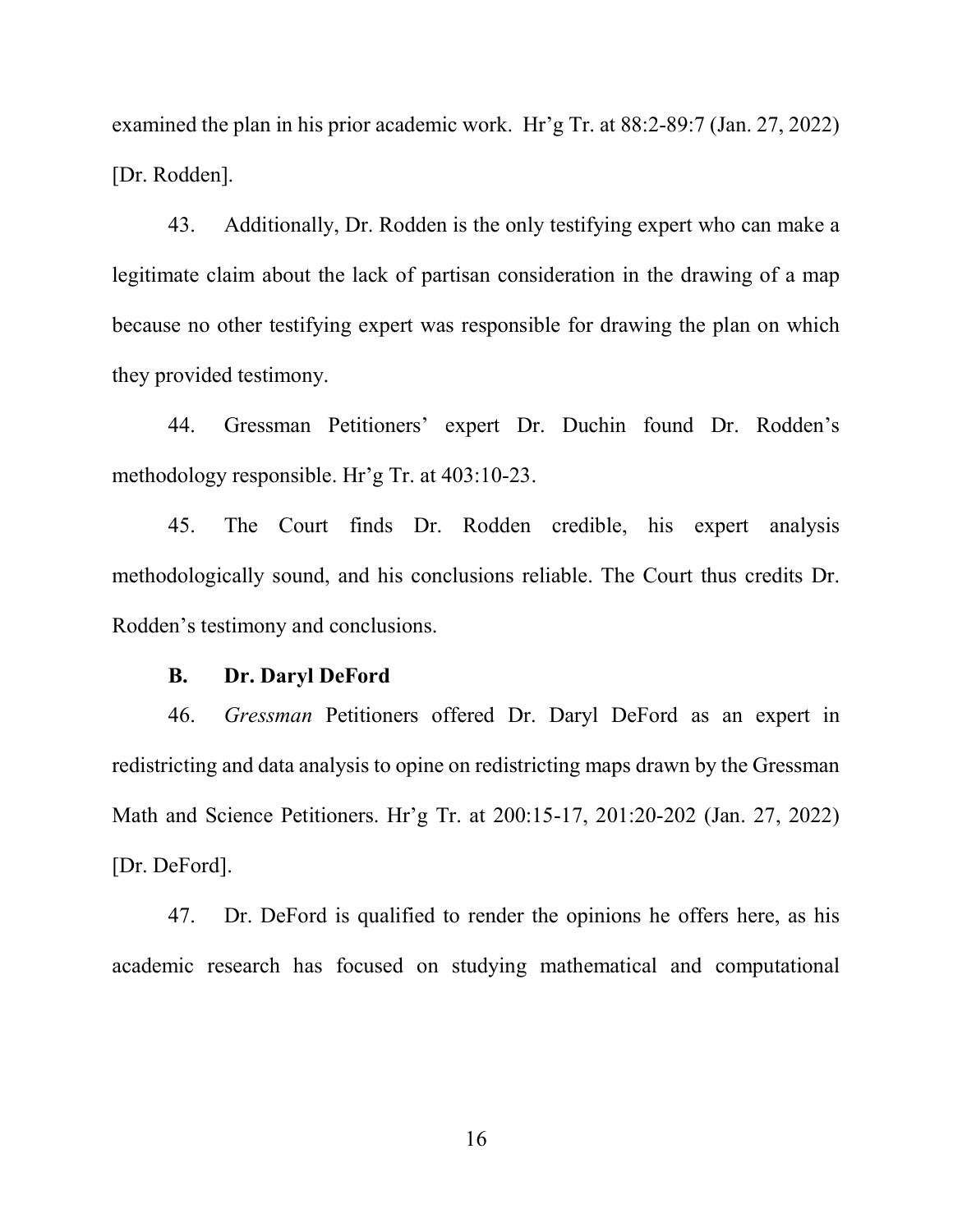methods for evaluating redistricting plans. Id. at 199:4-17. This includes publishing peer-reviewed academic publications and practical work with redistricting maps. Id.

48. Dr. DeFord previously submitted expert reports in various court cases, including as a collaborator on an amicus brief to the United States Supreme Court in Rucho v. Common Cause and on behalf of intervenors in a redistricting matter pending in the Supreme Court of Wisconsin. DeFord Expert Rep. at 2 (Jan. 24, 2022).

49. Dr. DeFord's methodology for quantitative analysis is reliable as his redistricting work has been published in various academic journals and was cited in the final report put out by the 2021 Colorado Independent Legislative Commission. Id. at 1-2.

50. The Court finds Dr. DeFord credible, his expert analysis methodologically sound, and his conclusions reliable. The Court thus credits Dr. DeFord's testimony and conclusions.

#### C. Dr. Moon Duchin

51. Intervenor Tom Wolf, Governor of the Commonwealth of Pennsylvania, offered Dr. Moon Duchin as an expert in analyzing redistricting and systems of election. Hr'g Tr. at 325:10-17 (Jan. 27, 2022) [Dr. Duchin].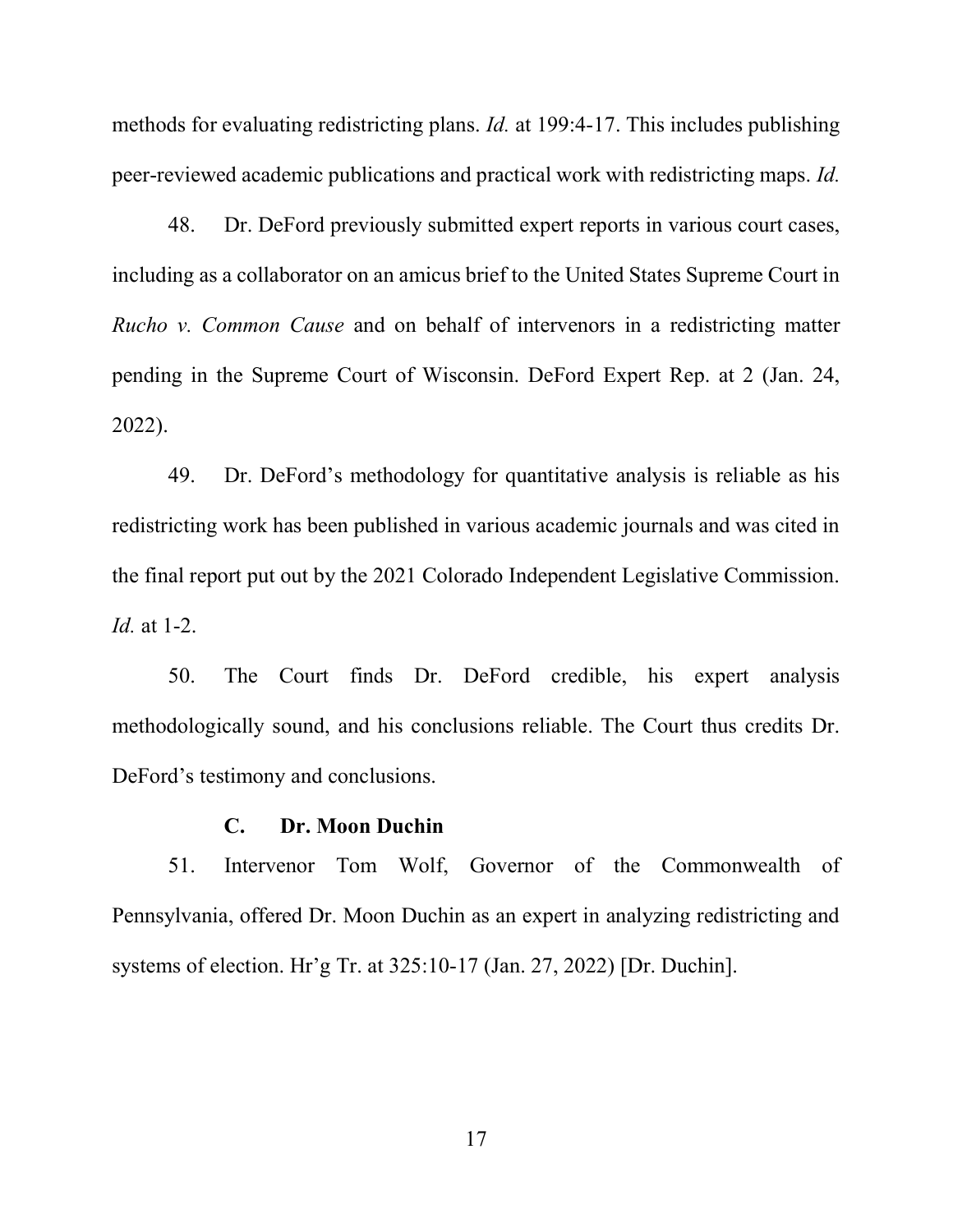52. Dr. Duchin is qualified to render the opinions she offers here. Her research focuses on techniques to analyze topics related to redistricting. Id. And in this redistricting cycle, Dr. Duchin has worked with various line-drawing bodies such as independent and bipartisan redistricting commissions around the country to analyze maps in the context of redistricting metrics. Id. at 325:25-236:15.

53. Dr. Duchin's methodology for quantitative analysis is reliable. She has been published in several peer-reviewed journals including the Election Law Journal, Political Analysis, Statistics in Public Policy, and others. Id. at 325:18-24.

54. The Court finds Dr. Duchin credible, her expert analysis methodologically sound, and her conclusions reliable. The Court thus credits Dr. Duchin's testimony and conclusions.

#### D. Dr. Devin Caughey

55. Intervenor Senate Democrats offered Dr. Devin Caughey as an expert in analyzing redistricting maps for partisan fairness. Caughey Expert Rep. at 2 (Jan. 24, 2022).

56. Dr. Caughey is qualified to render the opinions he offers here. His research focuses on American politics and statistical methods, with a particular focus on public opinion, election, and representation. Hr'g Tr. at 894:14-19 (Jan. 28, 2022) [Dr. Caughey]. Dr. Caughey has served as an expert in redistricting cases,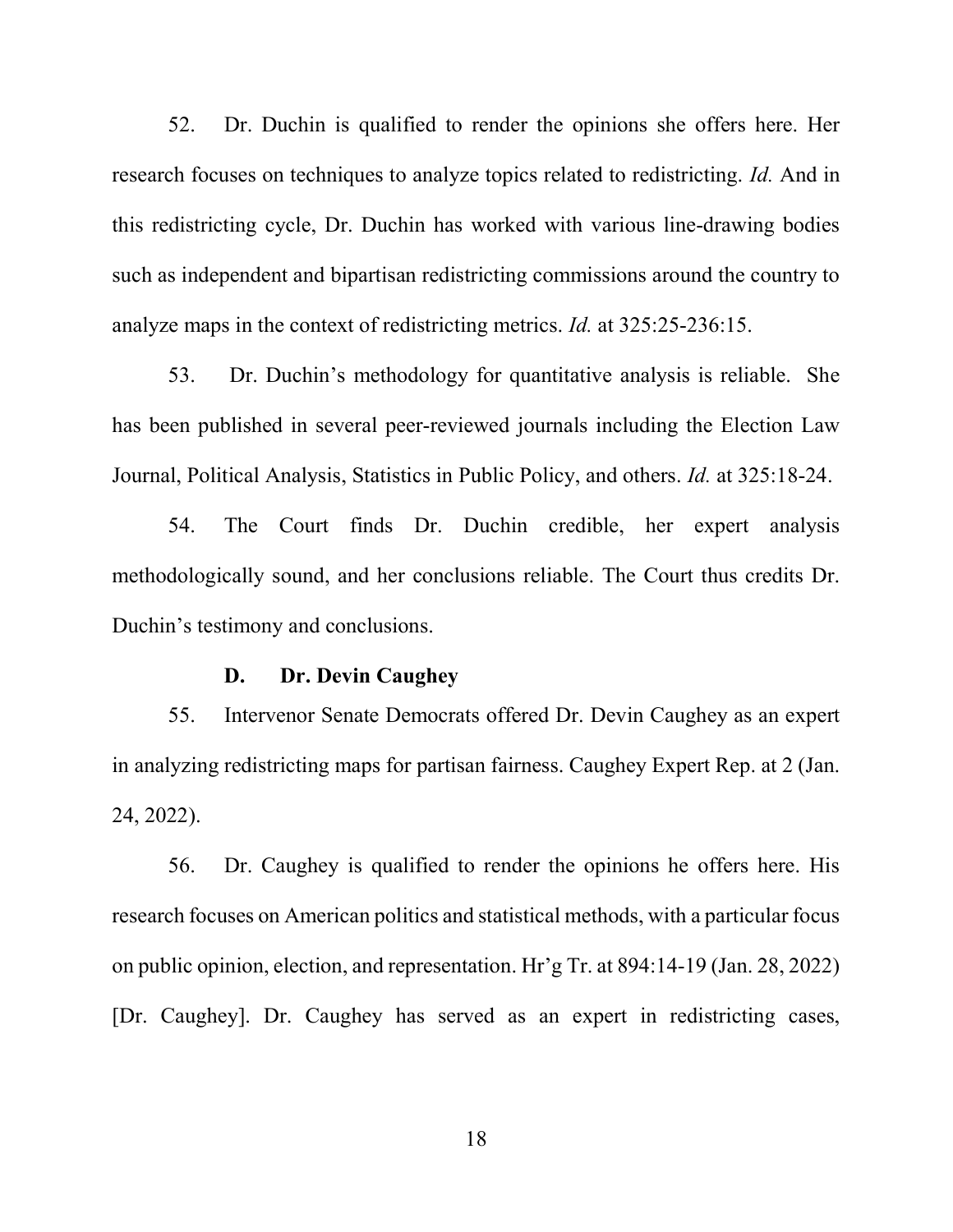specifically a case in Oregon that required analysis of partisan bias of districting maps. *Id.* at 895:8-16.

57. Dr. Caughey's methodology for quantitative analysis is reliable, as he has been published in several peer-reviewed journals and has a forthcoming book that focuses on partisan gerrymandering at the state level and how that fits into the representational process. Id. at 894:19-895:4.

58. The Court finds Dr. Caughey credible, his expert analysis methodologically sound, and his conclusions reliable. The Court thus credits Dr. 's testimony and conclusions.

# E. Dr. Michael Barber

59. Intervenor House Republicans offered Dr. Michael Barber to opine on the Pennsylvania House of Representatives Republican Caucus' proposed congressional redistricting plan ("HB 2146") and compare it to other proposed plans that have been submitted in this case. See Barber Expert Rep. (Jan. 24, 2022). In particular, Dr. Barber was offered to testify about the use of simulated districting plans through algorithms. Hr'g Tr. at 512:7-22 (Jan. 27, 2022) [Dr. Barber].

60. Dr. Barber is not qualified to render the opinions he offers here.

61. Dr. Barber has limited experience using an algorithm to generate simulated plans prior to January 2022, and he has never published in the areas of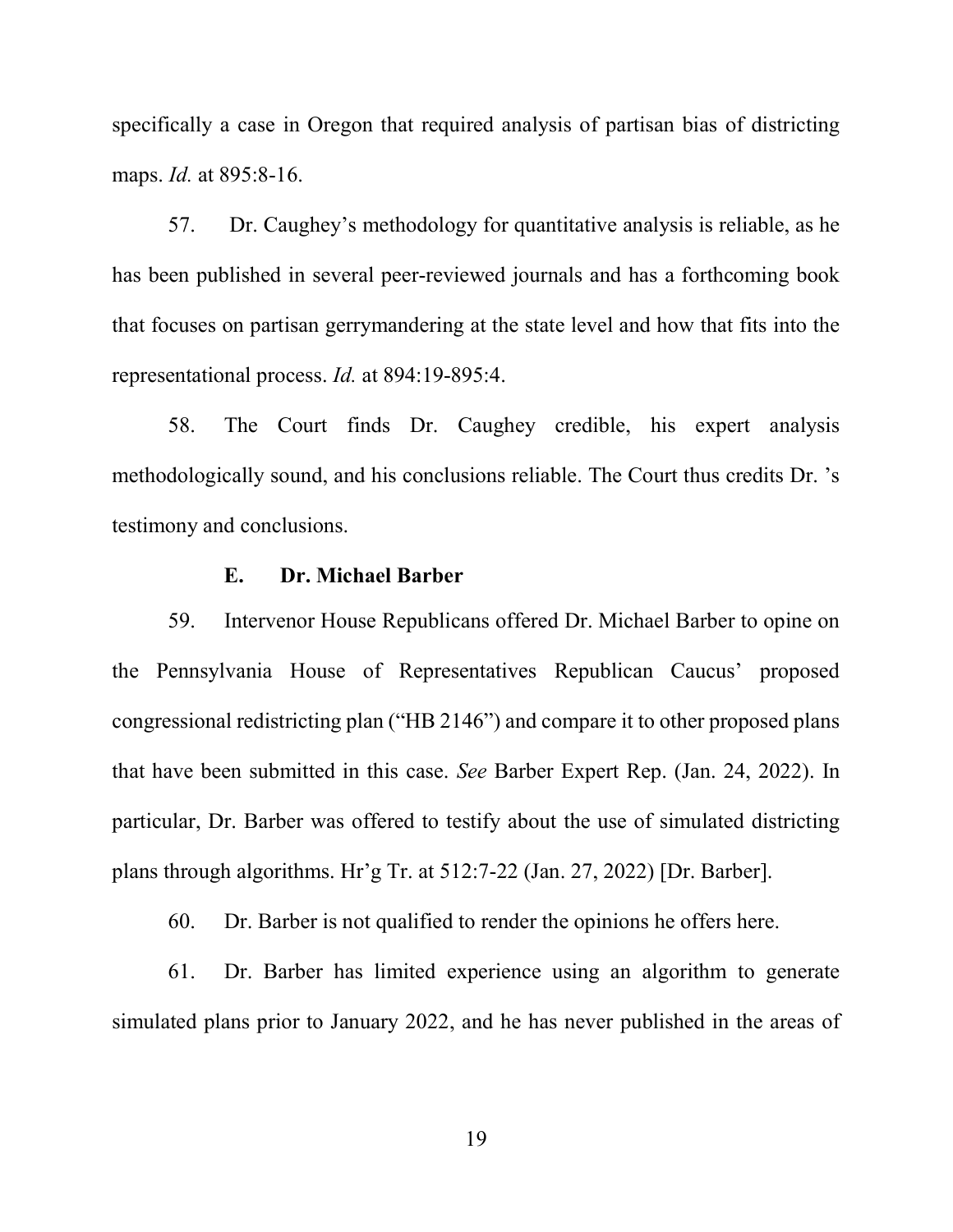redistricting, partisan influence in the redistricting process, or simulated redistricting analyses. Hr'g Tr. at 561:4-563:24 (Jan. 27, 2022) [Dr. Barber].

62. Multiple courts have concluded that Dr. Barber's testimony should be given little weight or no credit. Id. at 563:25-564:17.

63. For example, in a 2019 North Carolina case, Common Cause v. Lewis, the court identified several shortcomings in Dr. Barber's analysis and, in light of those findings, gave little weight to his testimony. Id. at 564:18-565:14.

64. Dr. Barber's methodology is also unsound because the techniques that he has relied on are unsound. For example, his method for analyzing partisan fairness, which averages election results across time, rather than considering elections as individual data points, is "extremely misleading" because the process of collapsing the data into a single data point like that leads to the systematic loss of information. Id. at 366:21-367:5 [Dr. Duchin].

65. Dr. Barber's execution of his methodology of simulated redistricting is also suspect because there were "clear errors of calculation" that call into question the accuracy of his analyses, including, for instance, partisan fairness. Id. at 368:12- 18.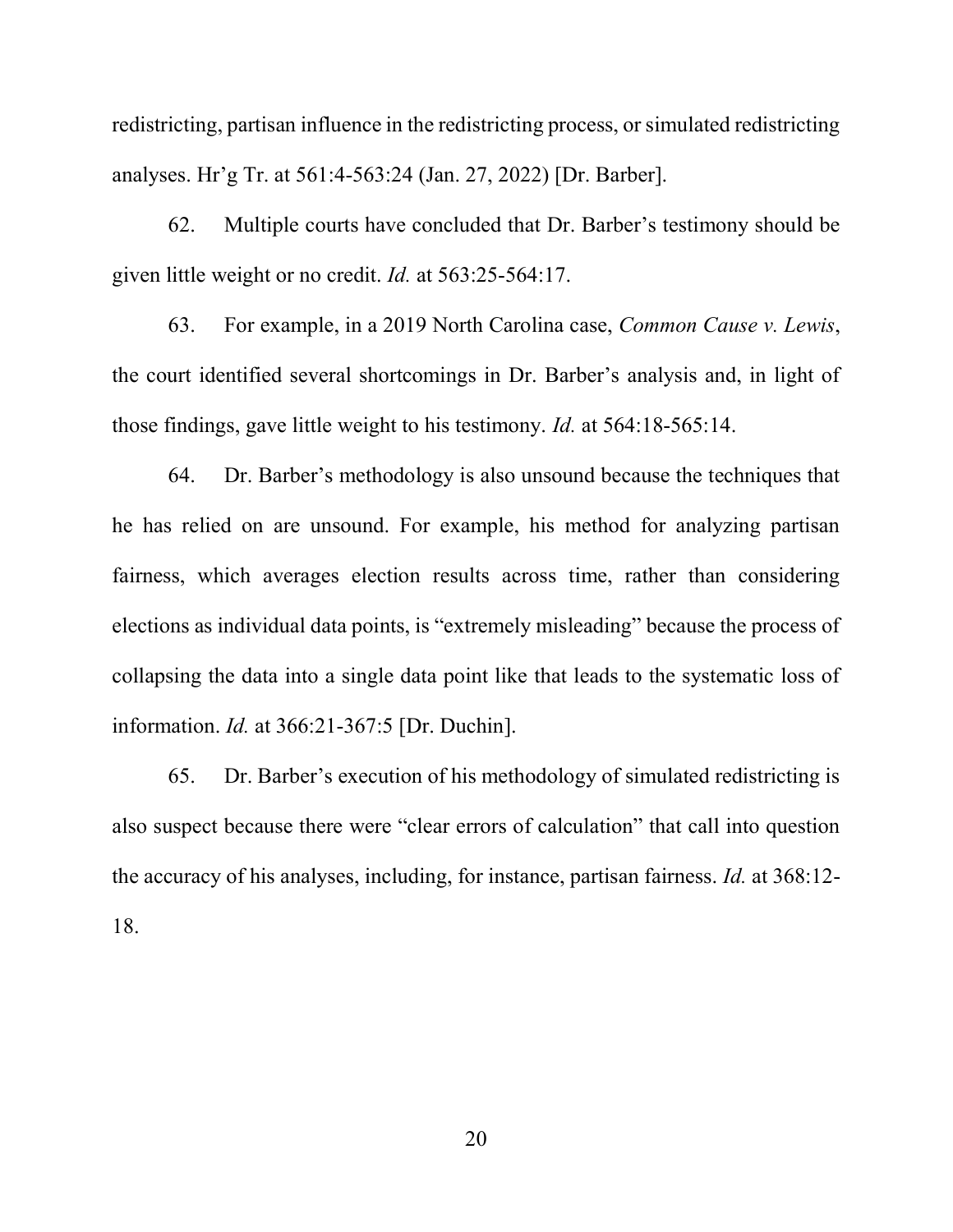66. The Court finds Dr. Barber not credible, his analysis methodologically unsound, and his conclusions unreliable. The Court thus does not credit Dr. Barber's testimony and conclusions.

#### F. Dr. Keith Naughton

67. Congressional Republican Intervenors offered Dr. Keith Naughton to opine on Pennsylvania's redistricting maps as a campaign consultant. Hr'g Tr. at 687:17-688:1 (Jan. 28, 2022) [Dr. Naughton].

68. Dr. Naughton is not qualified to render opinions about redistricting plans. He is not a computer scientist or mathematician. Id. at 688:22-23. Instead, Dr. Naughton's claim of expertise is rooted in his "over 15 years of Pennsylvania politics" and his work for various candidates on the Republican side. Id. at 767:25- 768:9.

69. Dr. Naughton has not appeared as an expert witness in redistricting litigation before, has no particular experience in redistricting, and has never tried to draw a redistricting plan for Pennsylvania. Id. at 777:17-778:20.

70. Dr. Naughton is also unable to offer any objective insight into the critical topics of redistricting. His career has largely been devoted to helping Republican political candidates win races, and he was retained by Republican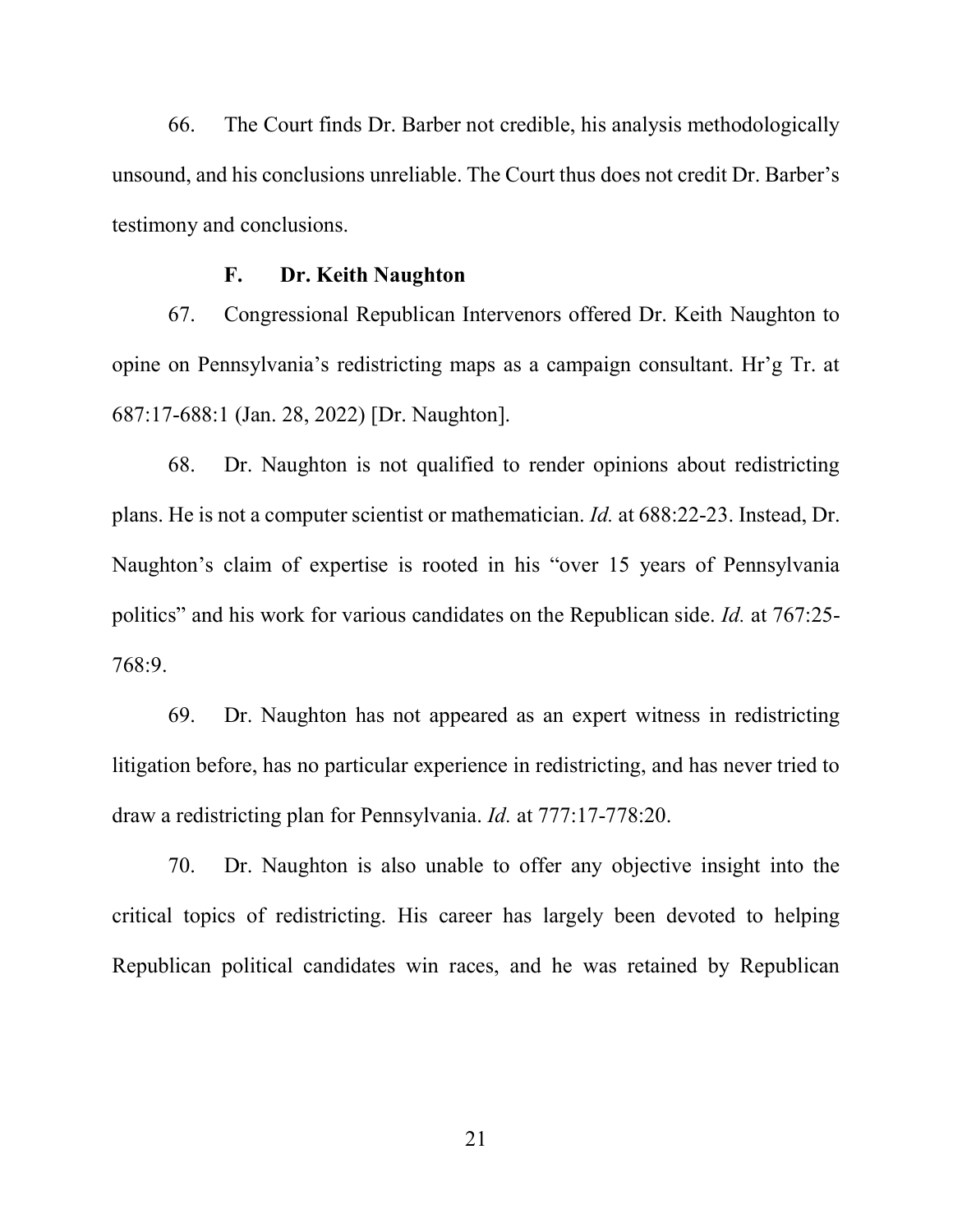politicians in this litigation to offer an opinion about their proposed map. Id. at 769:24-770:9.

71. The Court finds Dr. Naughton not credible, his analysis methodologically unsound, and his conclusions unreliable. The Court thus does not credit Dr. Naughton's testimony and conclusions.

#### V. The Carter Plan

72. Dr. Rodden drew the Carter Plan using as a starting point the 2018 Remedial Plan, which is widely acknowledged as a successful plan on both traditional redistricting criteria and partisan fairness. Hr'g Tr. at 87:22-89:7 (Jan. 27, 2022) [Dr. Rodden]; see also id. at 247:11-248:12 (Jan. 27, 2022) [Dr. DeFord].

73. The Carter Plan takes a least-change approach to the 2018 Remedial Plan, which is a reasonable approach. See Hr'g Tr. at 89:9-16 (Jan. 27, 2022) [Dr. Rodden]; id. at 410:9-411:15 (Jan. 27, 2022) [Dr. Duchin].

74. Dr. Rodden made changes to the 2018 Remedial Plan to account for population changes and to maintain or improve the 2018 Remedial Plan's adherence to traditional redistricting criteria. Rodden Initial Rep. at 1 (Jan. 24, 2022).

75. Dr. Rodden did not consider partisan data when drawing the Carter Plan. Hr'g Tr. at 117:19-118:2 (Jan. 27, 2022) [Dr. Rodden]; Rodden Initial Rep. at 23 (Jan. 24, 2022).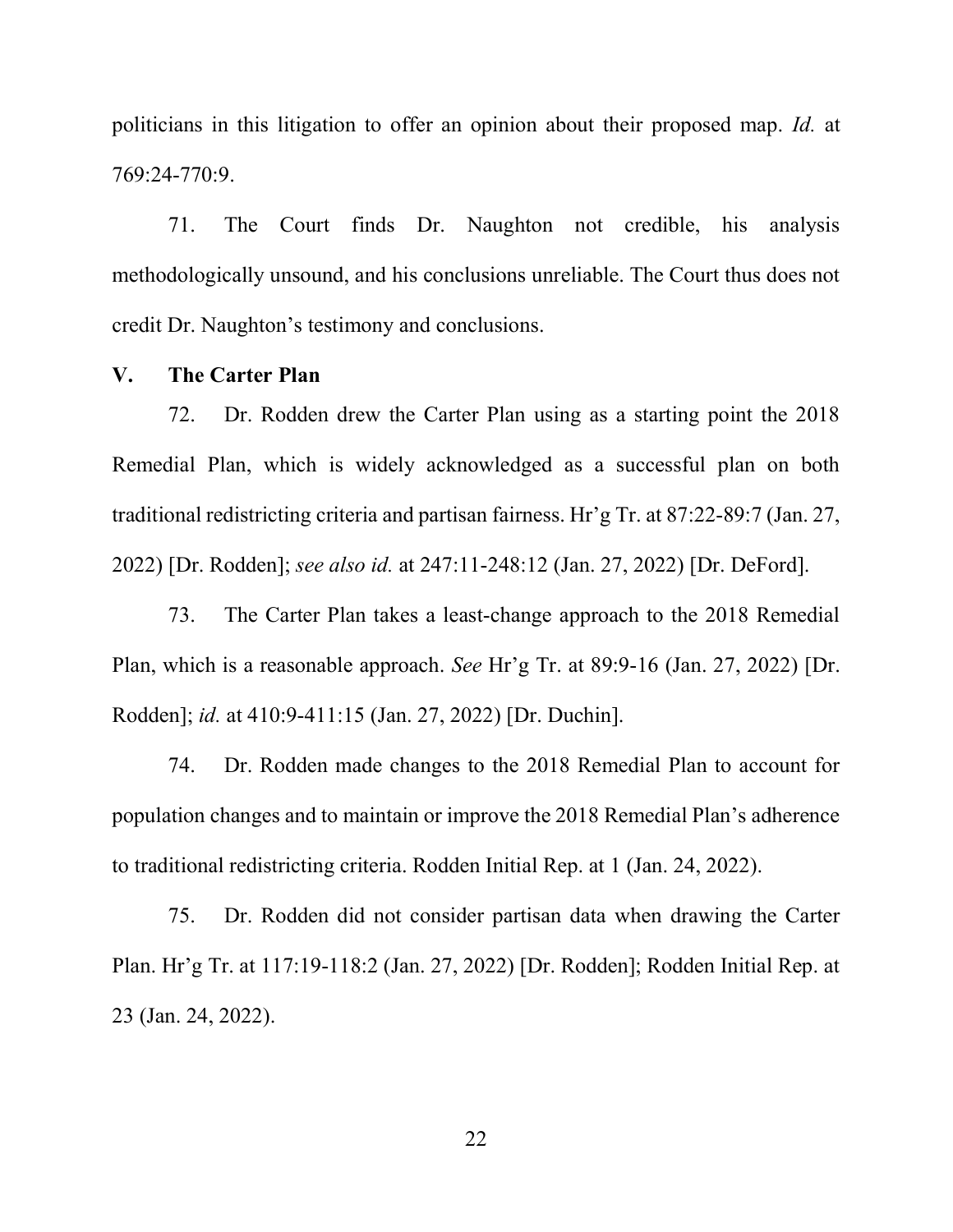76. Dr. Rodden did not consider racial data when drawing the Carter Plan. Hr'g Tr. at 117:18-24 (Jan. 27, 2022) [Dr. Rodden]; Rodden Initial Rep. at 23 (Jan. 24, 2022).

77. When making changes to the 2018 Remedial Plan to balance population in the Carter Plan, Dr. Rodden avoided splitting communities of interest. See Hr'g Tr. at 113:9-114:6 (Jan. 27, 2022) [Dr. Rodden].

78. To the extent the Carter Plan deviates from the configuration adopted by the Supreme Court in the 2018 Remedial Plan, it does so to account for shifts in the state's population revealed by the 2020 Census and the Commonwealth's loss of a congressional seat. Hr'g Tr. at 85:2-17 (Jan. 27, 2022) [Dr. Rodden].

79. Moreover, because the Carter Plan makes minor changes to most districts, incumbents have not been inadvertently removed from any existing districts. Because it was not possible to avoid placing Rep. Keller from District 12, which was lost due to population loss, with another rural representative, the Carter Plan placed Rep. Keller in District 15, along with incumbent Rep. Thompson. This had no impact on the Carter Plan's satisfaction of traditional redistricting criteria. Rodden Initial Rep. at 23 (Jan. 24, 2022).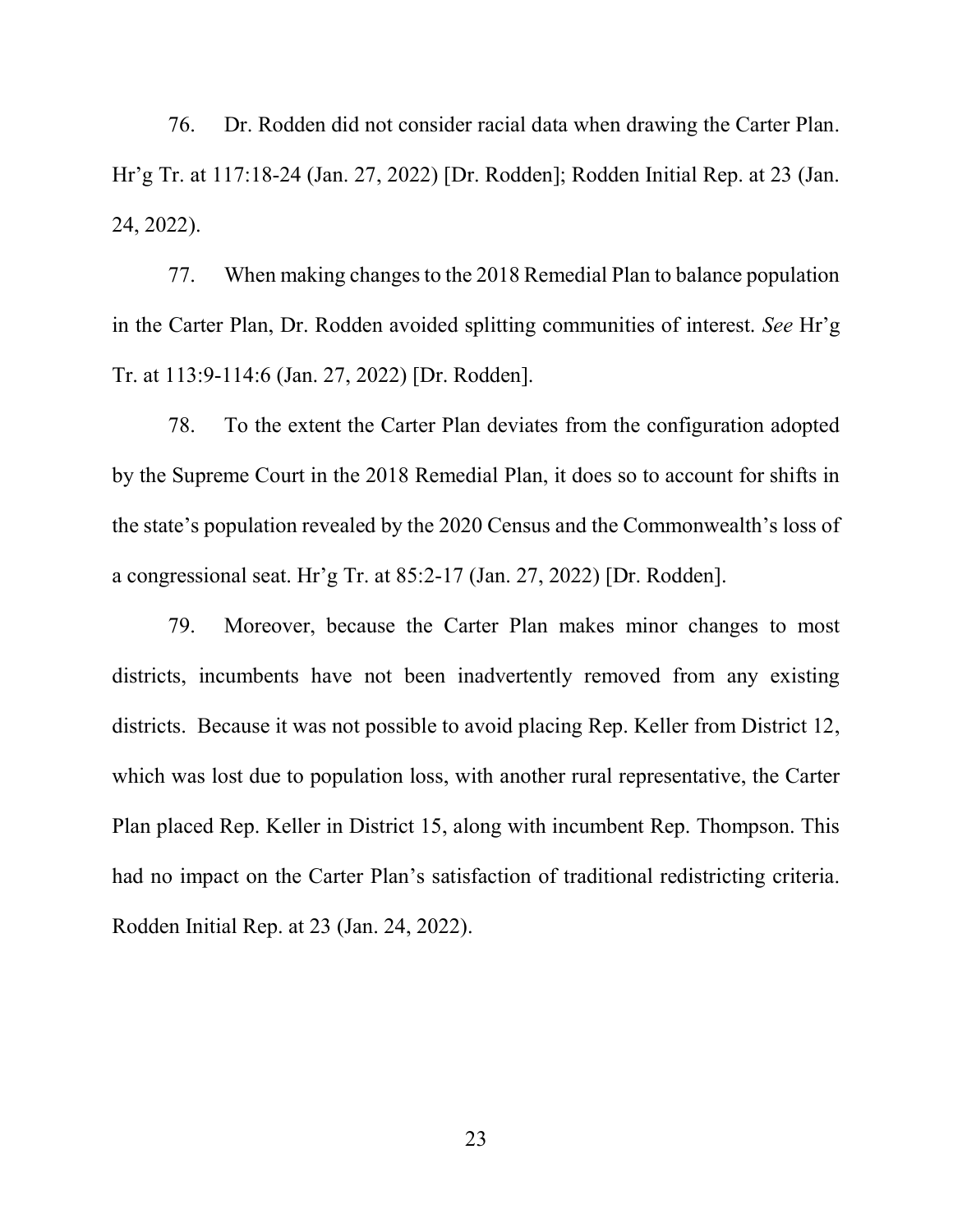80. Where possible, Dr. Rodden reunited communities of interest that were previously split in the 2018 Remedial Plan. Hr'g Tr. at 107:5-23, 111:17-25 (Jan. 27, 2022) [Dr. Rodden].

81. The Carter Plan made these adjustments in a manner that aligns with the traditional and historical redistricting principles outlined below.

82. The Carter Plan is both reflective of and responsive to Pennsylvania voters' political preferences. Hr'g Tr. at 129:1-130:21 (Jan. 27, 2022) [Dr. Rodden].

83. The Carter Plan is superior or comparable to all other Submitted Plans on traditional and historical redistricting principles.

84. The Carter Plan is best or tied for best on number of counties split and county splits. See infra section VI.D. Even the Reschenthaler Plans, which purport to have fewer split counties, do not based on the League of Women Voters court's guidance. See id.

85. The Carter Plan is one of the most politically fair maps submitted to this Court. In contrast, the HB 2146 Plan and both Reschenthaler Plans are the least fair of the Submitted Plans. The Voters of PA Plan and Citizen Voters Plan are also unusually skewed to favor Republicans as compared to all other Submitted Plans, none of which are unusually skewed to favor Democrats.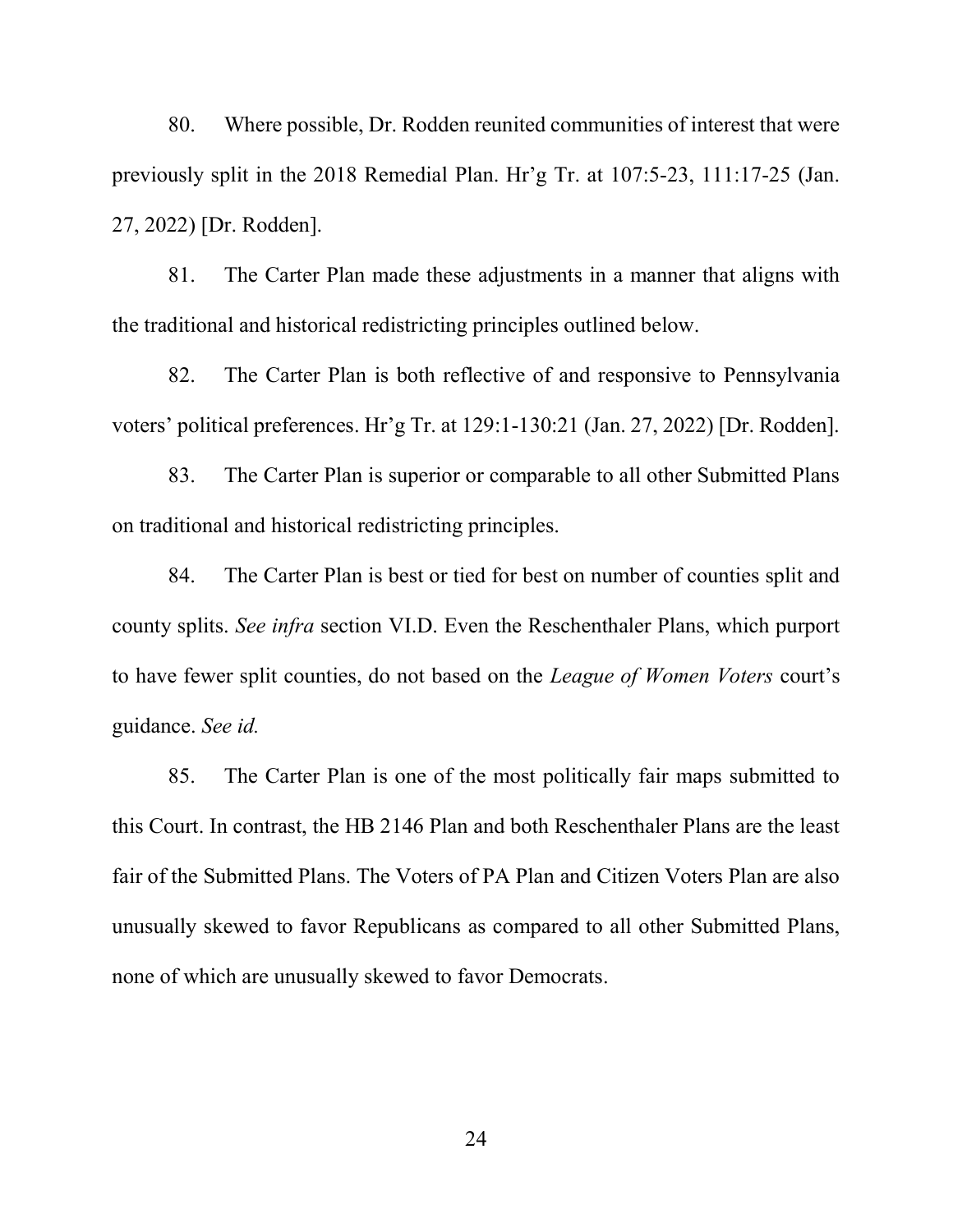## VI. Traditional Redistricting Criteria

86. The Carter Plan complies with all four traditional redistricting principles articulated in League of Women Voters: population equality, compactness, contiguity, and respect for political subdivisions.

## A. Population Equality

87. The Carter Plan complies with the League of Women Voters principle of population equality.

88. Based on the 2020 Census, the ideal population of each congressional district is 764,865. Id. at 21.

89. Each of the proposed maps, including the Carter Plan, create 17 districts where the population, based on 2020 Census data, is either precisely that number, one more, or one fewer. Id. at 2. Rodden Rebuttal Rep. at 2 (Jan. 26, 2022); see Hr'g Tr. at 231:24-25; 276:24-277:5 (Jan. 27, 2022) [Dr. Duchin].

90. The Carter Plan includes four districts with the ideal population and 13 districts with a deviation of plus or minus one person. Rodden Initial Rep. at 21 (Jan. 24, 2022).

#### B. Compactness

91. The Carter Plan complies with the *League of Women Voters* principle of compactness.

92. The Carter Plan is superior or comparable on the criteria of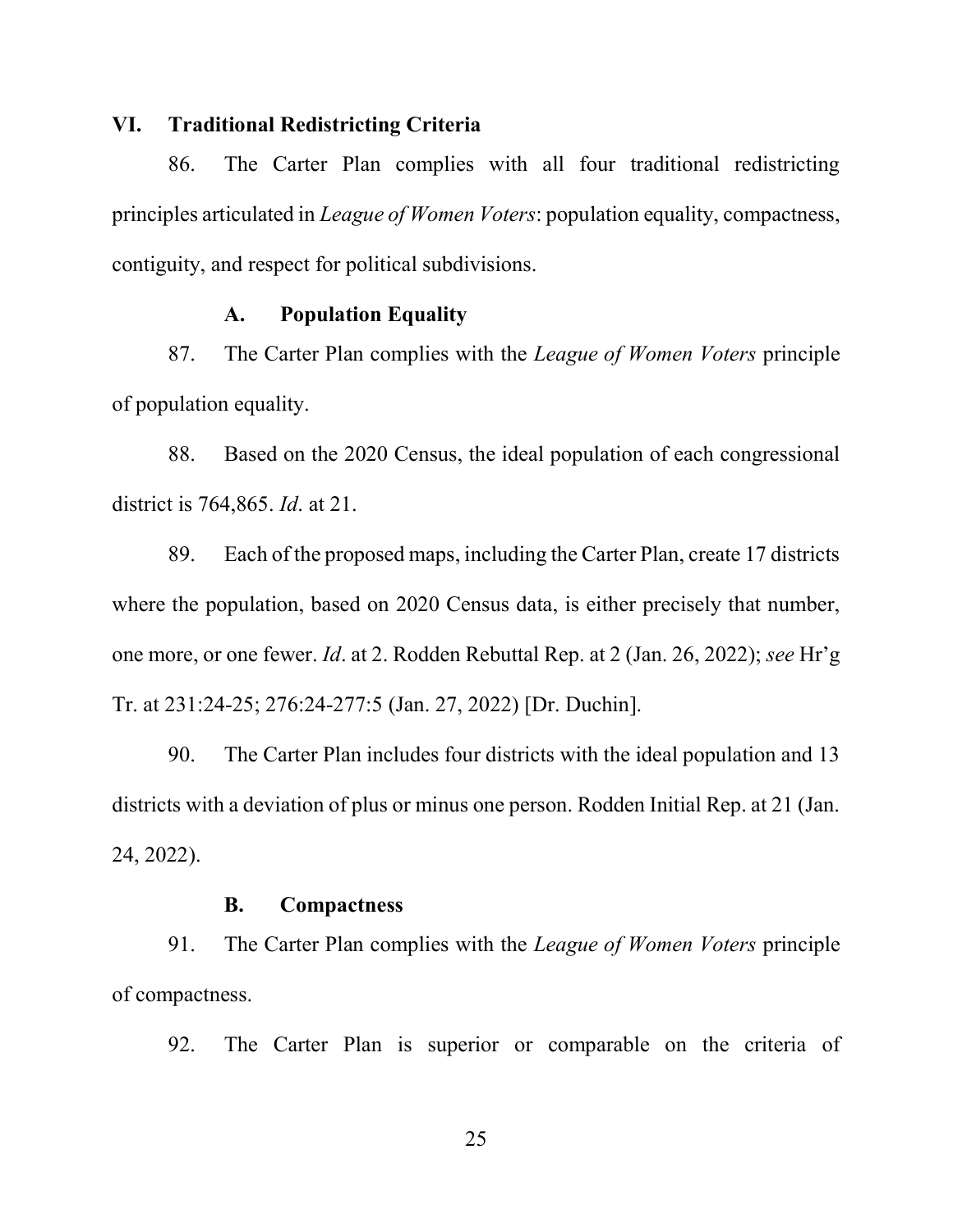compactness to both the 2018 Remedial Plan and all plans that have been submitted to this Court.

93. There is no bright-line test to determine whether a plan is sufficiently compact to satisfy the criterion, Hr'g Tr. at 404:25-405:6 (Jan. 27, 2022) [Dr. Duchin].

94. There is no widely accepted "best" measure of compactness, as each measure achieves something different. Rodden Rebuttal Rep at 3; Hr'g Tr. at 55:1- 4 (Jan. 27, 2022). [Dr. Rodden]. Each method also has certain limitations, which is why it is important to consider how maps perform across multiple scores. Rodden Rebuttal Rep. at 3 (Jan. 26, 2022); Hr'g Tr. at 55:1-4 (Jan. 27, 2022). [Dr. Rodden].

95. The experts in this proceeding have identified several methodologically sound measures useful for comparing relative compactness: the Reock, Polsby-Popper, Schwartzberg, Population Polygon, and area/Convex Hull tests.

96. The Reock test is computed by dividing the area of the district by the area of the smallest circle that would completely enclose it. Rodden Rebuttal Rep. at 3 (Jan. 26, 2022).

97. The Polsby-Popper test is computed by measuring the area of a circle whose circumference is equal to the perimeter of the district. *Id.*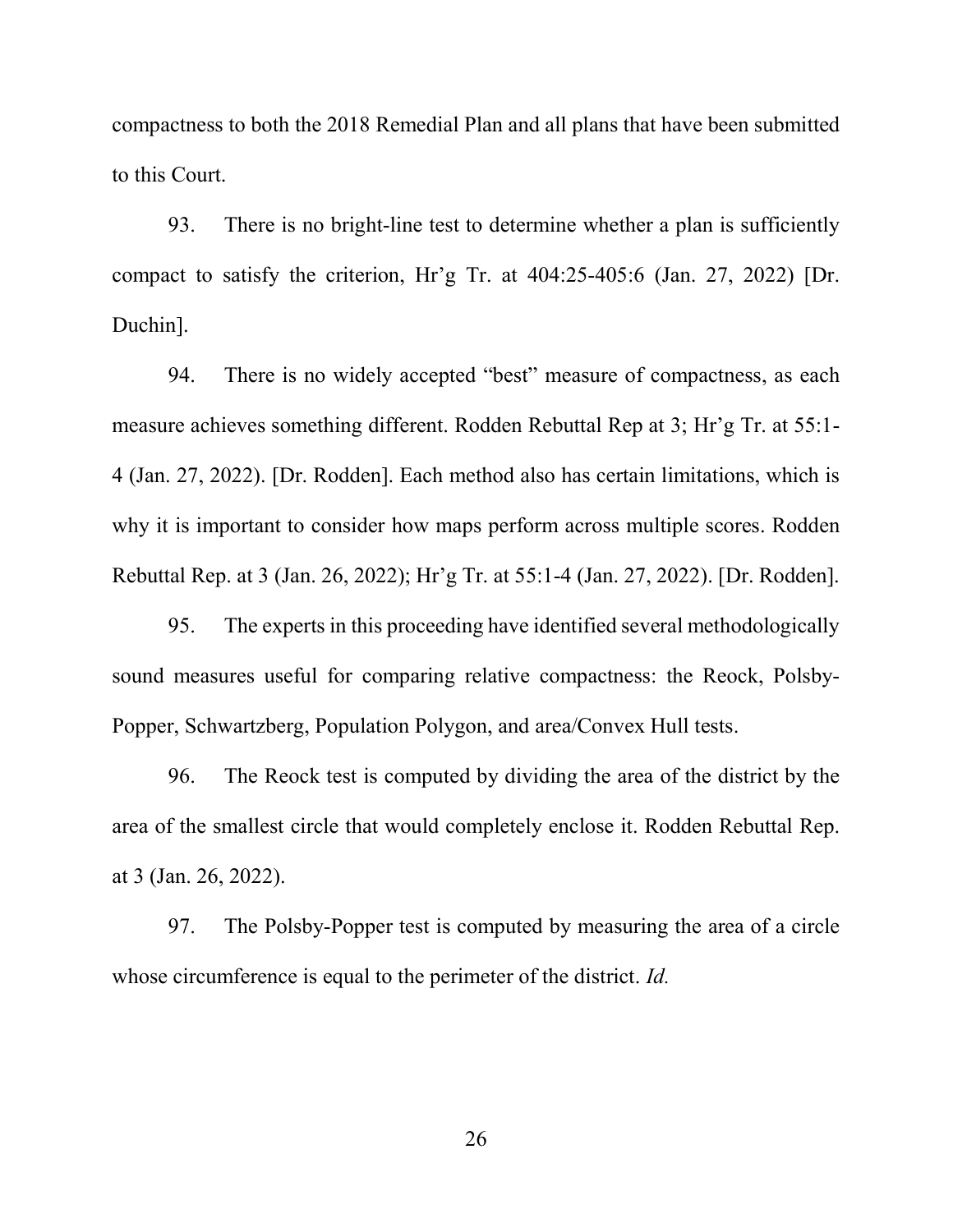98. The Schwartzberg test is similar and its score can be derived by measuring the reciprocal of the square root of the Polsby-Popper score. DeFord Expert Rep. at 17 n.7 (Jan. 24, 2022).

99. The Area/Convex Hull test measures the ratio of the district's area to that of its convex hull, or "rubber-band enclosure." Duchin Expert Rep. at 5 (Jan. 24, 2022).

100. The Population Polygon test measures the ratio of the district's population to the state's population within the convex hull. Id.

101. The numerical result of each of these tests falls between zero and one, with one being the most compact. DeFord Expert Rep. at 17 (Jan. 24, 2022).

102. The Polsby-Popper and the Reock measures are most often relied upon by courts. LWV II, 178 A.3d 737, 771-72; Rodden Rebuttal Rep. at 3 (Jan. 26, 2022); Hr'g Tr. at 55:7-12 (Jan. 27, 2022).

103. The Carter Plan's Reock compactness score is the second-highest among the plans submitted to this Court and is higher than the Reock score for the 2018 Remedial Plan. Expert Rep. at 22 (Jan. 24, 2022). Expert Rep. at 22 (Jan. 24, 2022).

104. Compactness scores can be sensitive to individual redistricting decisions. See Hr'g Tr. at 398:24-399:3 (Jan. 27, 2022) [Dr. Duchin] (explaining that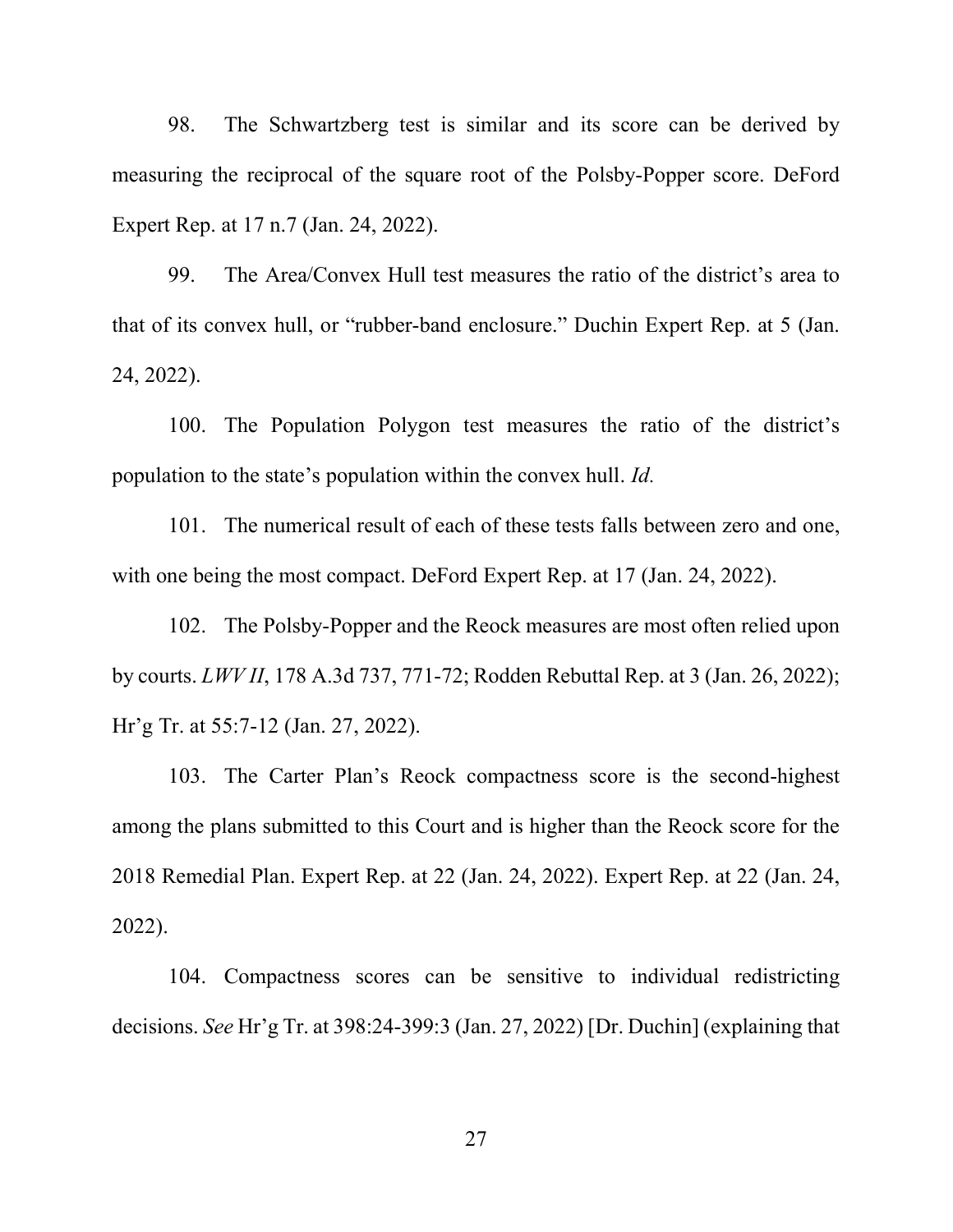complying with traditional redistricting factors is a balancing act). For example, the Carter Plan's Polsby-Popper score reflects Dr. Rodden's decision to keep the city of Pittsburgh whole, and if the Carter Plan instead split Pittsburgh, it would have achieved an even higher Polsby-Popper score. See Hr'g Tr. at 172:23-173:8 (Jan. 27, 2022) [Rodden]; Hr'g Tr. at 217:10-25 (Jan. 27, 2022) [Dr. DeFord] (explaining that maps that keep Pittsburgh whole obtain lower, though still compliant, Polsby-Popper scores than those maps that do not split Pittsburgh); Rodden Initial Rep. at 22 (Jan. 24, 2022).

105. The least compact districts in the Carter Plan are Districts 4 and 5, which had to become somewhat less compact in order to accommodate asymmetries in the rate of population growth between Montgomery, Delaware, and Bucks counties while minimizing county splits in Southeastern Pennsylvania. Id. at 23.

106. The Carter Plan is similarly compact to other plan proposals, which obtain comparable compactness scores. DeFord Rebuttal Rep. at ¶ 25 (Jan. 26, 2022); Duchin Rebuttal Rep. at 2 (Jan. 26, 2022).

107. The least compact plans are HB 2146 and the two Congressional Republican Intervenors' Plan. Hr'g Tr. at 234:16-19 (Jan. 27, 2022). [Dr. Duchin].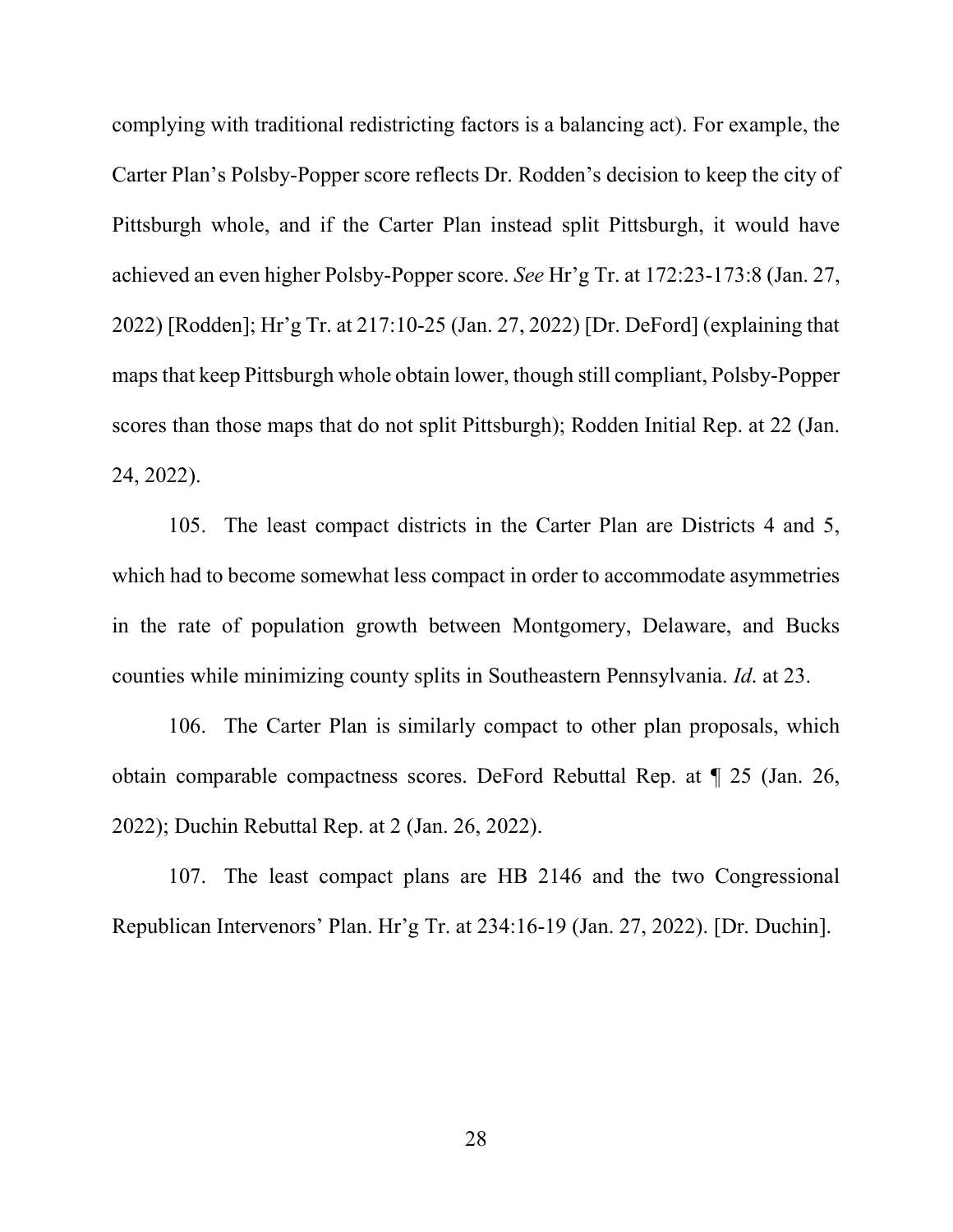# C. Contiguity

108. The Carter Plan complies with the League of Women Voters principle of contiguity.

109. Contiguity measures whether districts, as they are drawn, have noncontiguous fragments. Hr'g Tr. at 90:11-16 (Jan. 27, 2022) [Dr. Rodden].

110. The Carter Plan, like each of the plans proposed to this Court, is composed of contiguous districts. See, e.g., id. at 53:17-24.

## D. Integrity of Political Subdivisions

111. The Carter Plan complies with the League of Women Voters principle of respect for political subdivisions.

112. The Carter Plan splits fewer political subdivisions than the 2018 Remedial Plan. Rodden Initial Rep. at 21-22 (Jan. 24, 2022).

113. The Carter Plan complies with the League of Women Voters principle of respect for political subdivisions.The Carter Plan splits fewer political subdivisions than the 2018 Remedial Plan. Rodden Initial Rep. at 21-22 (Jan. 24, 2022).The Carter Plan maintains the integrity of political subdivisions as well or better than the other plans submitted to this Court.

114. The Carter Plan does particularly well at maintaining the integrity of counties and voting tabulation districts.

115. There are two different ways to measure county splits.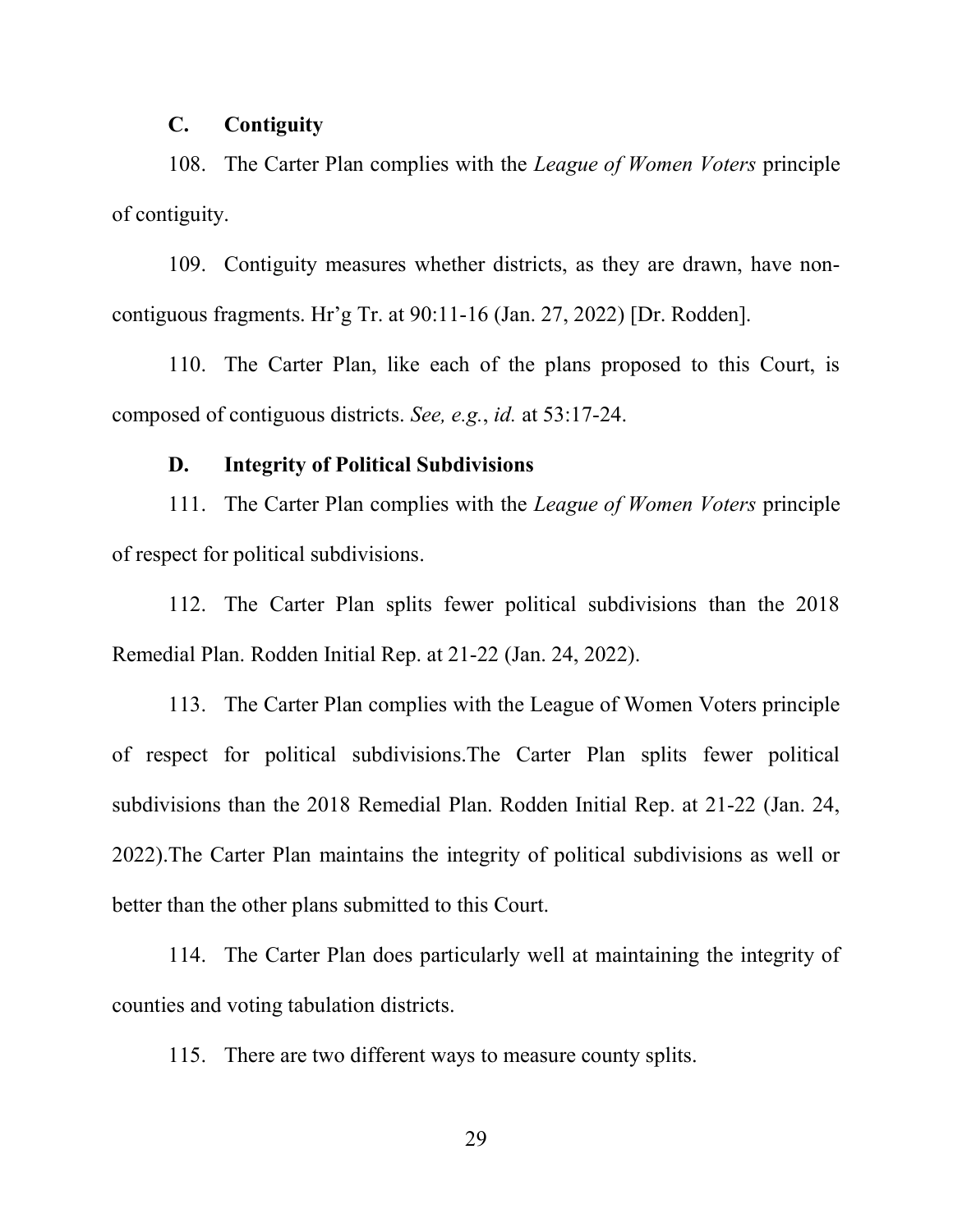116. The first is to measure the *number* of split counties in a plan, which is the number of counties that were not kept whole, regardless of how many times they were split. Rodden Rebuttal Rep. at 3 (Jan. 26, 2022); Hr'g Tr. At 58:9-18 (Jan. 27, 2022).

117. This measure does not capture multiple splits of a single county, such as where Philadelphia, Montgomery, or Berks Counties may be split among three rather than just two districts. Rodden Rebuttal Rep. at 3-4 (Jan. 26, 2022).

118. The second is to measure the *total* county splits in a plan, which captures not only the number of counties that were not kept whole, but rather captures more fully the number of times each county was split. For example, if a county is split between three districts, the non-contiguous splits of the county are counted as two splits rather than one.  $Id$ ; Hr'g Tr. At 58:9-18 (Jan. 27, 2022). [Dr. Rodden].

119. The Carter Plan is tied for both fewest number of split counties, 13, and total county splits, 17, among the Submitted Plans. Rodden Initial Rep. at 21; DeFord Rebuttal Rep. at 4-5, Table 2. Rodden Rebuttal Rep. at 4 (Jan. 26, 2022); Hr'g Tr. at 58:4-25 (Jan. 27, 2022). [Dr. Rodden].<sup>1</sup>

<sup>&</sup>lt;sup>1</sup> The counting of county splits varies depending on whether a small six-person noncontiguous fragment of Chester County is counted as a "split" if it is placed in a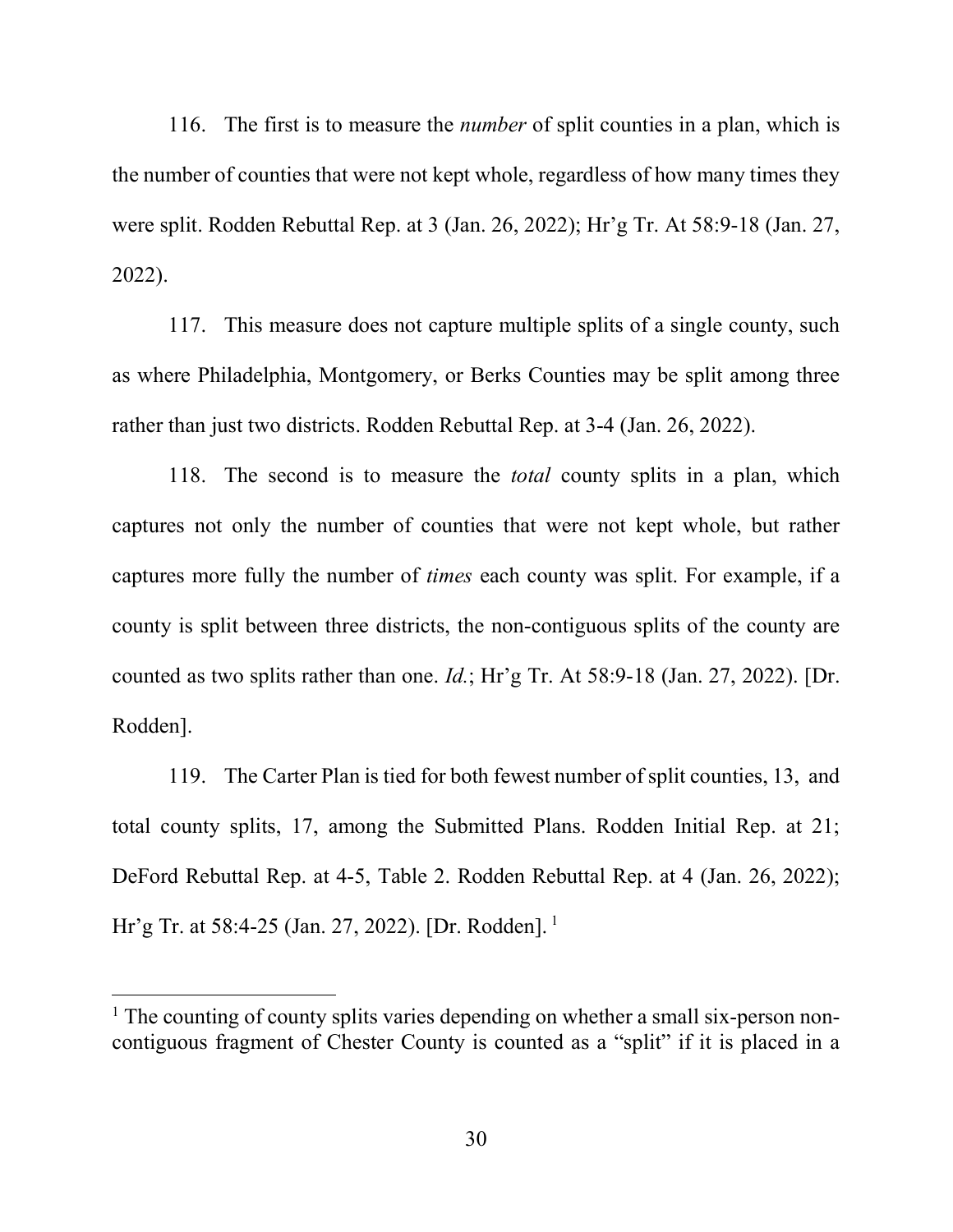120. The Carter Plan ties with the Reschentaler Plans for fewest number of split counties, but the Reschenthaler Plans each have more *total* county splits than the Carter Plan. Rodden Rebuttal Rep. at 3-4, Table 2 (Jan. 26, 2022); DeFord Rebuttal Rep. at 4-5, Table 2 (Jan. 26, 2022).

121. When considering both metrics of county splits together, the Carter Plan best maintains the integrity of Pennsylvania counties. Rodden Initial Rep. at 21 (Jan. 24, 2022); Rodden Rebuttal Rep. at 3-4 (Jan. 26, 2022), Table 2; DeFord Rebuttal Rep. at 4-5, Table 2 (Jan. 26, 2022).

122. Another type of political subdivision is Vote Tabulation Districts ("VTDs").

different district than the rest of Chester County. In calculating county splits in the plan it adopted, the League of Women Voters court did not count the separation of that fragment from Chester County because it was "appropriately placed inside the district that contains Delaware County" rather than the district containing Chester County. LWV II, 181 A.3d at 1087 n.10. Dr. Rodden maintained that aspect of the 2018 Remedial Plan, such that the Chester County fragment continues to be "appropriately placed" inside District 5 with Delaware County and is kept contiguous with its surrounding area, and to ensure contiguity of the districts than in District 6. [Rodden testimony 90:11—91:6] Dr. Rodden's tabulation of county splits in his first report reflected that guidance and reported the number of split counties in the Carter Plan as 13. Rodden Initial Rep. at 21. In his response report, Dr. Rodden prepared a comparative table of county splits, but due to the time constraints, he was unable to fully assess all technicalities in each of the 13 other submitted plans, including their treatment of the Chester County fragment, so for illustrative purposes he counted any split, no matter its size and location, including the Chester County fragment. Rodden Rebuttal Rep. at 4 (Jan. 26, 2022).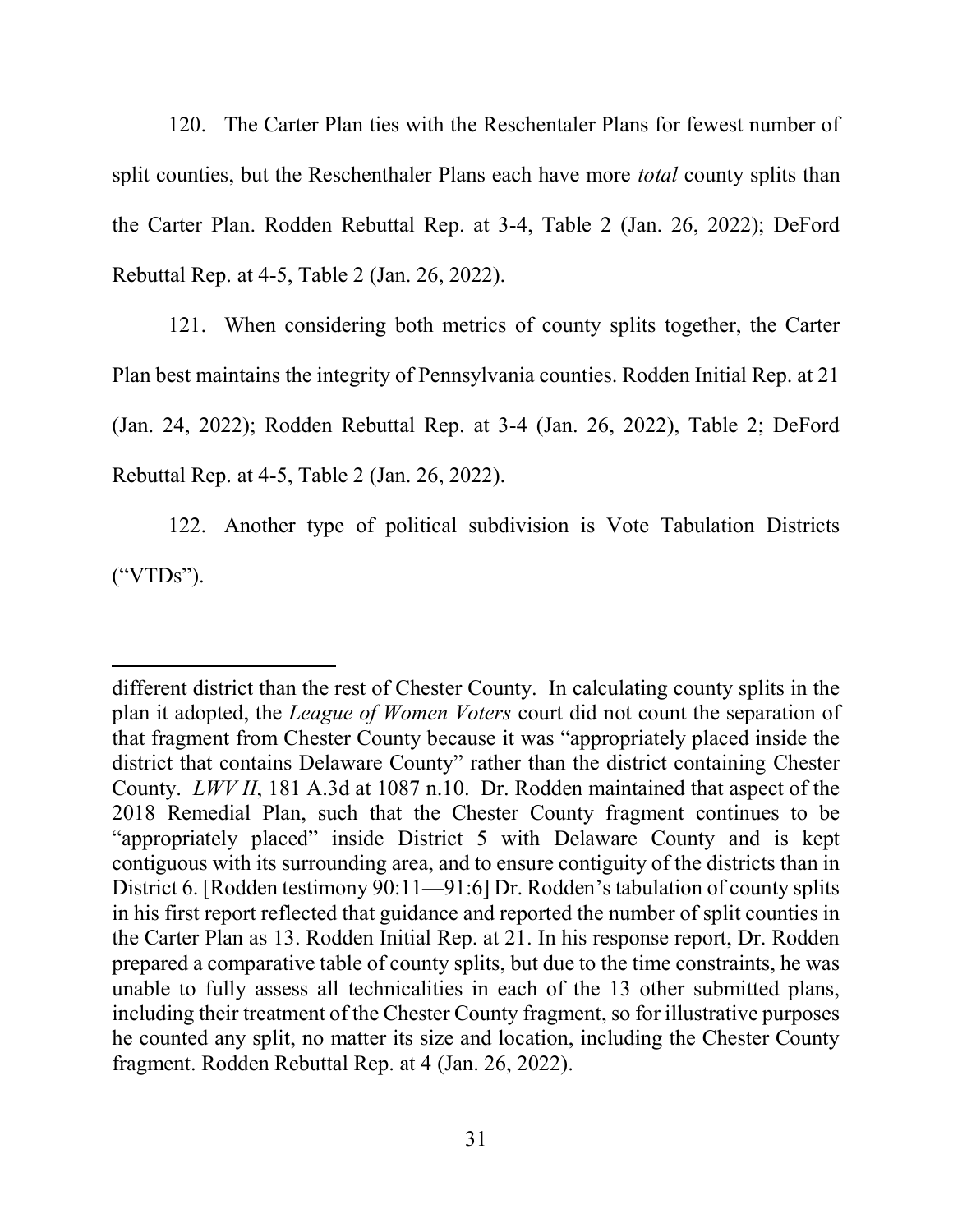123. For election administration, splitting VTDs can lead to mistakes for local election administrators, who must be sure to provide the right ballot for residents living in two different political districts, even though they might be voting at the same polling place. Hr'g Tr. at 57:10-25 (Jan. 27, 2022). [Dr. Rodden]; Mellow, 530 Pa. at 71-72 (explaining that "a serious election administration problem rises from requiring the voters in a single precinct to look to two different sets of congressional candidates," and emphasizing that "this problem is not a minor one").

124. When seeking to establish districts of equal population, VTDs are oftentimes split because they do not add up to precisely the right numbers, especially where map drawers are working within a very narrow allowable deviation, like plus or minus one person. Rodden Rebuttal Rep. at 6 (Jan. 26, 2022).

125. Nevertheless, it is possible to minimize these splits. *Id.* The Carter Plan, for instance, splits only 14 VTDs, the second lowest number of VTD splits among all the proposed plans. Rodden Initial Rep. at 22 (Jan. 24, 2022); Rodden Rebuttal Rep. at 6 (Jan. 26, 2022).

126. In contrast, the Reschenthaler plans have a total of 31 VTD splits each, and the Ali Plan has a total of 27 splits. Id.

127. Thus, the Carter Plan splits very few political subdivisions and thereby preserves the ease and accuracy of administering elections.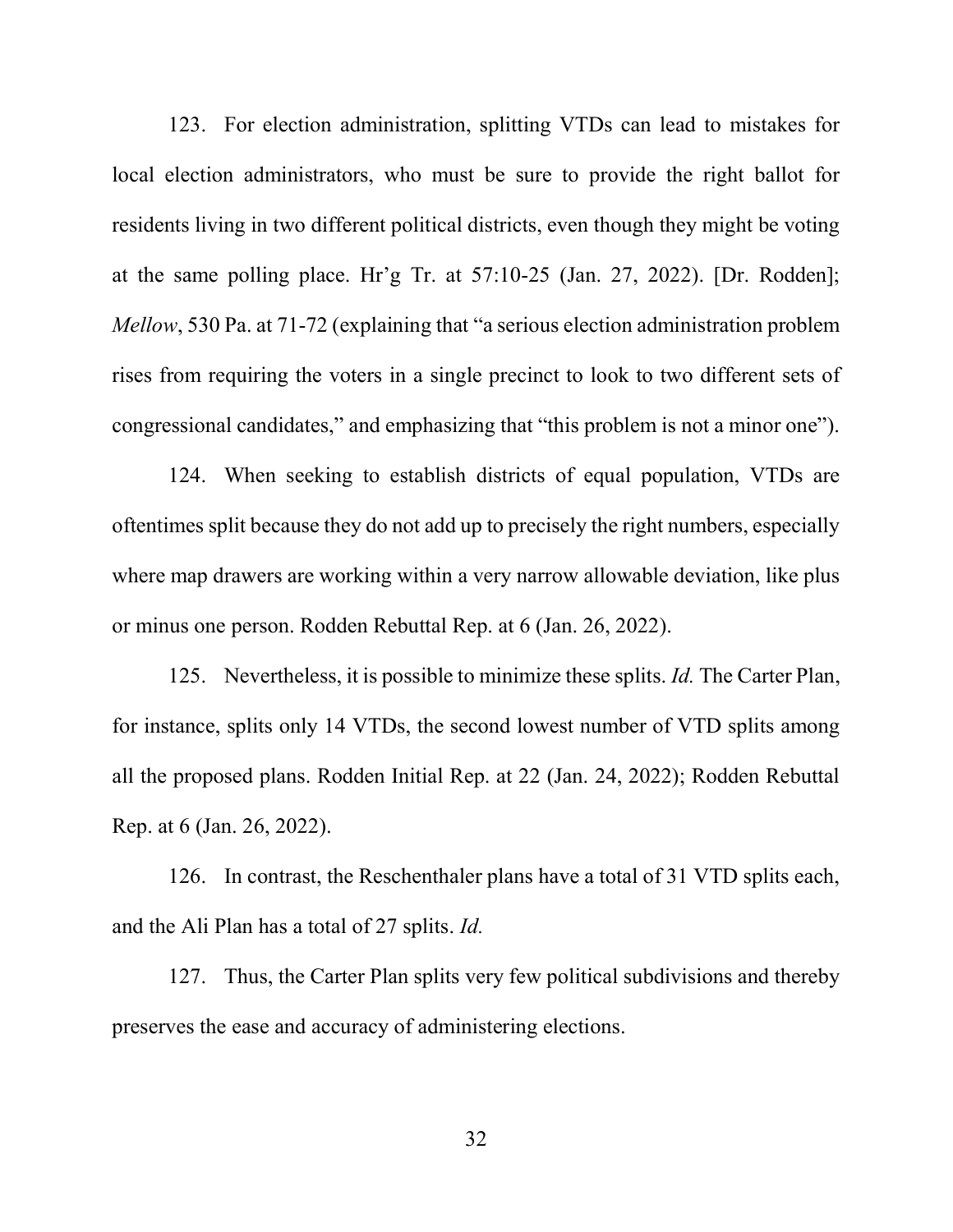#### E. Historical Redistricting Principles

128. The Carter Plan complies with Pennsylvania's historical redistricting principles.

129. The Pennsylvania Supreme Court has identified several historical factors that should be considered in evaluating a redistricting plan, including protection of minority voting rights, respect for communities of interest, partisan fairness, retention of prior district lines, and incumbency protection. LWV I, 178 A.3d at 817; Mellow, 607 A.2d at 208.

## 1. Minority Voting Rights

130. The Carter Plan maintains minority voting rights.

131. One of the additional redistricting principles that is considered to be important by the Pennsylvania Supreme Court is minority voting rights.

132. Racial data was not considered in drawing districts or making adjustments for population changes in the Carter Plan. Rodden Initial Rep. at 23 (Jan. 24, 2022); Hr'g Tr. at 72:21-25 (Jan. 27, 2022).

133. The Carter Plan made minimal changes to the existing 2018 Remedial Plan, which the Supreme Court determined to be compliant with traditional redistricting criteria, including the protection of minority voting rights. See infra section V.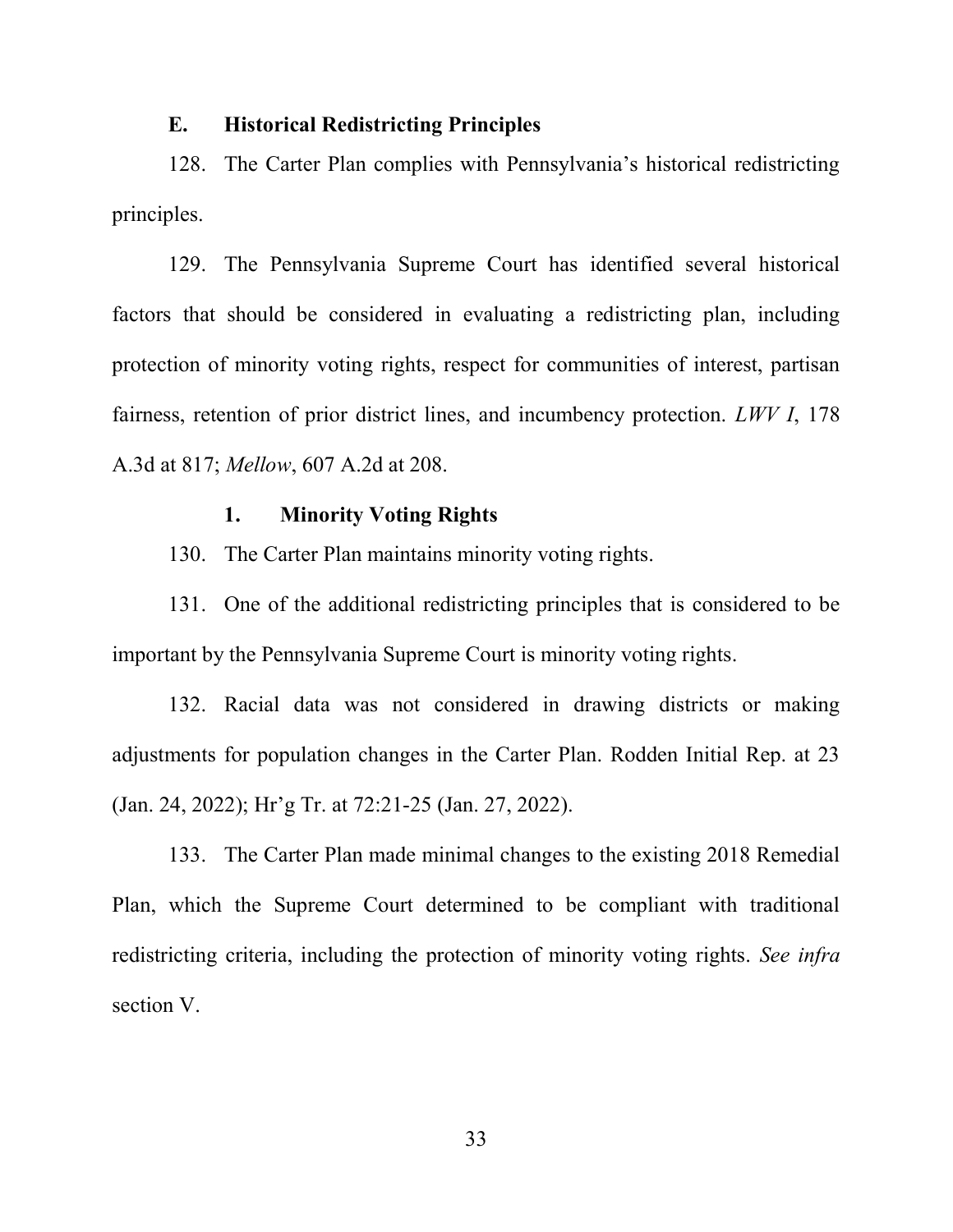134. The Carter Plan's least-change approach ensures that minority voting rights protected by the Supreme Court in 2018 remain protected. Because the Carter Plan closely follows the boundaries of the 2018 Remedial Plan with regard to those areas of the state with sizeable minority populations, it has inevitably preserved the minority opportunity districts that the Pennsylvania Supreme Court approved in 2018. DeFord Rebuttal Rep. at Table 14 (Jan. 26, 2022). To the extent the Carter Plan had to alter the boundaries of the 2018 Remedial Plan to account for population changes and the Commonwealth's loss of a congressional seat, it did so with a focus on maintaining protections for minority voters.

# 2. Communities of Interest

135. The Carter Plan respects and protects Pennsylvania's communities of interest.

136. Similarly, by generally retaining the boundaries of the 2018 Remedial Plan, which the Pennsylvania Supreme Court determined to comply with traditional redistricting factors, including the protection of communities of interest, and changing district lines where necessary to reflect variable population changes, the Carter Plan preserves communities determined to be important by the Supreme Court. See infra section V.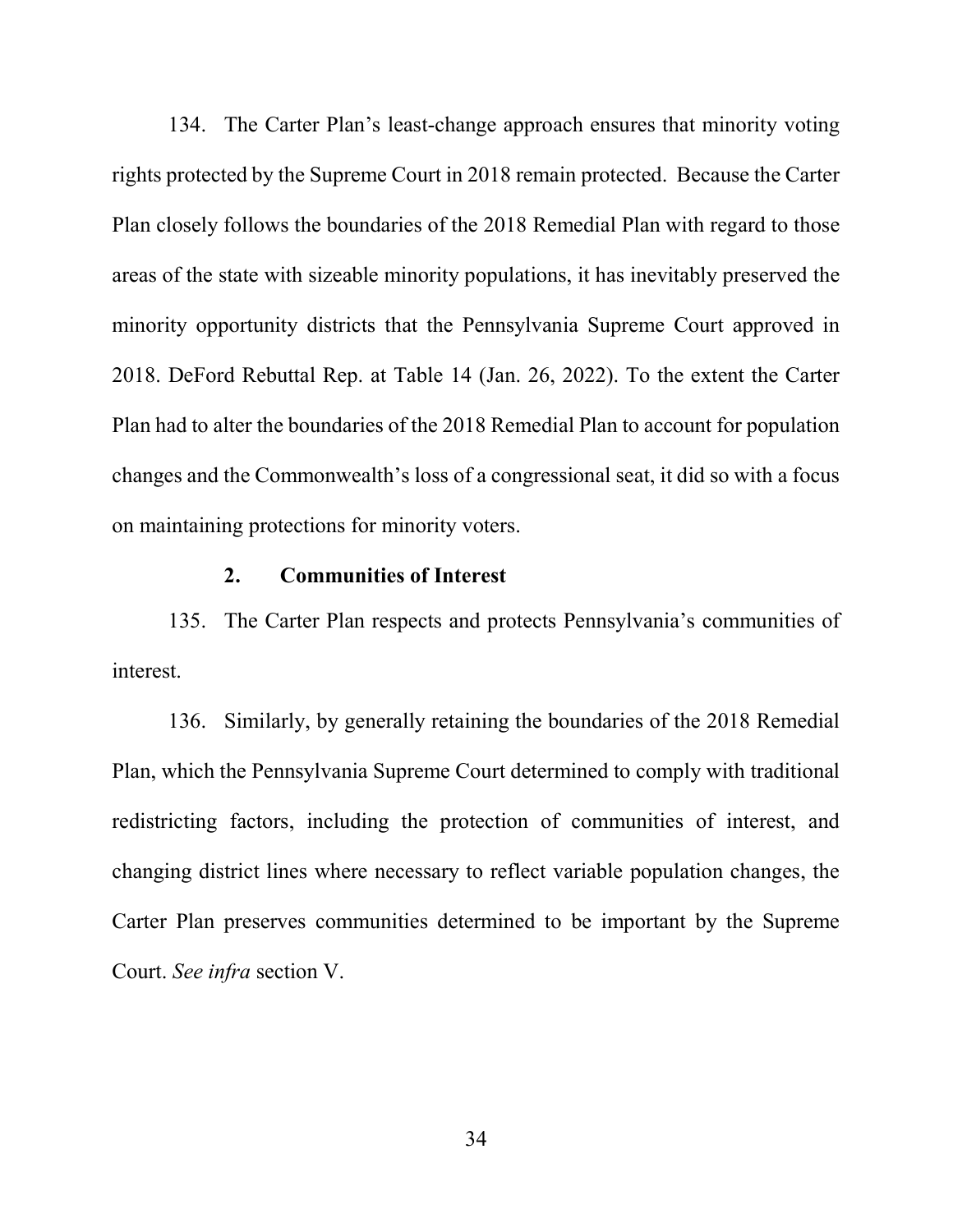137. In applying a least-change approach, the Carter Plan follows natural and political subdivision boundaries with a focus on keeping communities together. See Rodden Initial Rep. at 14 (Jan. 24, 2022); Hr'g Tr. At 65:5-18 (Jan. 27, 2022)(the Carter Plan, unifies Carbon County with the Allentown-Bethlehem-Easton metropolitan statistical area consisting of the entirety of Northampton, Lehigh, and Carbon Counties to add population to District 7); Rodden Initial Rep. at 18 (under the Carter Plan, the new District 15, which had to change significantly due to population changes and the loss of what is District 12 under the 2018 Remedial Plan, now avoids a split of Centre County that had previously separated State College from some of its suburbs) see also 01/27/22 Hr'g Tr. at 65:5-18;01/27/22 Hr'g Tr. at 68:9- 13

138. The Carter Plan respects communities of interest by, among other things, keeping Pittsburgh within one district, keeping Bucks County in one district and extending that district into Montgomery County, keeping the city of Harrisburg whole, and attaching the surplus population of Philadelphia to Delaware County. [Rodden Initial Rep. at 8; LWV I, 178 A.3d at 750; Naughton Response Rep. at 8-9 (Jan. 26, 2022); Hr'g Tr. At 101:19-104:15 (Jan. 28, 2022).<sup>2</sup>

 $2^2$  For the reasons set forth in section IV.F., Dr. Naughton's testimony should be given little weight, if any. To the extent the Court credits his testimony about communities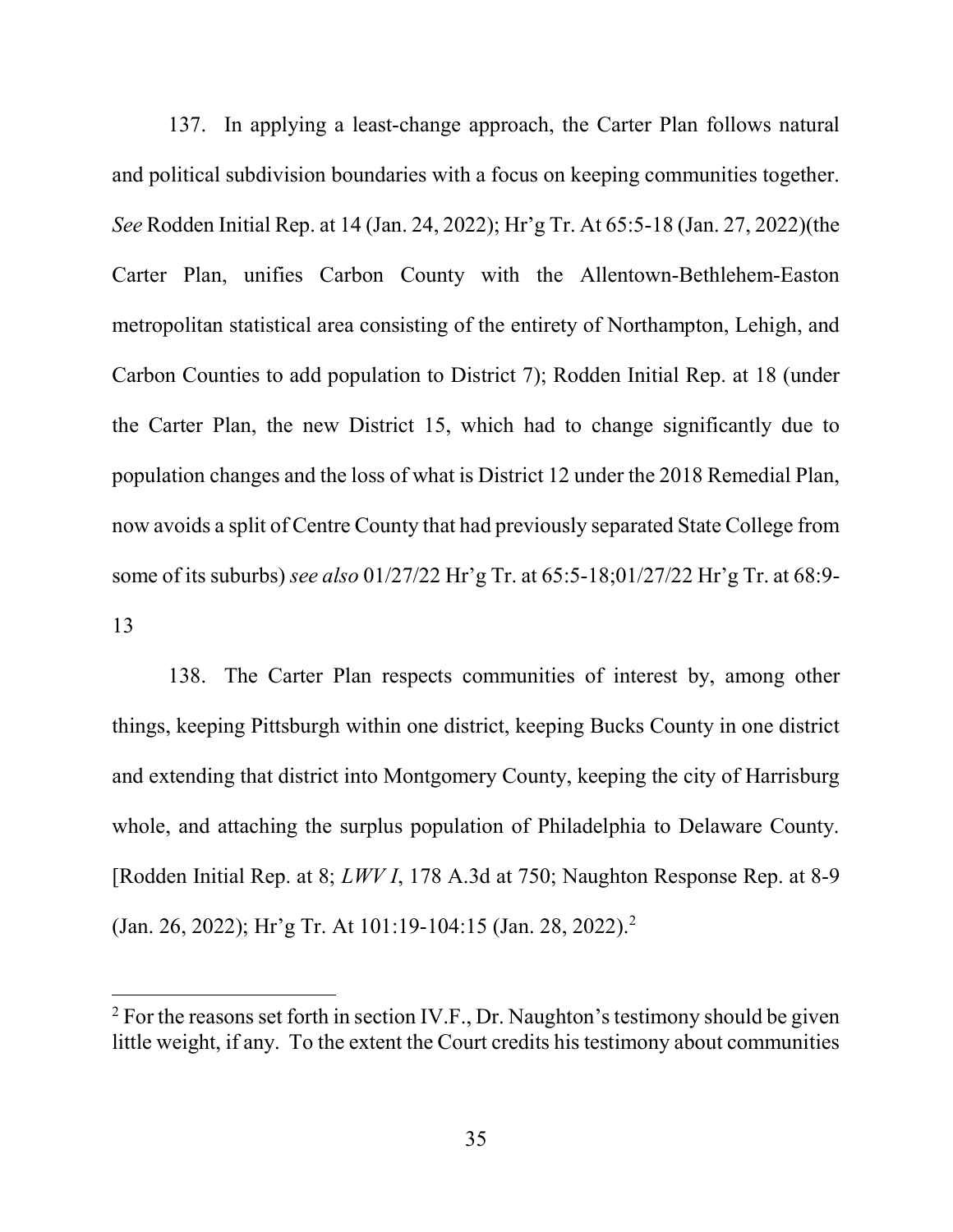#### 3. Partisan Fairness

139. The Carter Plan is fair to both political parties and does not dilute the votes of Pennsylvania citizens.

1. The political and human geography of Pennsylvania does not limit the ability to draw a politically fair map in Pennsylvania, and one can be drawn "with no cost at all in terms of compactness, contiguity, political subdivisions, and so on." 01/27/22 Hr'g Tr. at 265:24-266:5; 01/27/22 Hr'g Tr. at 267:13-21.

140. Partisan data was not considered in the drawing of the Carter Plan. Rodden Initial Rep. at 23 (Jan. 24, 2022); Hr'g Tr. At 73:1-3 (Jan. 27, 2022) [Dr. Rodden]. However, Dr. Rodden did analyze the partisanship of his and the other Submitted Plans after they were drawn. 01/27/22 Hr'g Tr. at 73:4-10.

141. The Carter Plan is among the fairest of the Submitted Plans and performs as well or better than the other Submitted Plans on various measures of partisan fairness. The Carter Plan is among the best maps on partisan fairness. 01/27/22 Hr'g Tr. at 260:23-261:10; Duchin Rebuttal Rep. at 5.

142. The anticipated number of Democratic seats in the Carter Plan is 9, which is consistent with the partisan breakdown in Pennsylvania. Rodden Rebuttal Rep. at 9-10 (Jan. 26, 2022). Consistent with its least-change approach, the Carter

of interest, however, it is additional evidence supporting the Carter Plan's respect for communities of interest.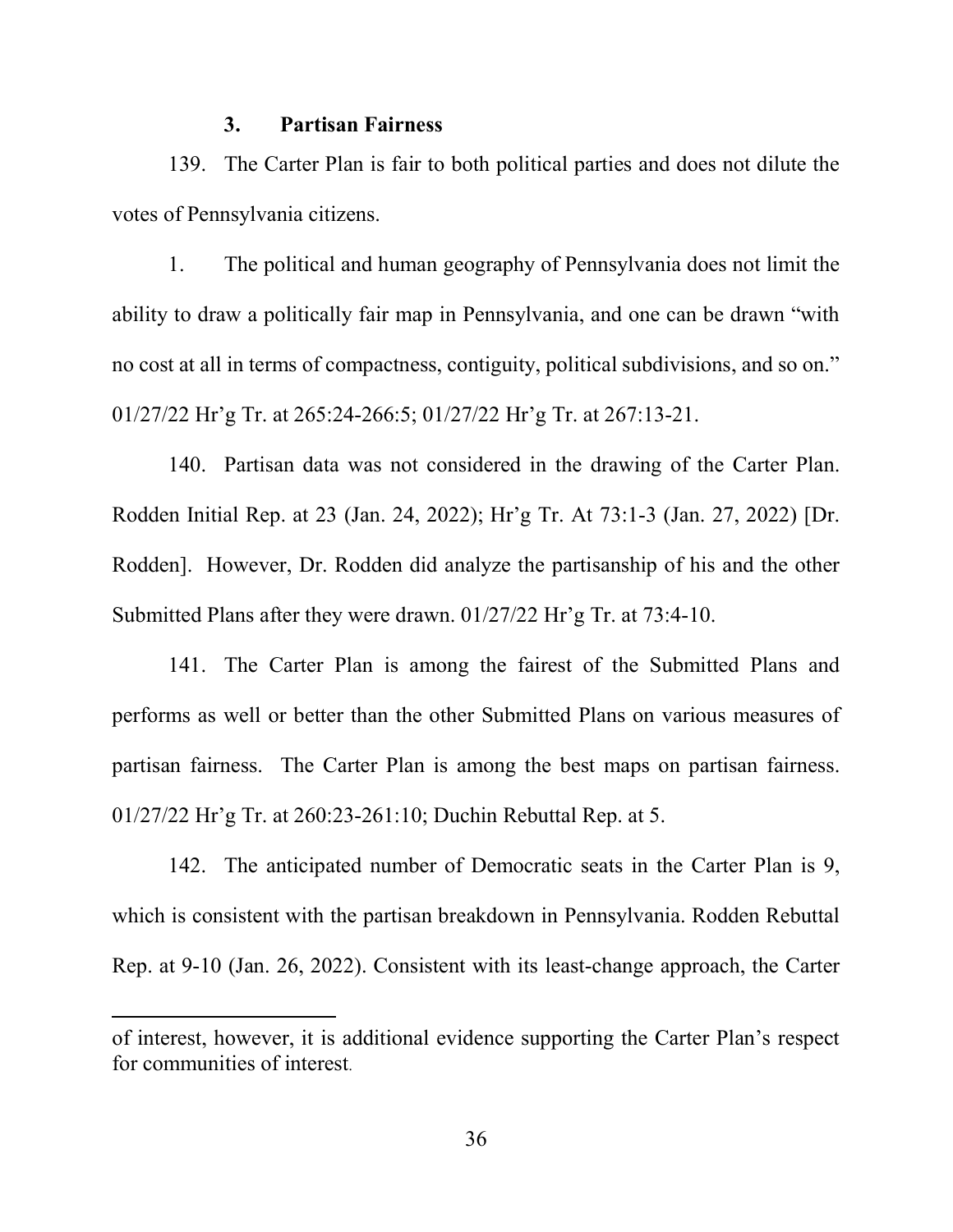Plan retains 10 metropolitan districts that, under the 2018 Remedial Plan, saw an average Democratic vote share above 50 percent. Rodden Initial Rep. at 23 (Jan. 24, 2022). However, the Republican incumbent in District 1, Brian Fitzpatrick, typically outperforms his party by over 7 percentage points, causing what appears to be a reliable Democratic district to be more accurately be characterized as a safe Republican district. Accordingly, the true anticipated number of Democratic seats in the Carter Plan is 9. Rodden Rebuttal Rep. at 9-10 (Jan. 26, 2022). Under the Carter Plan, there are 8 districts where Democrats are expected to win, one of which (District 8) is potentially quite competitive; 8 districts where Republicans are quite likely to win, two of which are at least potentially competitive  $(1 \text{ and } 10)$ ; and one district (District 7) that is a toss-up with a very slight Democratic lean. Rodden Initial Rep. at 25 (Jan. 24, 2022).

143. The Carter Plan is tied for the top position among all Submitted Plans on the "direct majority responsiveness" metric, which measures the number of times that the political party whose candidate won the statewide vote also carried most of the plans' congressional districts. Under that metric, the Carter Plan had the fewest anti-majoritarian outcomes, and of those outcomes, more favored Republicans than Democrats, which is another indicator of partisan fairness. DeFord Rebuttal Rep. ¶ 30, 32 tbl. 9 (Jan. 26, 2022); Hr'g Tr. at 175:13-176:14 (Jan. 27, 2022) [Dr. DeFord].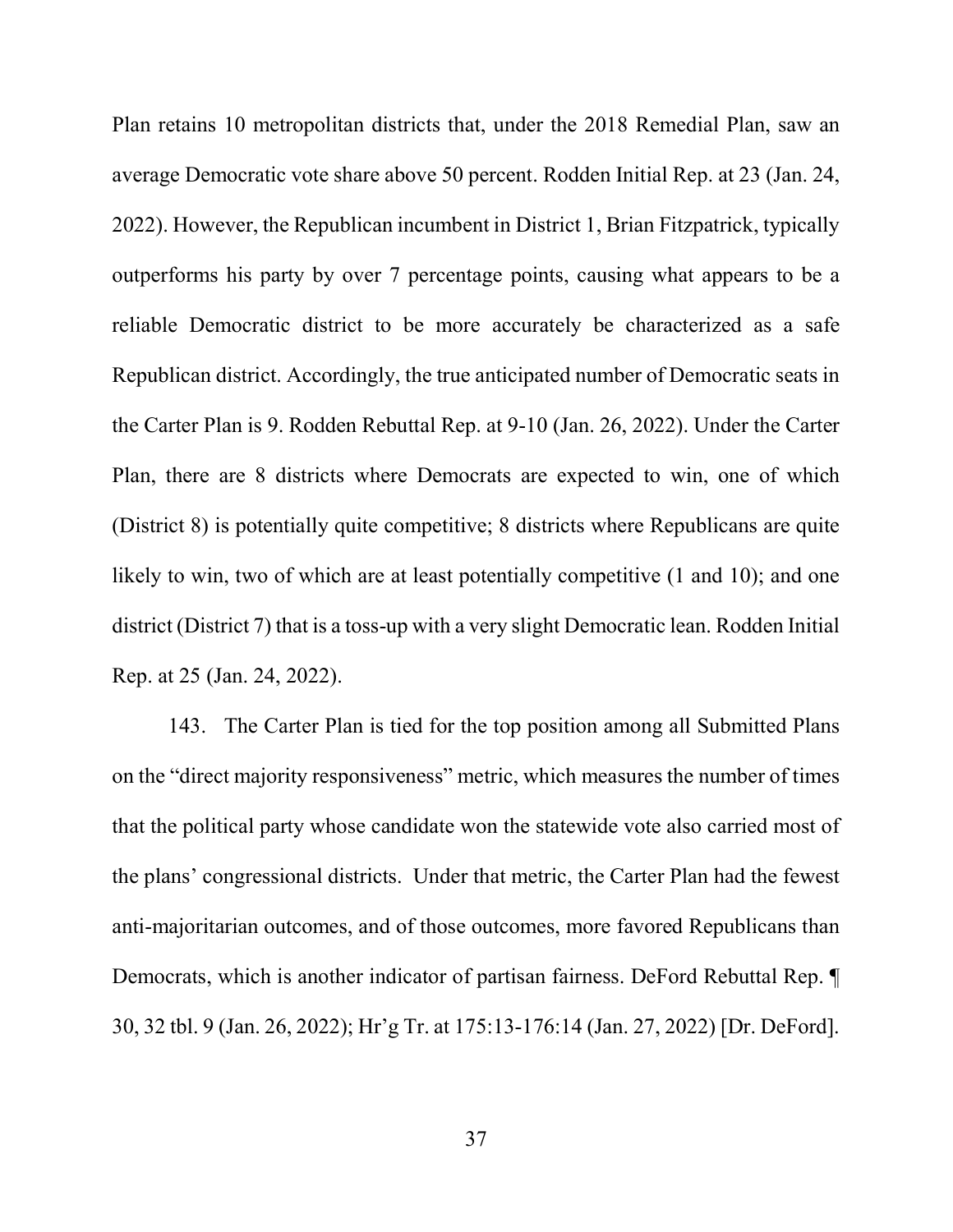144. The Carter Plan achieved the optimal score of 0, the best among all Submitted Plans, under the efficiency-gap metric, indicated that it treats voters from both parties equally. DeFord Rebuttal Rep. at 18 (Jan. 26, 2022); Hr'g Tr. at 177:19- 178:21 (Jan. 27, 2022) [Dr. DeFord].

145. The Carter Plan has a score that matches the mean-median deviation of a plan that has identified as "unusually fair." Hr'g Tr. at 960:9-961:24 (Jan. 28, 2022) [Dr. Caughey].

146. Some of the other Submitted Plans are similarly fair to the Carter Plan (i.e., Draw the Lines PA Plan, Gressman Plan). Rodden Rebuttal Rep. at 9 (Jan. 26, 2022).

147. Other Submitted Plans are not fair and dilute Pennsylvanians' votes by providing undue structural advantages and disadvantages to a political party. Hr'g Tr. at 85:18-21 (Jan. 27, 2022) [Rodden].

148. The HB 2146 Plan and Voters of PA Plan each produce a majority of Republican-leaning districts despite Democrats' overall statewide majorities. Rodden Rebuttal Rep. at 10 (Jan. 26, 2022); Hr'g Tr. at 85:5-9 (Jan. 27, 2022) [Rodden]. The Reschenthaler 1 and Reschenthaler 2 plans similarly produce 8 comfortable Republican seats and an unusually low number of comfortable Democratic seats. Rodden Rebuttal Rep. at 10 (Jan. 26, 2022); Hr'g Tr. at 82:13-18,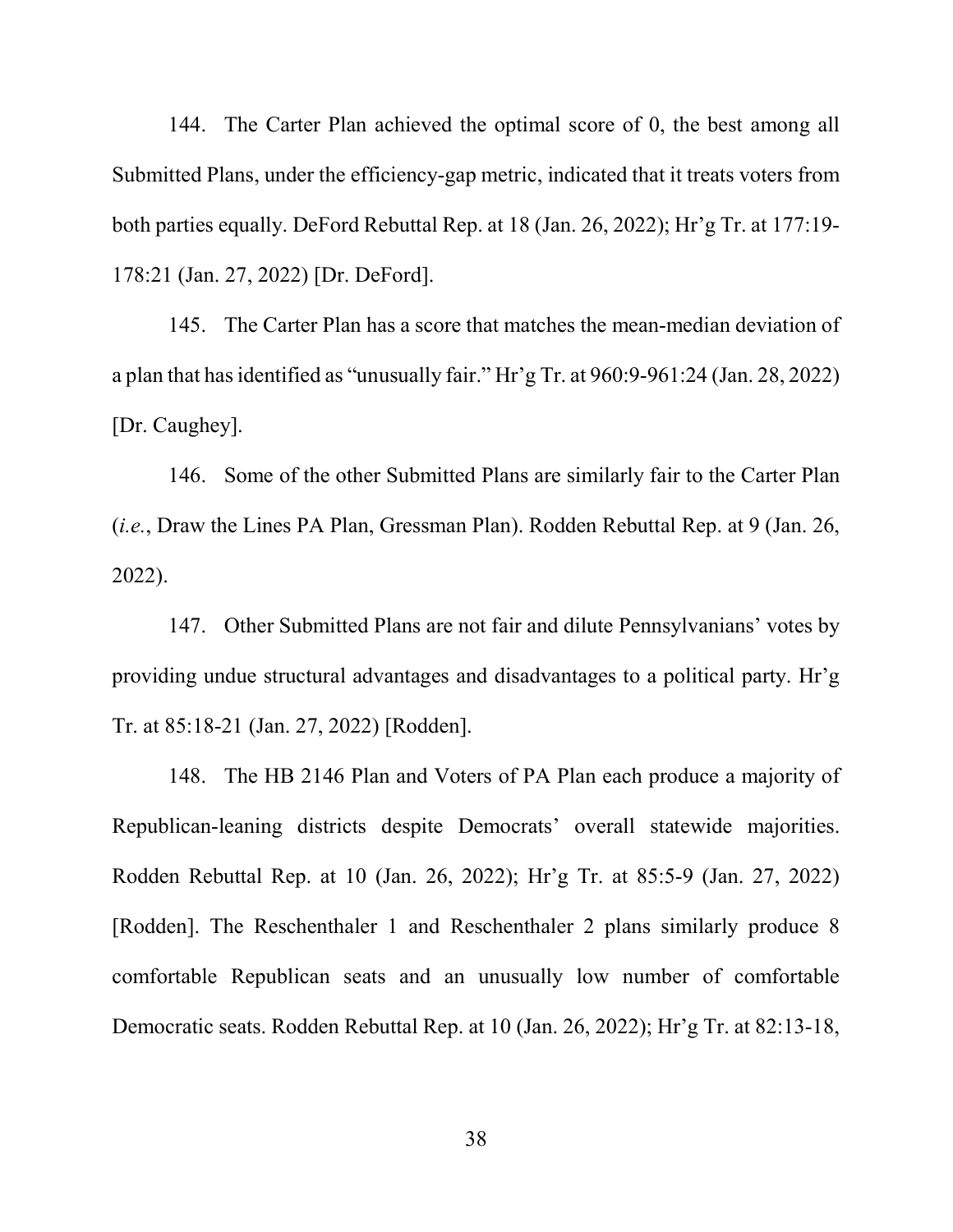85:12-14 (Jan. 27, 2022) [Rodden]. All four of these plans also unusually skew the distribution of Democratic vote share across districts. Rodden Initial Rep. at 10 (Jan. 24, 2022).

149. Senate Democratic Caucus Plan Number 1 also produces fewer comfortable Democratic seats than almost every other plan. Rodden Rebuttal Rep. at 9-10 (Jan. 26, 2022). The Pennsylvania House Democratic Caucus Plan is the only plan with 11 seats above the 50 percent Democratic threshold, and both Governor Wolf's Plan and Senate Democratic Caucus Plan 2 are unusual in that they produce only one tossup district for either political party. Rodden Rebuttal Rep. at 9-10 (Jan. 26, 2022); Hr'g Tr. At 82:22-83:8 (Jan. 27, 2022).

150. The HB 2146 Plan and the Reschenthaler Plans are the most biased plans and thus do the most to dilute Pennsylvanians' votes. The Reschenthaler Plans have the highest efficiency gap of all the plans, demonstrating that the plans clearly favor Republicans. DeFord Rebuttal Rep. at 18 (Jan. 26, 2022); Hr'g Tr. at 178:24- 179:4 (Jan. 27, 2022). The Reschenthaler Plans and with the HB 2146 Plan, performed particularly poorly on a mean-median analysis of partisan fairness because they consistently produced outcomes favoring Republicans. 01/27/22 Hr'g Tr. at 176:16-177:13. The expert called to testify by the proponents of the HB 2146 plan admitted that under his analysis of mean-median scores, HB 2146 and the two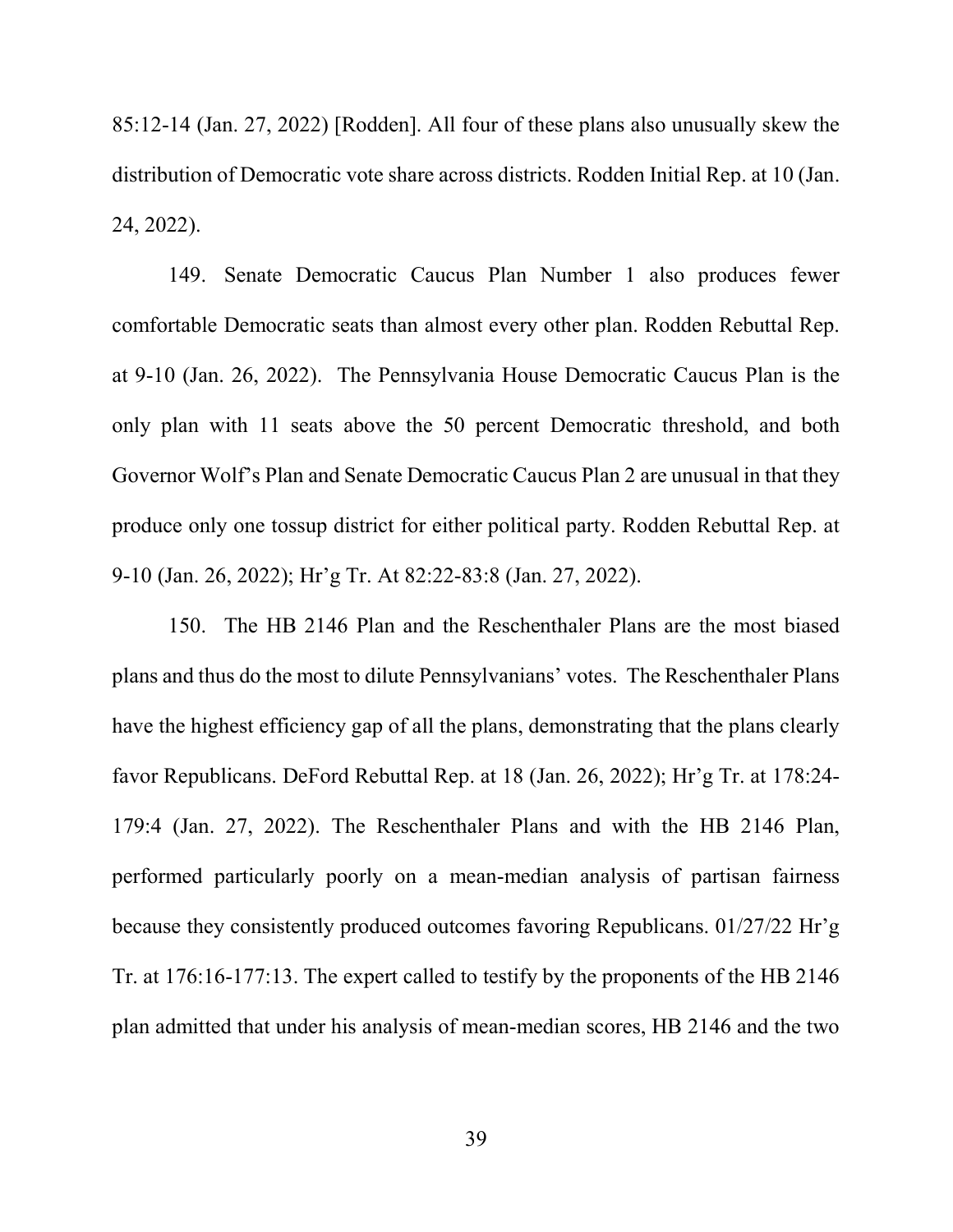Reschenthaler Plans were the most biased of all the Submitted Plans, and all three were particularly biased in favor of the Republican party. Hr'g Tr. at 575:2-578:22]<sup>3</sup>

151. The HB 2146 Plan performed much like the enacted 2011 congressional plan in terms of partisan fairness metrics, Hr'g Tr. at 254:23-255:2 (Jan. 27, 2022) [Dr. Duchin], which was struck down as a partisan gerrymander. Hr'g Tr. at 254:23- 255:2 (Jan. 27, 2022) [Dr. Duchin].

## F. Core Preservation

152. The Carter Plan hews most closely to 2018 Remedial Plan and changes it the least.

153. The 2018 Remedial Plan is a useful benchmark for any plan evaluated by this Court because it is the product of a careful judicial process in this Court and the Supreme Court. LWV I, 178 A.3d at 817 ("We recognize that other factors have historically played a role in the drawing of legislative districts, such as the preservation of prior district lines . . . ."); See Mellow v. Mitchell, 607 A.2d 204 at 208 ("Slight departures from mathematical perfection have been justified by the federal courts only to advance the cause of equality in . . . not unduly departing from the useful familiarity of existing districts").

<sup>&</sup>lt;sup>3</sup> For the reasons set forth in section IV.E., Dr. Barbers's testimony should be given little weight, if any. But if any of his testimony should be credited, it should be his admissions about the high degree of partisan bias of HB 2146 and the Reschenthaler Plans.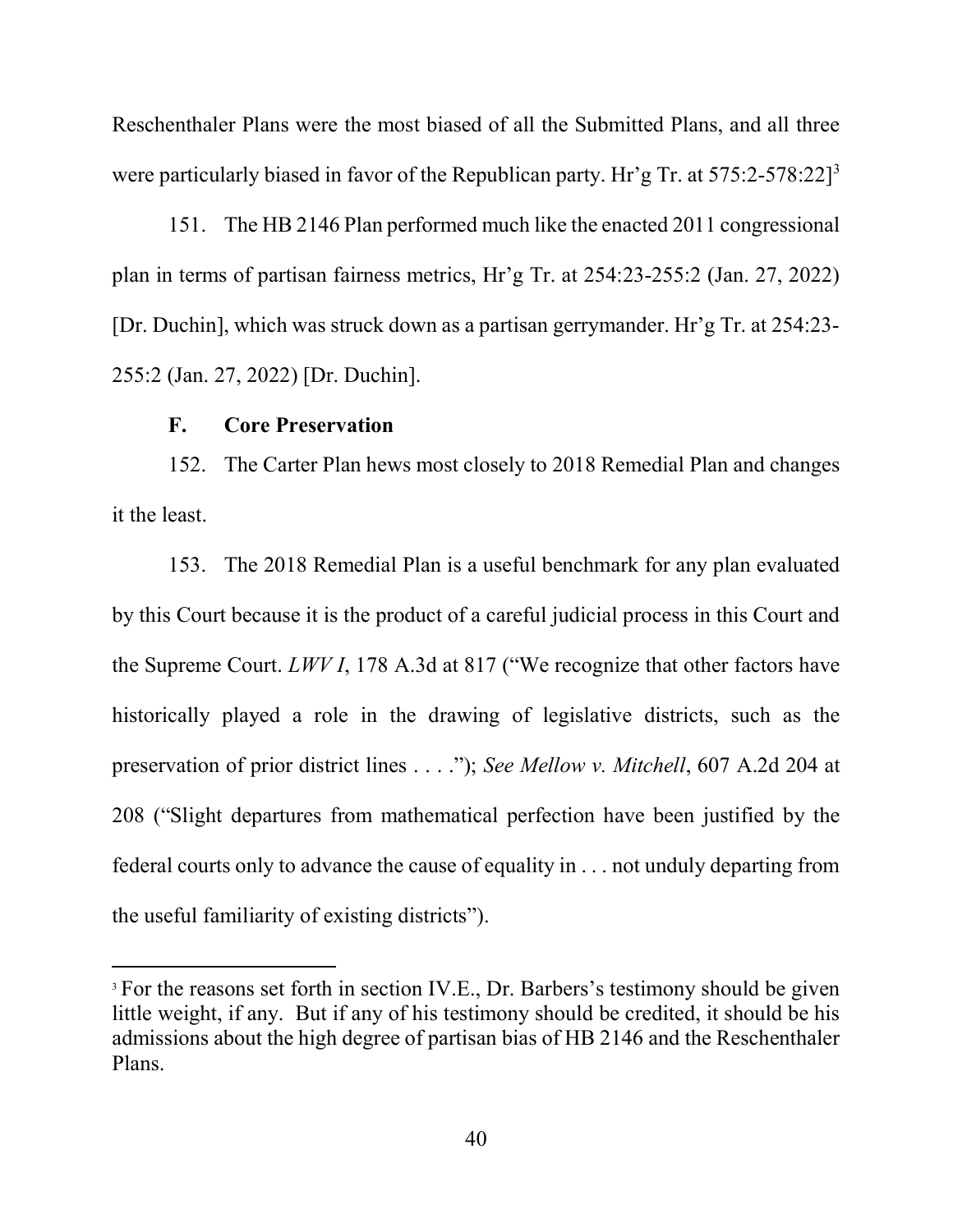154. The 2018 Remedial Plan serves as an effective baseline for drawing new redistricting plans, especially where that plan was extensively vetted and analyzed according to legal and traditional redistricting criteria. Hr'g Tr. At 168:6- 9, 14-19 (Jan. 27, 2022) [Dr. DeFord].

155. It is reasonable to prefer a plan that is least disruptive to the 2018 Remedial Plan. Duchin Expert Report at 7 (Jan. 24, 2022).

156. Among the Submitted Plans, the Carter Plan makes the least changes to, and is least disruptive of the 2018 Remedial Plan. The Carter Plan retains 86.6 percent of Pennsylvania's population in the same congressional districts to which they were apportioned in the 2018 Remedial Plan, which is more than 4 percentage points greater than the plan with the next-highest retention share. Rodden Rebuttal Rep. at 2 (Jan. 26, 2022); Hr'g Tr. At 72:15-20 (Jan. 27, 2022).

|  |  |  | Table 1: Retained Population Share in 14 Submitted PA Congressional Plans |
|--|--|--|---------------------------------------------------------------------------|
|  |  |  |                                                                           |

| Plan              | Refained<br><b>Population</b><br><b>Share</b> |
|-------------------|-----------------------------------------------|
| <b>Carter</b>     | 86.6                                          |
| <b>CCFD</b>       | 76.1                                          |
| Citizen Voters    | 82.4                                          |
| HB2146            | 78.5                                          |
| Draw the Lines PA | 78.8                                          |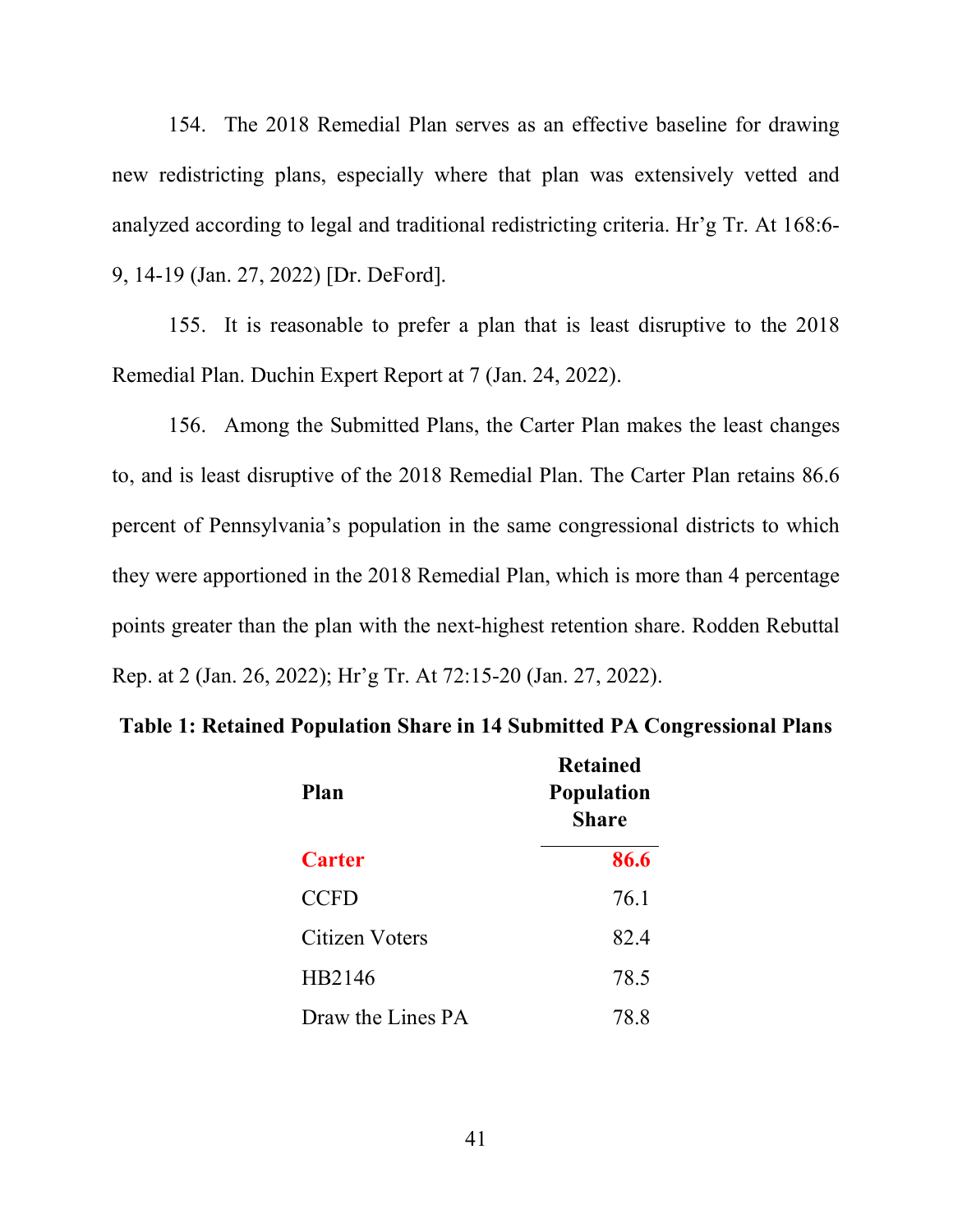| <b>GMS</b>           | 72.8 |
|----------------------|------|
| Governor Wolf        | 81.2 |
| Ali                  | 81.5 |
| PA House Dem. Caucus | 73.3 |
| Reschenthaler 1      | 76.5 |
| Reschenthaler 2      | 76.5 |
| Senate Dem. Plan 1   | 72.5 |
| Senate Dem. Plan 2   | 72.5 |
| Voters of PA         | 80.6 |
|                      |      |

Rodden Rebuttal Rep. at Table 1.

157. Because the Carter Plan's districts retain more of their former populations than any other Submitted Plan, it is closest to the 2018 Remedial Plan. 1/27/22 Hr'g Tr. at 242:24-25; Hr'g Tr. at 407:24-408:1 (Jan. 27, 2022) [Dr. Duchin] (referencing the Carter Plan, Dr. Duchin stated that "[it] just laps had [sic] field when it comes to least change").

158. The Carter Plan most closely resembles the 2018 Remedial Plan according to other key metrics as well.

# 1. Compactness

159. The Carter Plan is also comparable in compactness to the 2018 Remedial Plan.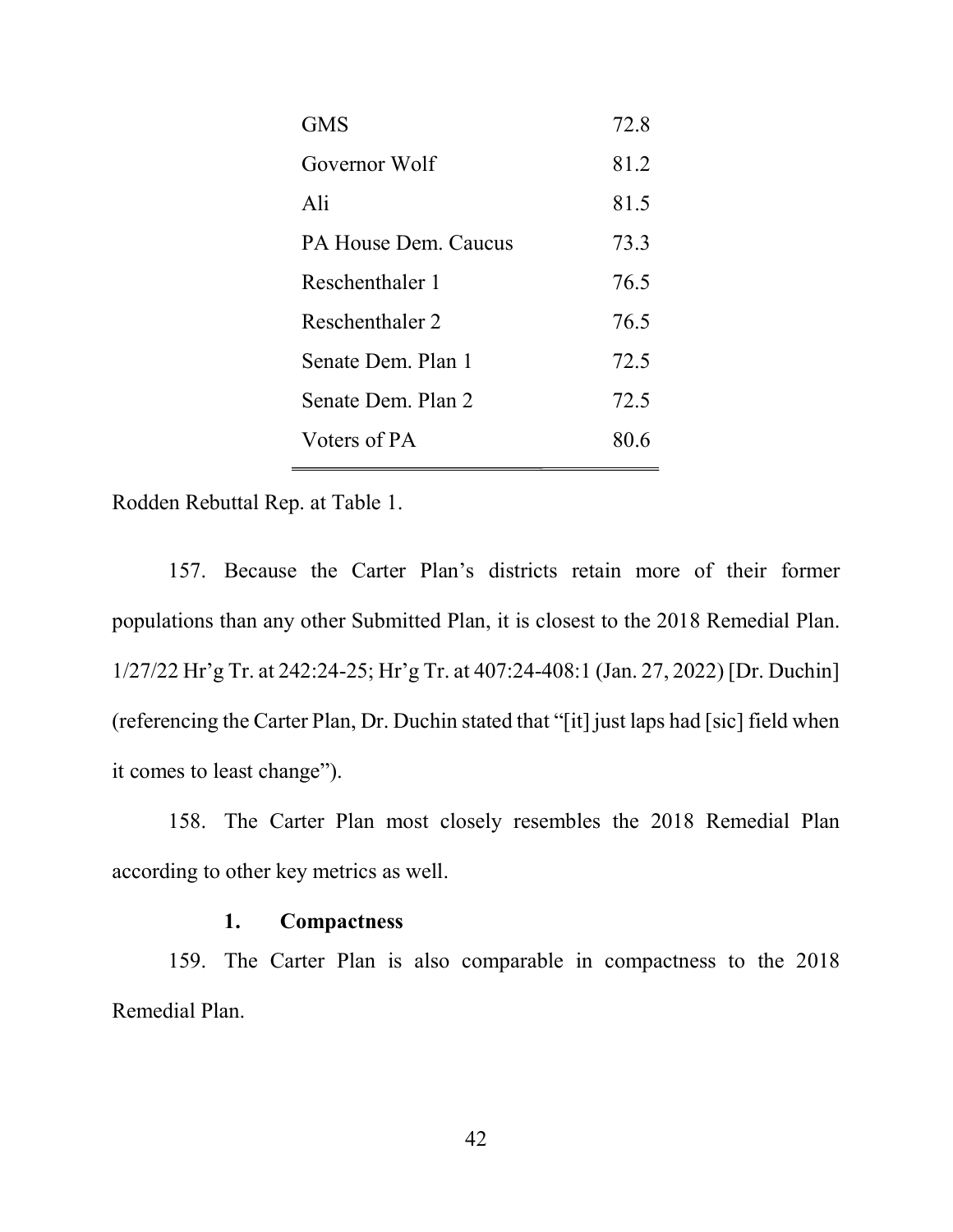160. Overall, the Carter Plan's Reock score matches the 2018 Remedial Plan's score; its Schwartzberg score is better than the 2018 Remedial Plan's score; and it falls just shy of matching (each by 0.01) the 2018 Remedial Plan's scores on the remaining measures. Id. at 22. The Carter Plan's slight decrease along some compactness measures results from efforts to maintain population equality in certain districts. Rodden Initial Report at 22 (explaining that population deviations in the counties comprising these districts—specifically Bucks and Delaware Counties—as a result of the 2020 Census required the Carter Plan to reach outside of those subdivisions for additional population.); *id.* at 8 (the Carter plan opted to draw less compact districts centered on Bucks and Delaware Counties by including population tracts in neighboring Montgomery County instead of disrupting the 2018 Remedial Plan's careful efforts not to split Chester, Lancaster, Lehigh, and Northampton Counties). Id.

## 2. Integrity of political subdivisions

161. The Carter Plan maintains and improves upon the 2018 Remedial Plan's integrity of political subdivisions. In comparison to the 2018 Remedial Plan, the Carter Plan has the same or fewer county, county subdivision, and vote tabulation district splits. See Rodden Initial Rep. at 21- 22 (Jan. 24, 2022).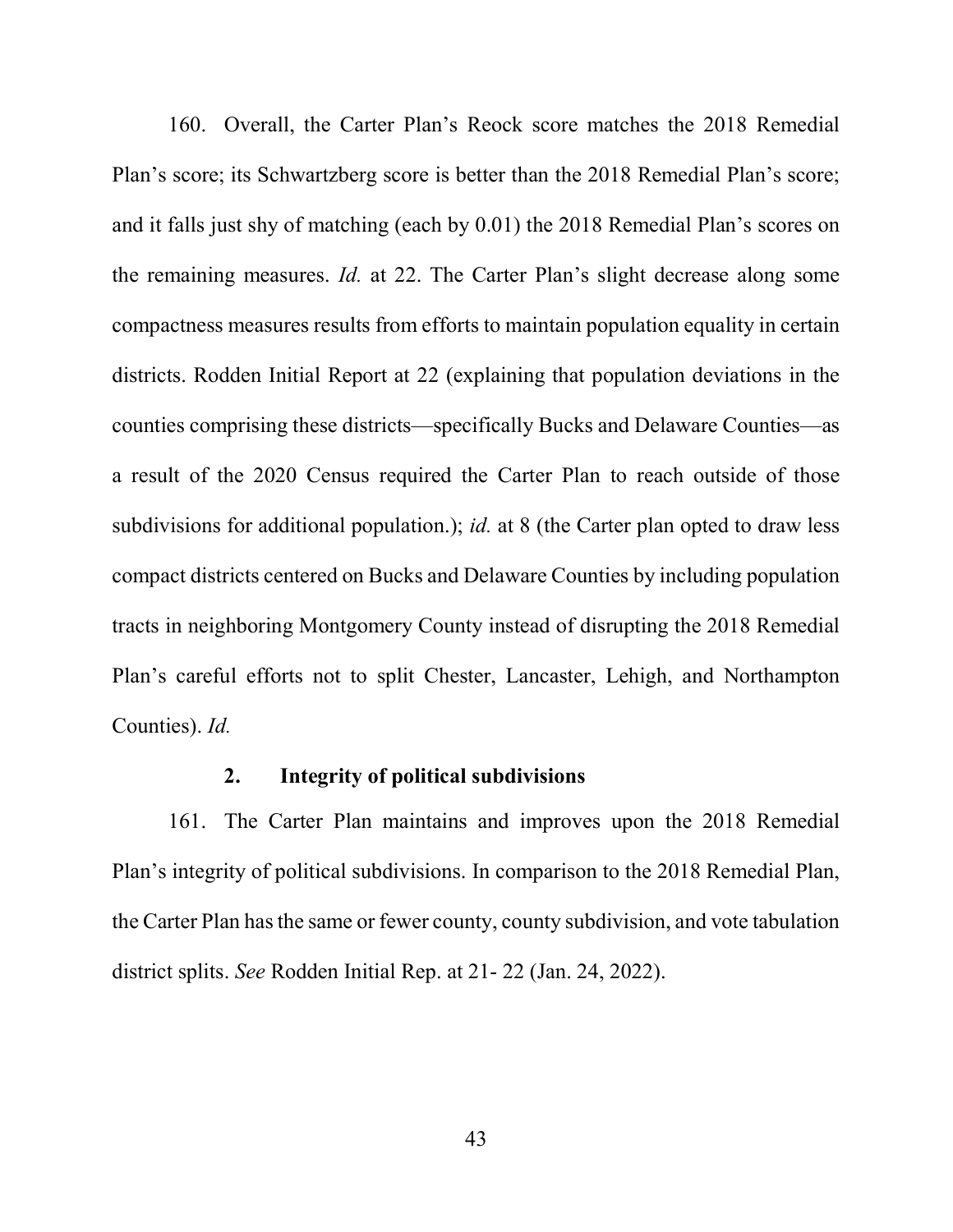#### 3. Partisan Fairness

162. Finally, the Carter Plan is also quite similar to the 2018 Remedial Plan in terms of partisan fairness. Rodden Initial Rep. at 23 (Jan. 24, 2022).

163. The Carter Plan retains the same 10 metropolitan districts as the 2018 Remedial Plan. Rodden Initial Rep. at 23 (Jan. 24, 2022).

# 4. Communities of Interest

164. In applying a least-change approach, the Carter Plan largely maintains on the 2018 Remedial Plan's respect for communities of interest and even improves on it in certain ways. See supra at section VI.F.

# PROPOSED CONCLUSIONS OF LAW

# I. The Carter Petitioners have standing.

165. The Carter Petitioners have standing to challenge the lawfulness of Pennsylvania's existing congressional plan because they have demonstrated injury to their constitutional rights.

166. The Pennsylvania Constitution's Free and Equal Elections Clause "provides the people of this Commonwealth an equally effective power to select the representative of his or her choice, and bars the dilution of the people's power to do so." League of Women Voters v. Commonwealth ("LWV I"), 178 A.3d 737, 814 (Pa. 2018).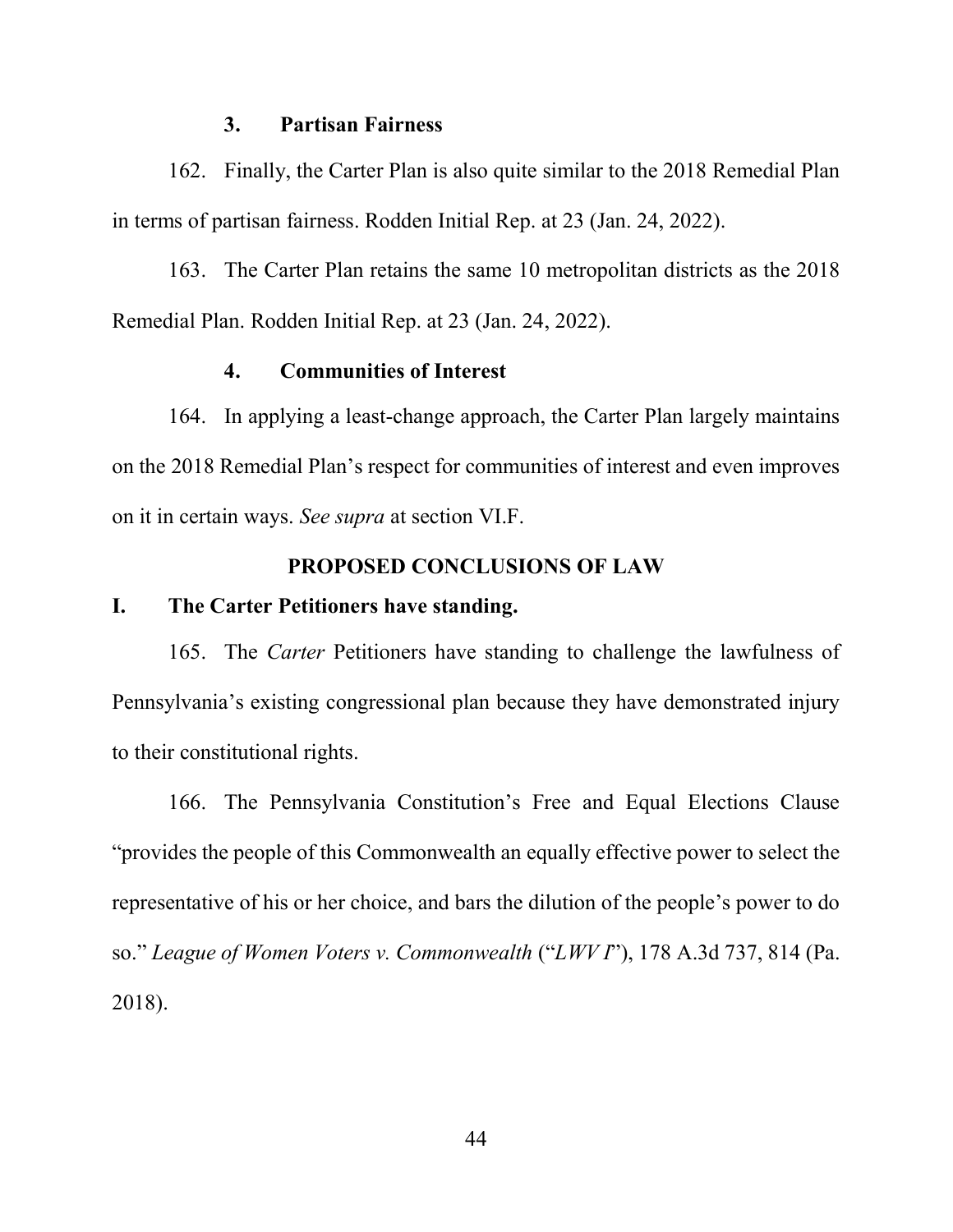167. Article 1, Section 2 of the U.S. Constitution requires states to "achieve population equality 'as nearly as is practicable'" when drawing congressional districts. Karcher v. Daggett, 462 U.S. 725, 730 (1983) (quoting Wesberry v. Sanders, 376 U.S. 1, 7-8 (1964)).

168. Because Pennsylvania's current congressional plan deviates in population by tens of thousands of people, and the Carter Petitioners live in significantly overpopulated congressional districts in which they intend to vote, that any future use of that plan would irreparably harm Petitioners by diluting their vote.

169. Because the General Assembly and Governor have reached an impasse over congressional redistricting, this threat of harm is no longer speculative.

## II. None of the Submitted Plans merits special deference.

170. This Court owes no deference to any particular plan proposed in this litigation, including, but not limited to, the HB 2146 Plan. All Submitted Plans must be considered according to the same criteria, and "must be considered on the same footing." Mellow, 607 A.2d at 67.

171. Under United States Supreme Court precedent, courts should defer only to redistricting plans that have been duly enacted by the state's lawmaking process. See, e.g., Upham v. Seamon, 456 U.S. 37 (1982); White v. Weiser, 412 U.S. 783, 795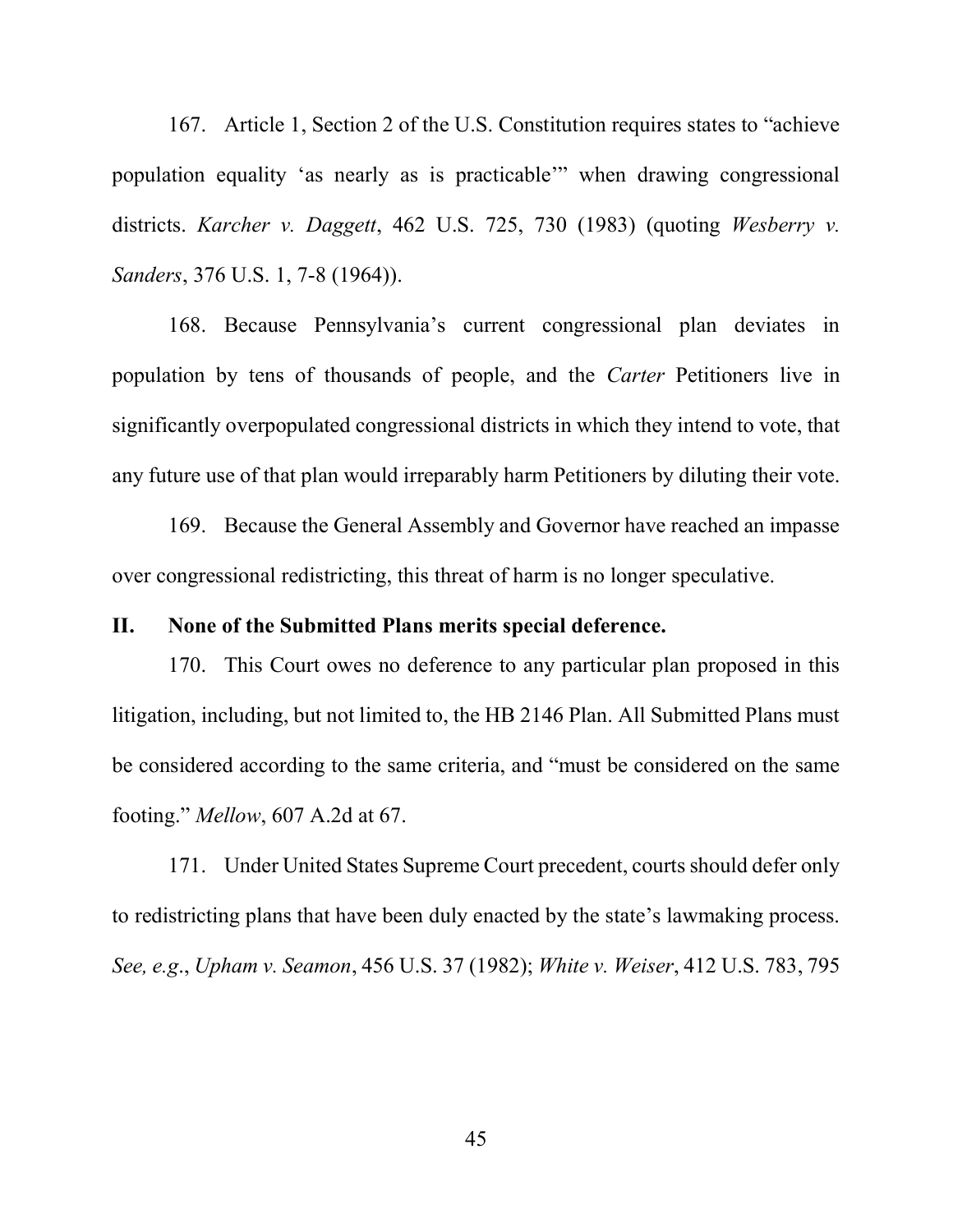(1973). Because HB 2146 was vetoed by the Governor and thus was not duly enacted by the Commonwealth, it is not entitled to *Upham* deference.

172. HB 2146 is at most simply another proposal that this Court should consider with all of the other Submitted Plans before it. See Johnson v. Wis. Elections Comm'n, 2021 WI 87 ¶ 86, n.154, n.8 (Nov. 30, 2021) (describing Legislature's submission of redistricting bill that was vetoed by governor as "mere proposals deserving no special weight").

173. Under the Pennsylvania Constitution, the lawmaking process of the Commonwealth belongs to both the General Assembly and the Governor, who has veto power over proposed laws in the Commonwealth. See Pa. Const. Art. IV, § 15

174. Where a state constitution requires the participation of both the legislative and executive branches in the lawmaking process, a redistricting plan that the Governor has vetoed is not enforceable as a matter of law. See Smiley v. Holm, 285 U.S. 355, 373 (1932); see also Ariz. State Legis. v. Ariz. Indep. Redistricting Comm'n, 576 U.S. 787, 807 (2015).

175. Because Governor Wolf vetoed HB 2146, the plan did not become Pennsylvania law.

176. A legislative reapportionment plan that has been vetoed by the Governor represents the legislature's "proffered" plan, and, where the Governor has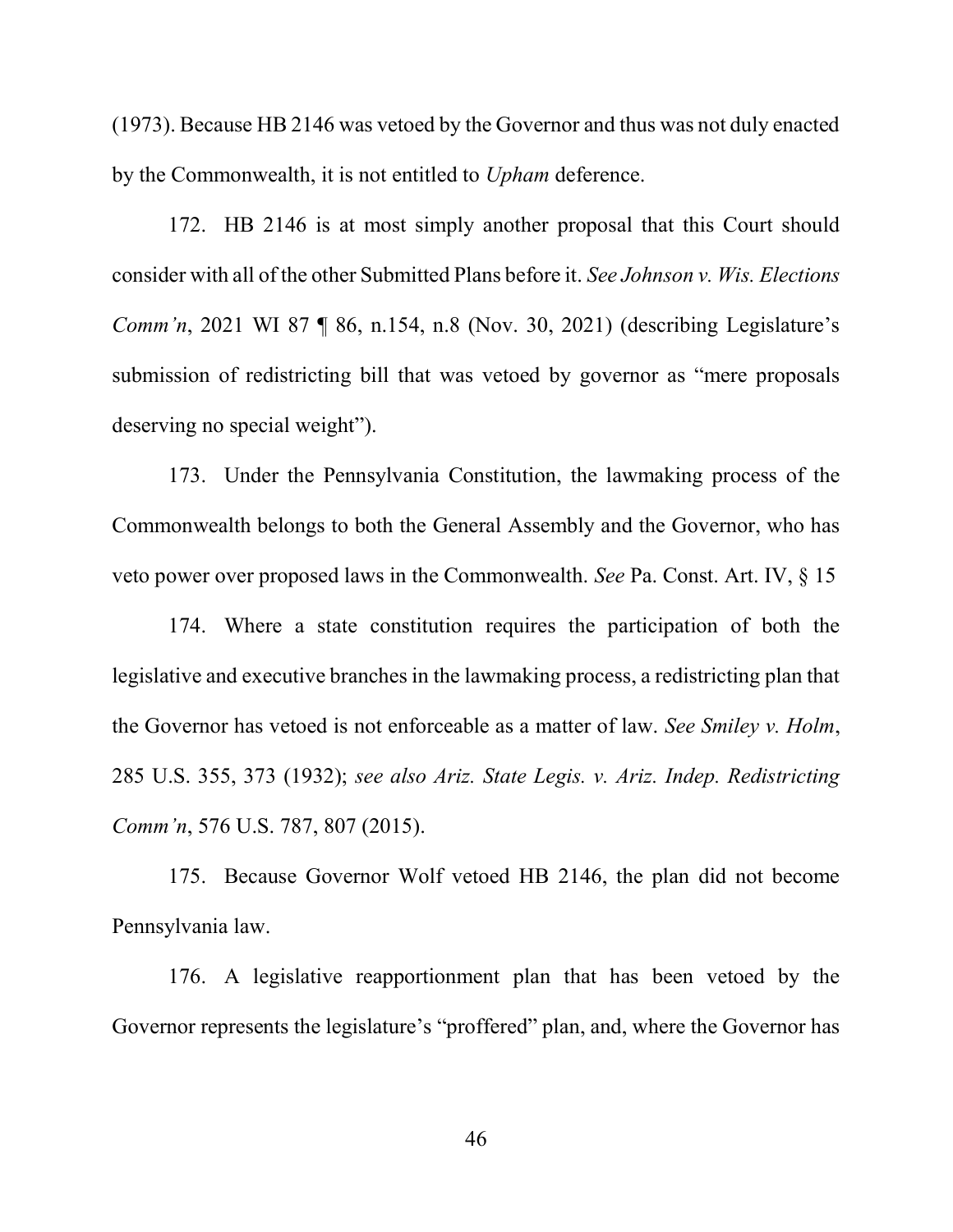a contrary recommendation, does not reflect "the State's policy." Sixty-Seventh Minn. State S. v. Beens, 406 U.S. 187, 197 (1972); see also Carstens v. Lamm, 543 F. Supp. 68, 79 (D. Colo. 1982) (explaining that a vetoed legislative plan "cannot represent current state policy any more than the Governor's proposal").

177. Where, as here, the political branches have failed to enact redistricting plans, one government branch's preferred plan is not due deference. See, e.g., Smith v. Clark, 189 F. Supp. 2d 529, 533-34 (S.D. Miss. 2002) (holding that where the state "failed to enact a congressional redistricting plan … there is no expression, certainly no clear expression, of state policy on congressional redistricting to which we must defer"); Carstens, 543 F. Supp. at 79 (affording no deference because vetoed redistricting plan was only the "proffered current policy rather than clear expressions of state policy") (internal citations omitted); O'Sullivan v. Brier, 540 F. Supp. 1200, 1202 (D. Kan. 1982) ("[W]e are not required to defer to any plan that has not survived the full legislative process to become law."); *Essex v. Kobach*, 874 F. Supp. 2d 1069, 1084 (D. Kan. 2012) ("Regardless which option our constitutional analysis prompts us to choose, we owe no deference to any proposed plan, as none has successfully navigated the legislative process to the point of enactment.").

178. Indeed, in impasse litigation, such as here, vetoed redistricting plans receive no deference. See, e.g., Wis. State AFL-CIO v. Elections Bd., 543 F. Supp.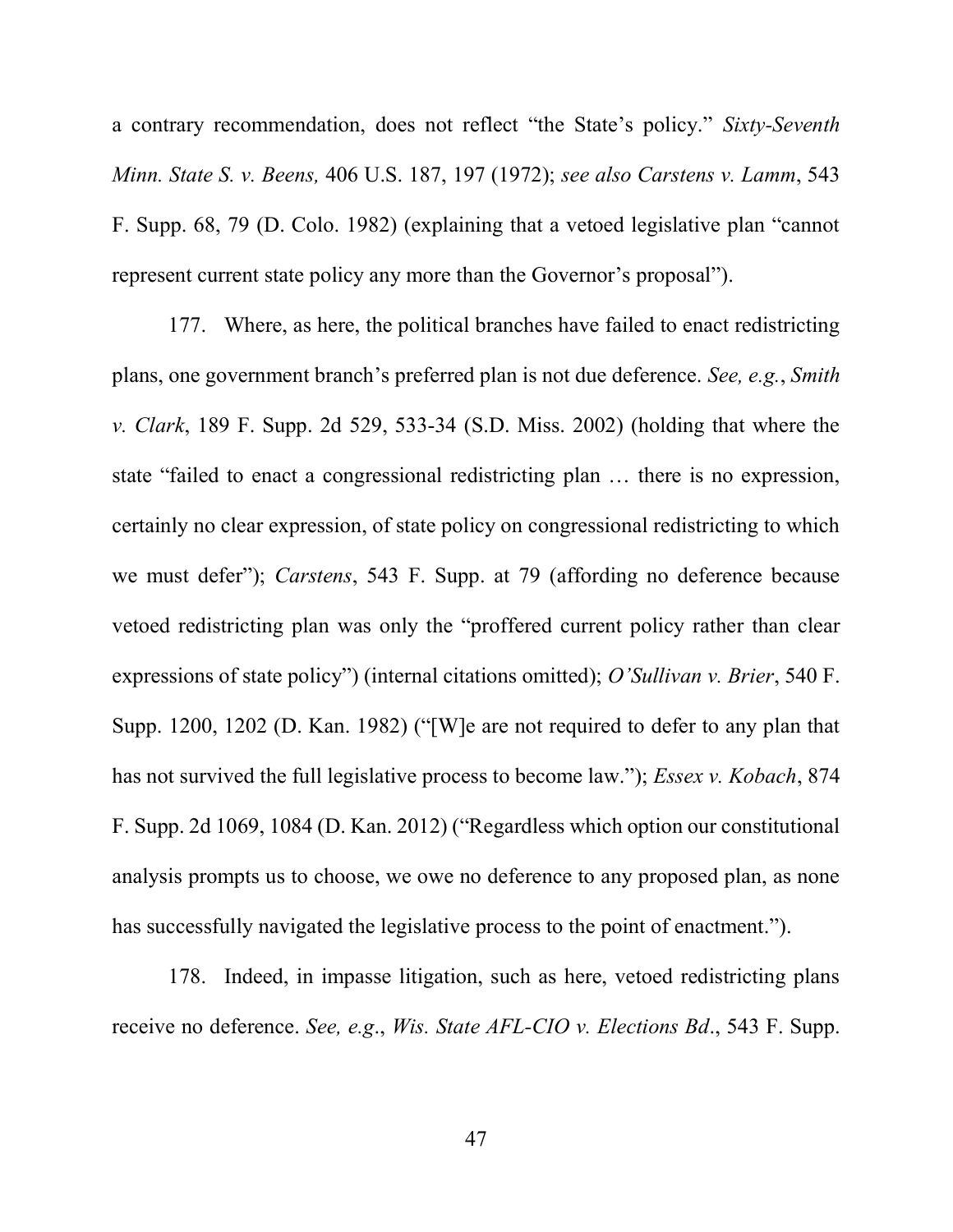630, 632 (E.D. Wis. 1982) (three-judge panel) (court explaining in impasse litigation that "[t]he vetoed plan has been submitted to us for our consideration and, after reviewing it, we conclude that it is one of the worst efforts before us and for that reason we decline to adopt it. The plan has, in our opinion, no redeeming value."); Hippert v. Ritchie, 813.N.W.2d 374, 379 n.6 (Minn. 2012) (court in impasse litigation refusing to adopt or show deference to the Minnesota Legislature's redistricting plan because it "was never enacted into law").

179. Recently, Wisconsin's Legislature asked the Wisconsin Supreme Court to do the same thing the Pennsylvania General Assembly now asks of this court—to give their map special deference. But the Wisconsin Supreme Court, recognizing that the Legislature's maps "did not survive the political process," explicitly refused to give the Legislature's plans any special status. See Johnson v. Wis. Elections Comm'n, 2021 WI 87 ¶ 39, n.8 (Nov. 30, 2021); see also id. at ¶ 86, n.154 (describing the Legislature's submission as "mere proposals deserving no special weight") (J. Hagedorn, concurring).

180. This Court is not aware of any court that has adopted a legislature's vetoed map in impasse litigation since the 1970 redistricting cycle, and those decades-old cases are not comparable to the circumstances before the Court today. In Skolnick v. State Electoral Bd. of Ill., 336 F. Supp. 839, 846 (N.D. Ill. 1971), the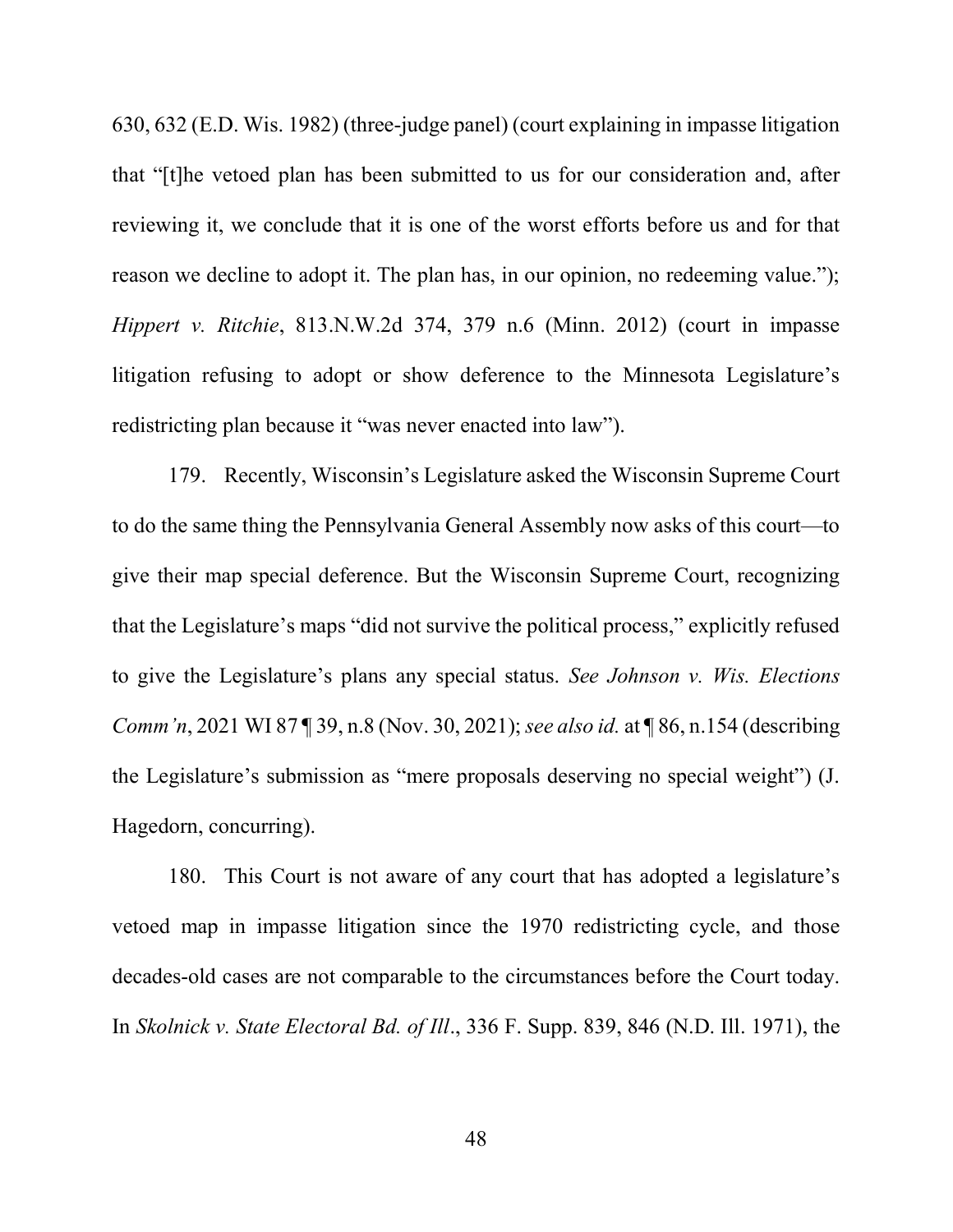court adopted a legislatively proposed plan only after explaining the superiority of that plan across a range of traditional redistricting criteria and highlighting that the plan had received "substantial bipartisan support" in the legislature, which, of course, is not the case here. In Donnelly v. Meskill, 345 F. Supp. 962 (D. Conn. 1972), the court similarly did not adopt the legislature's map wholesale but instead made changes to the plan which addressed, in large part, the Governor's reason for vetoing the plan. See id. at 964-65 (explaining the Governor's veto because of the legislature's significant and impermissible population deviations, and the court's adjustment of the legislature's plan to ensure it reached virtual population equality). The Court concludes that neither case stands for the proposition that courts should adopt a legislature's plan in impasse litigation, nor that they should afford it any special deference.

181. In prior Pennsylvania impasse litigation, neither the Pennsylvania Supreme Court nor special masters appointed to assess the merits of proposed redistricting maps have given preferential treatment to reapportionment plans put forth by legislators. Specifically, in 1992, the Pennsylvania Supreme Court appointed a Special Master from the Pennsylvania Commonwealth Court to recommend a map for the court to adopt after the Pennsylvania's political branches failed to successfully enact a redistricting plan on their own. See Mellow, 607 A.2d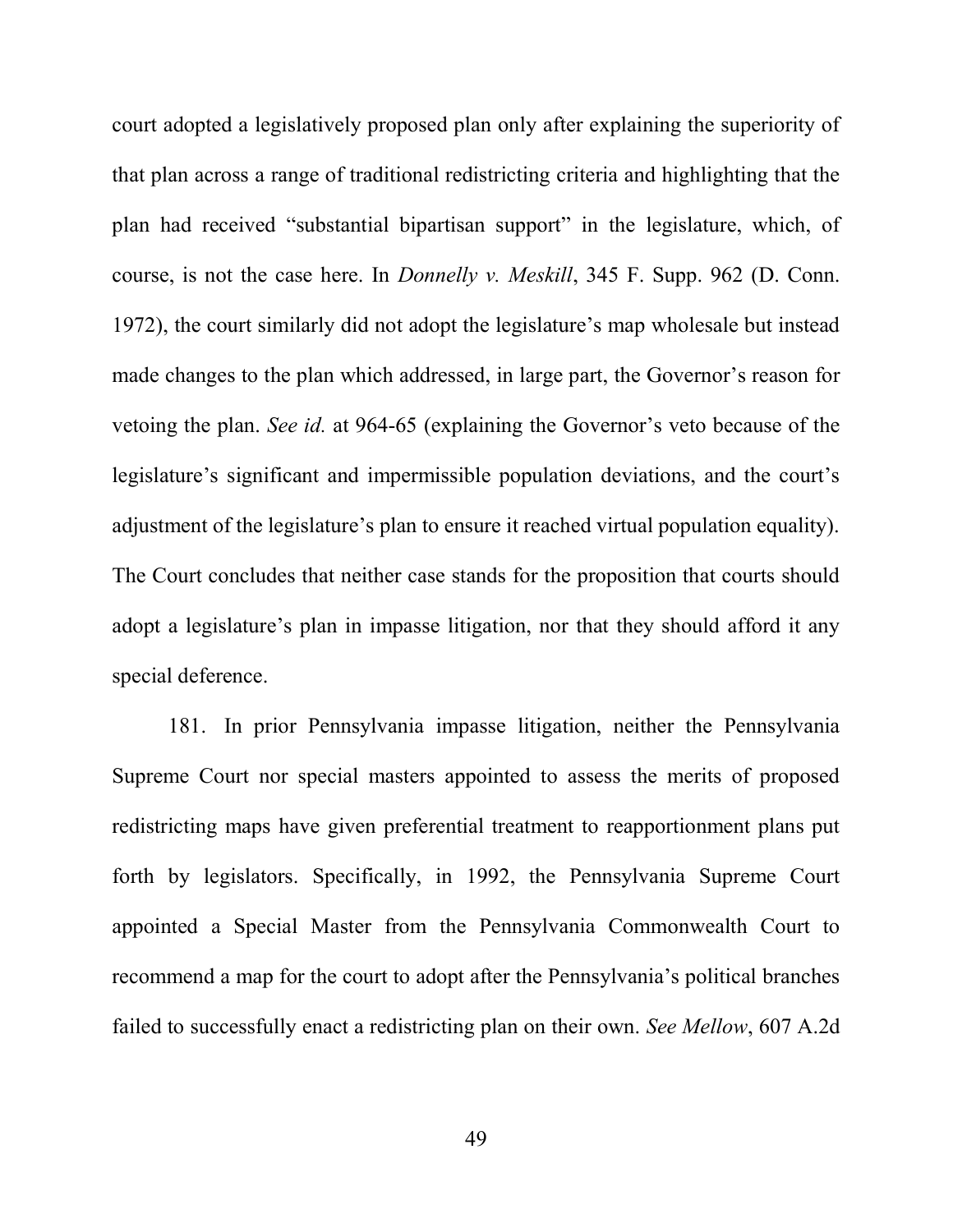at 205-06. In that proceeding, the Special Master received six different plans submitted by various groups, including by various lawmakers. *Id.* at 205. Before engaging in a detailed analysis comparing the maps before him, the Special Master specifically noted in his opinion to the court that all plans "must be considered on the same footing." Id. at 215.

182. All plans must be considered on equal footing, just as this Court did in Mellow.

### III. The Carter Plan complies with traditional redistricting principles.

183. The Carter Plan complies with the four traditional principles of redistricting identified by the Supreme Court, including (1) population equality, (2) compactness, (3) contiguity, and (4) integrity of political subdivisions.

184. The Carter Plan in particular is notable for performing among the best plans across all four criteria.

# A. The Carter Plan has equal population.

185. The Carter Plan satisfies the principle of population equality.

186. A congressional redistricting plan "should consist of congressional districts . . . as nearly equal in population as practicable." *LWV II*, 181 A.3d at 1085.

187. Under the "one person, one vote" principle, congressional districts within a state must have equally apportioned numbers of persons. See Wesberry, 376 U.S. at 7-8.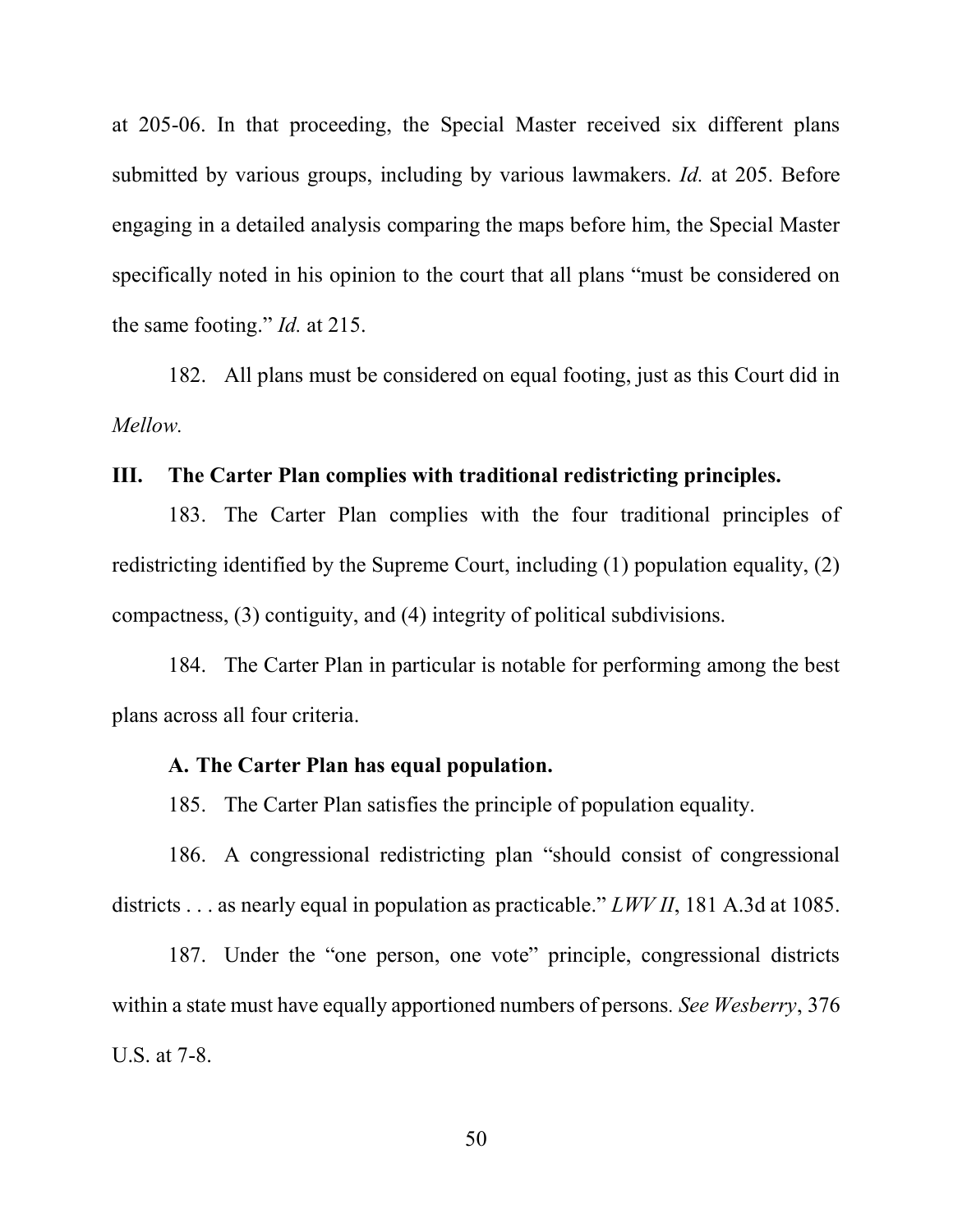188. For federal congressional districts, the United States Constitution "permits only the limited population variances which are unavoidable despite a good-faith effort to achieve absolute equality." Kirkpatrick v. Preisler, 394 U.S. 526, 531 (1969); see also Mellow, 607 A.2d at 207.

189. Therefore, population deviations, such as plus or minus one person, still satisfy the population equality standard as previously established by the Pennsylvania Supreme Court. See id. at 208 (upholding plan that had a total maximum deviation of "0.0111%"); Colleton Cnty. Council v. McConnell, 201 F. Supp. 2d 618, 664 (D.S.C. 2002) ("In keeping with our overriding concern, the court plan complies with the 'as nearly as practicable' population equality requirement of Article 1,  $\S$  2 of the Constitution, with a deviation of plus or minus one person." (citing Karcher v. Daggett, 462 U.S. 725, 730 (1983))).

190. All Submitted Plans, including the Carter Plan, satisfy constitutional requirements as to population equality.

#### B. The Carter Plan is compact.

191. The Carter Plan satisfies the principle of compactness.

192. A congressional redistricting plan "should consist of congressional districts composed of compact . . . territory." *LWV II*, 645 Pa. at 581; see also Miller v. Johnson, 515 U.S. 900, 916 (1995); Brown v. Thomson, 462 U.S. 835, 842 (1983).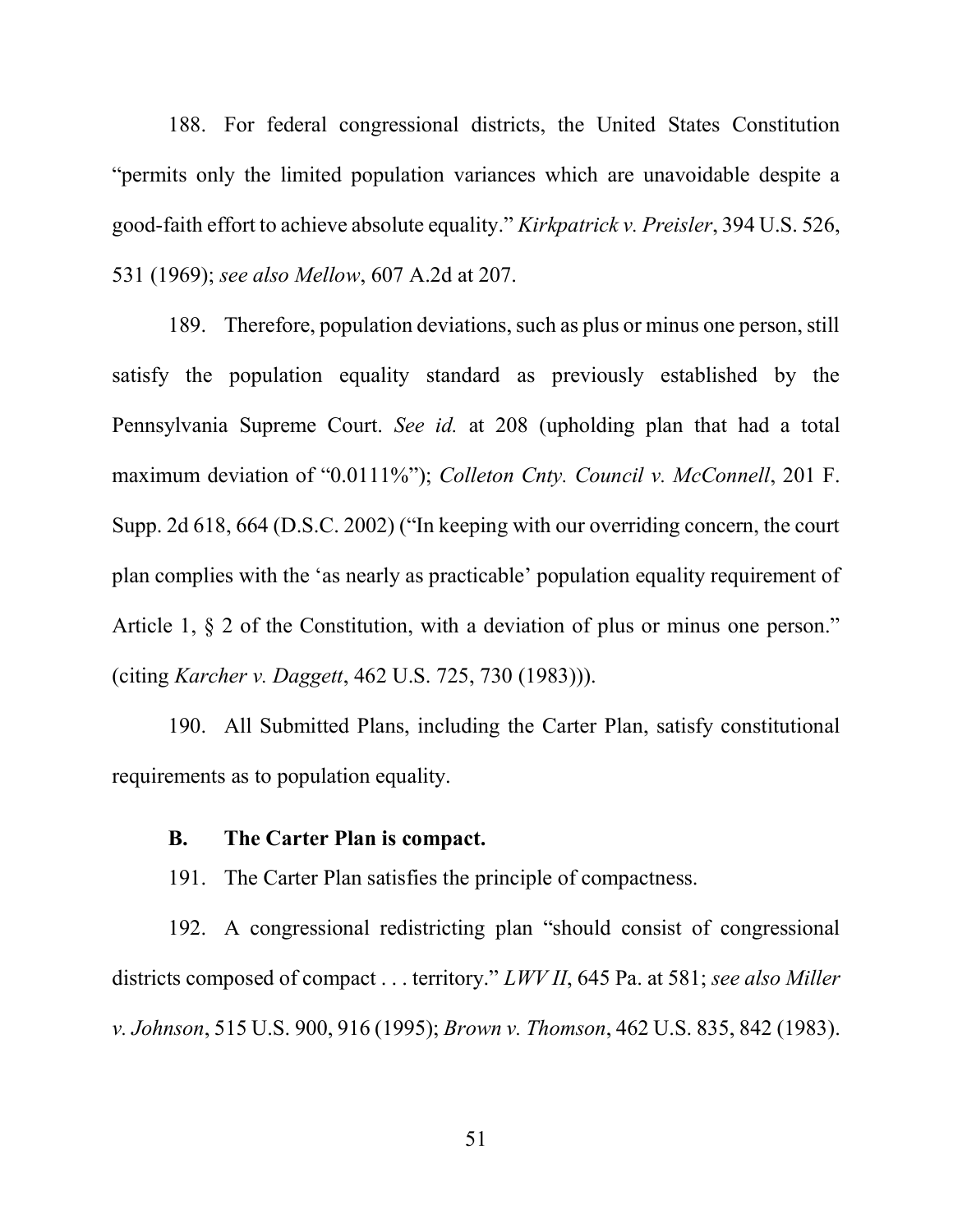193. The Carter Plan has compactness scores that closely mirror or exceed the respective compactness scores of the 2018 Remedial Plan, which was blessed by the Supreme Court. See LWV I, 178 A.3d at 771-72 (calling the Reock and Polsby-Popper metrics "widely-accepted standards").

194. The Carter Plan not only satisfies the principle of compactness but is one of the superior plans when measured along this dimension.

#### C. The Carter Plan is contiguous.

195. The Carter Plan satisfies the principle of contiguity.

196. A congressional redistricting plan "should consist of congressional districts composed of ... contiguous territory." *LWV II*, 181 A.3d at 1085; see also Miller, 515 U.S. at 916.

197. Of particular concern are districts that contain shapes or formations, such as "isthmuses" or "tentacles" that destroy or strain the notion of contiguity of a district. LWV I, 178 A.3d at 819.

198. There is no dispute that the Carter Plan satisfies the criterion of contiguity.

#### D. The Carter Plan maintains political subdivisions.

199. The Carter Plan satisfies the principle of maintaining integrity of political subdivisions.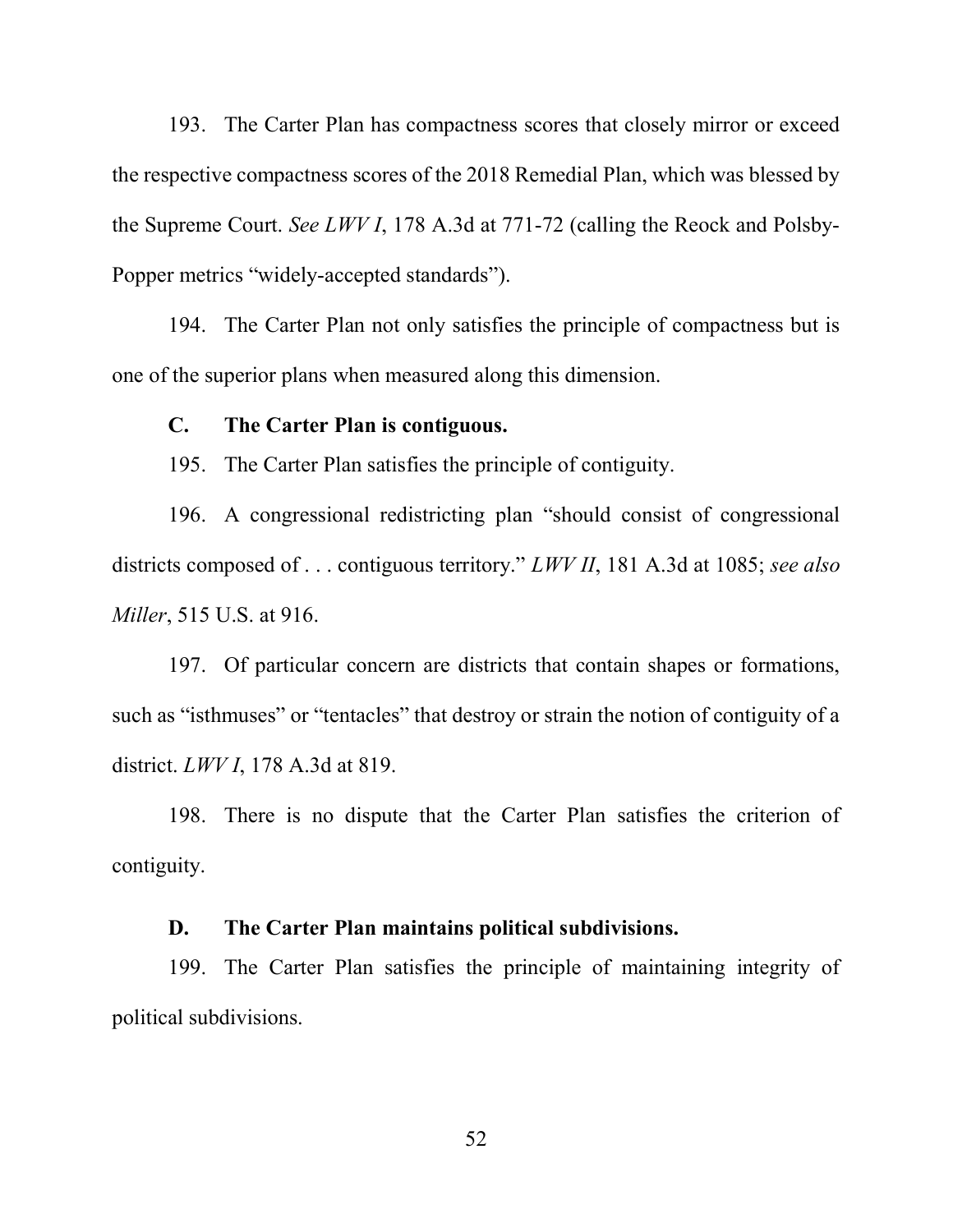200. A congressional redistricting plan "should consist of congressional districts ... which do not divide any county, city, incorporated town, borough, township, or ward, except where necessary to ensure equality of population." LWV II, 181 A.3d at 1085; see also Karcher, 462 U.S. at 740–41; Reynolds, 377 U.S. at 580–81.

201. The Carter Plan splits fewer political subdivisions than the 2018 Remedial Plan and has the lowest total county splits of any of the Submitted Plans.

202. Therefore, the Court concludes that the Carter Plan maximizes the integrity of existing political subdivisions.

# IV. The Carter Plan complies with other historical redistricting factors.

203. The Carter Plan complies with all other historical redistricting factors.

# A. The Carter Plan protects minority voting rights.

204. The Carter Plan protects minority rights and maintains the protection of minority voting rights reflected in the 2018 Remedial Plan.

205. In *Mellow*, the Pennsylvania Supreme Court adopted the Commonwealth Court's recommendation to approve a congressional redistricting plan in part because that plan achieved greater minority representation. 607 A.2d at 206-7.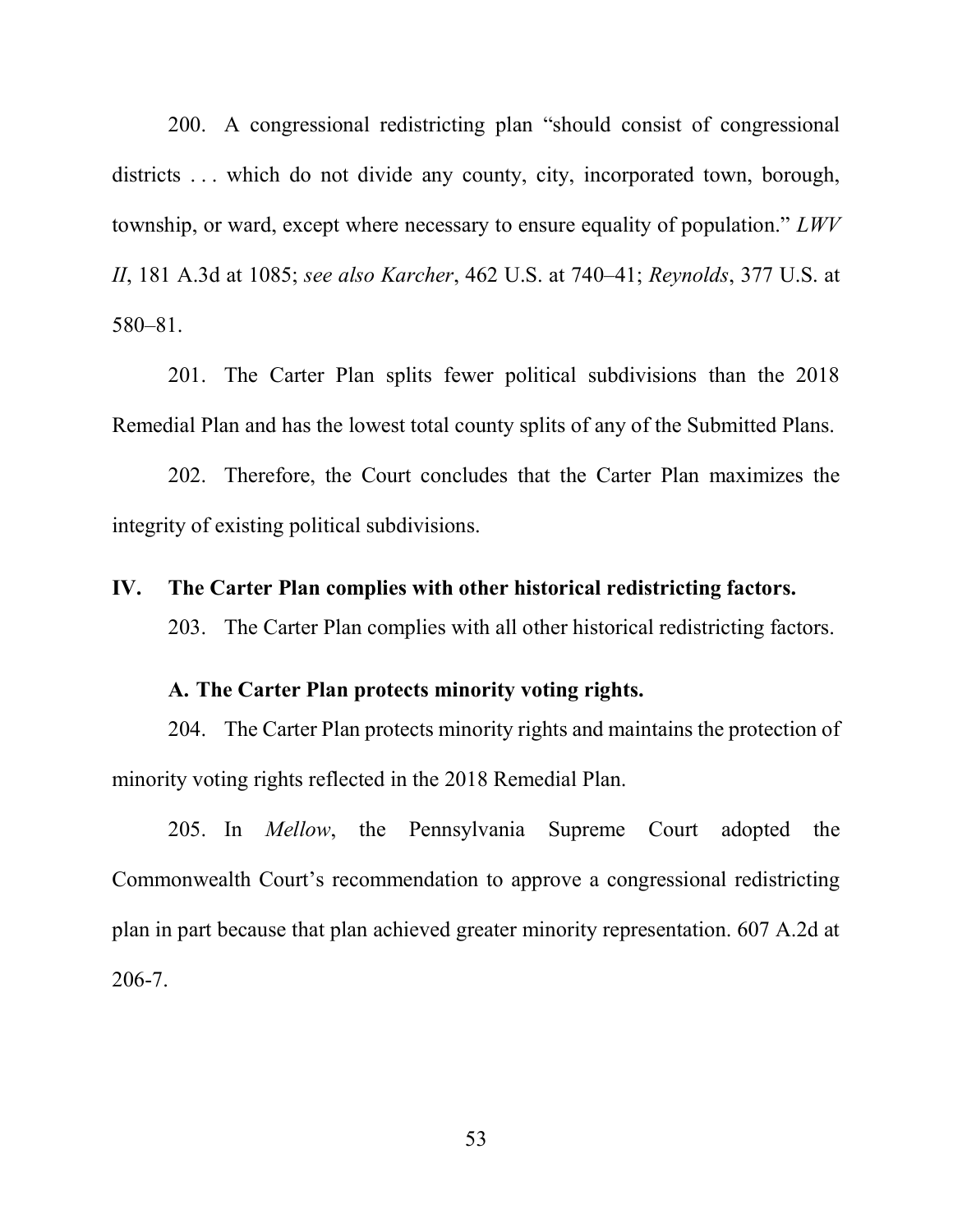206. Moreover, federal law requires that districts be drawn to protect the equal opportunity of racial, ethnic, and language minorities to participate in the political process and elect candidates of their choice, whether alone or in alliance with others. Voting Rights Act of 1965, 52 U.S.C. § 10301(b) (2018).

207. Finally, districts must not have the purpose or effect of denying or abridging the voting rights of any United States citizen on account of race, ethnicity, or membership in a language minority group. U.S. Const. Amend. XIV, XV; 52 U.S.C. § 1030l(a).

208. The Carter Plan preserves the minority opportunity districts that the Pennsylvania Supreme Court approved in 2018.

#### B. The Carter Plan protects communities of interest.

209. The Carter Plan satisfies the principle of protecting communities of interest.

210. The Carter Plan maintains the protection of communities of interest reflected in the 2018 Remedial Plan.

211. In *LWV I*, the Supreme Court interpreted the state's constitution to provide "great[] emphasis on creating representational districts that . . . maintain the geographical and social cohesion of the communities in which people live." 178 A.3d. at 814-15.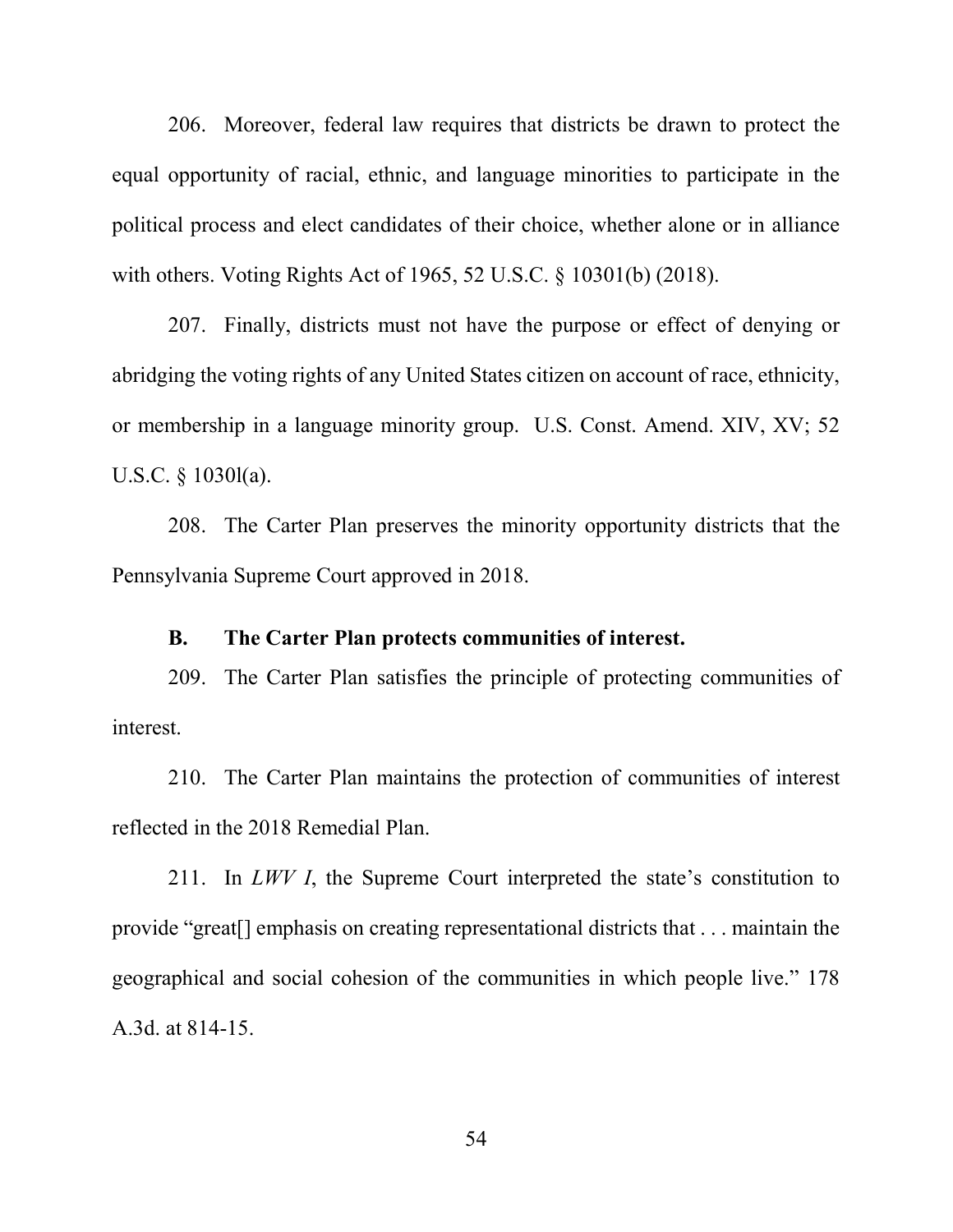212. The Carter Plan's least-change approach ensures that the communities of interest protected by the Supreme Court in 2018 remain protected.

213. To the extent the Carter Plan had to alter the boundaries of the 2018 Remedial Plan to account for population changes and the Commonwealth's loss of a congressional seat, it did so with a focus on maintaining natural and political subdivision boundaries and keeping communities whole.

# C. The Carter Plan exhibits partisan fairness.

214. The Carter Plan reflects the partisan preferences of Pennsylvania voters, is fair, and does not dilute votes.

215. Partisan fairness has long been a key lodestar in Pennsylvania's redistricting.

216. In Mellow, the Pennsylvania Supreme Court selected a map that resulted "in a politically fair balance in the Pennsylvania delegation between Democrats and Republicans." 530 Pa. at 50, 58; LWV I, 178 A.3d at 817.

217. And most recently the state's Redistricting Advisory Council adopted redistricting guidelines that require "partisan fairness and proportionality" and prohibit plans that create "structural advantage[s] . . . to allow one party to more efficiently translate votes into seats in the delegation." Advisory Council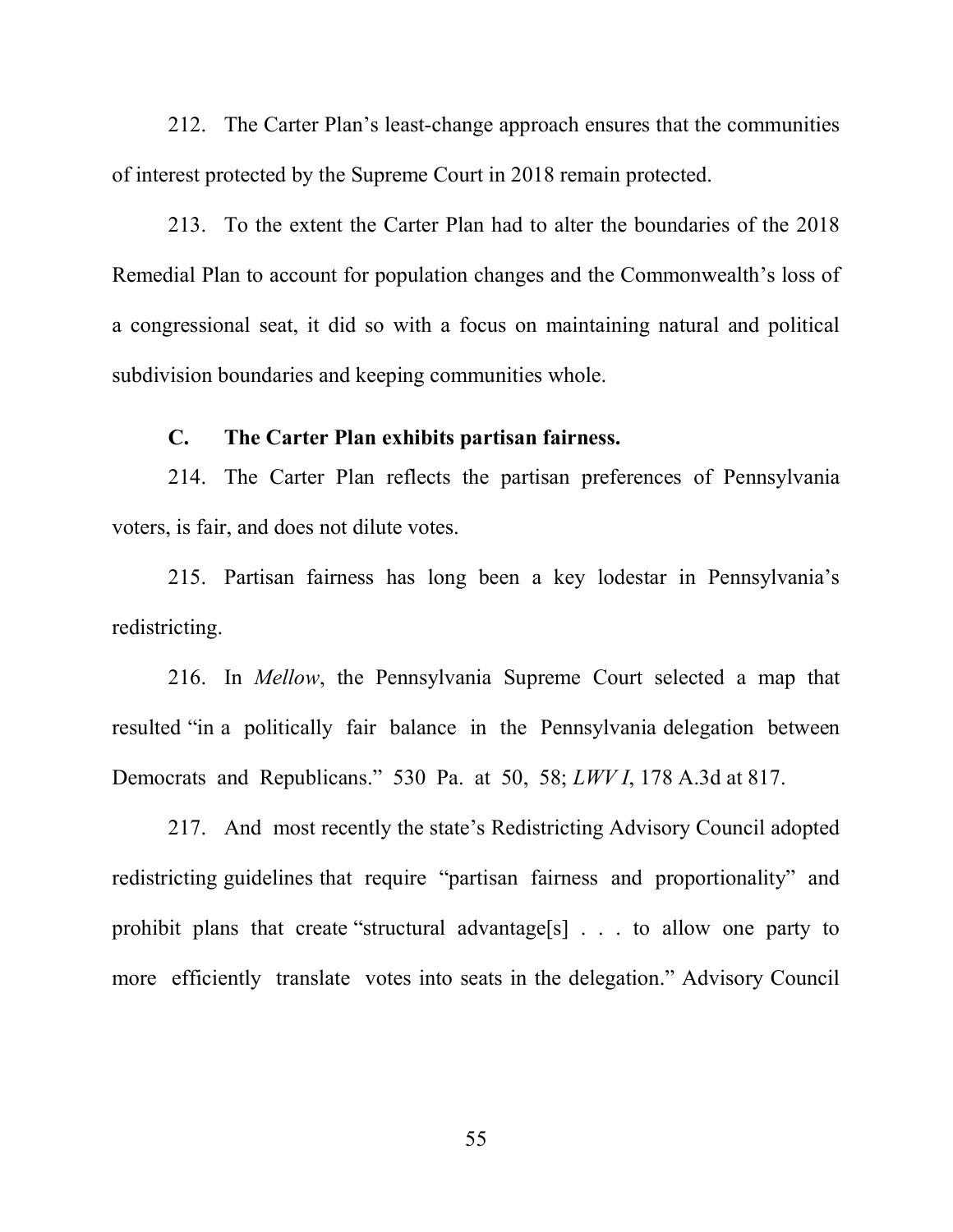Redistricting Principles, available at https://www.governor.pa.gov/wpcontent/uploads/2021/11/Redistricting-Advisory-Council-Final-Principles.pdf.

218. The Carter Plan achieves comparable partisan fairness to the 2018 Remedial Plan and is as fair or fairer than other Submitted Plans.

## D. The Carter Plan is the least-change plan.

219. The Carter Plan makes the least changes to the 2018 Remedial Plan.

220. The 2018 Remedial Plan "[wa]s composed of congressional districts which follow the traditional redistricting criteria of compactness, contiguity, equality of population, and respect for the integrity of political subdivision."  $LWV$ II, 181 A.3d at 1087.

221. Among the Submitted Plans, the Carter Plan undisputedly maintains the most voters within the districts to which they were assigned by the 2018 Remedial Plan, makes the least changes to the 2018 Remedial Plan and best preserves its district cores.

## V. The Carter Plan is the superior plan.

222. The Carter Plan is the only one of the Submitted Plans that satisfies all redistricting criteria and undisputedly exceeds all other Submitted Plans on one of those criterion.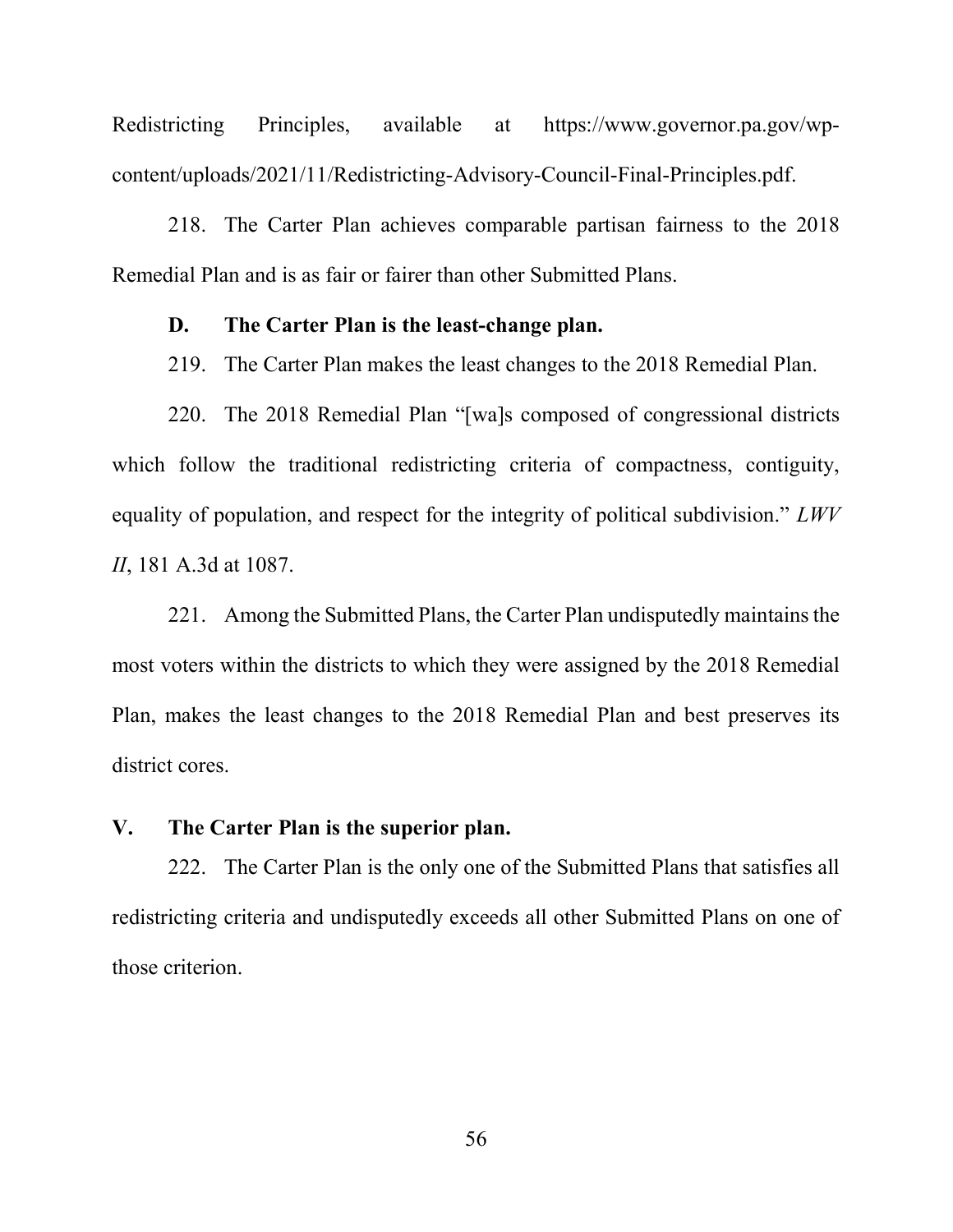223. Based on the foregoing findings of fact and conclusions of law, the Carter Plan should be adopted as the Pennsylvania congressional redistricting plan.